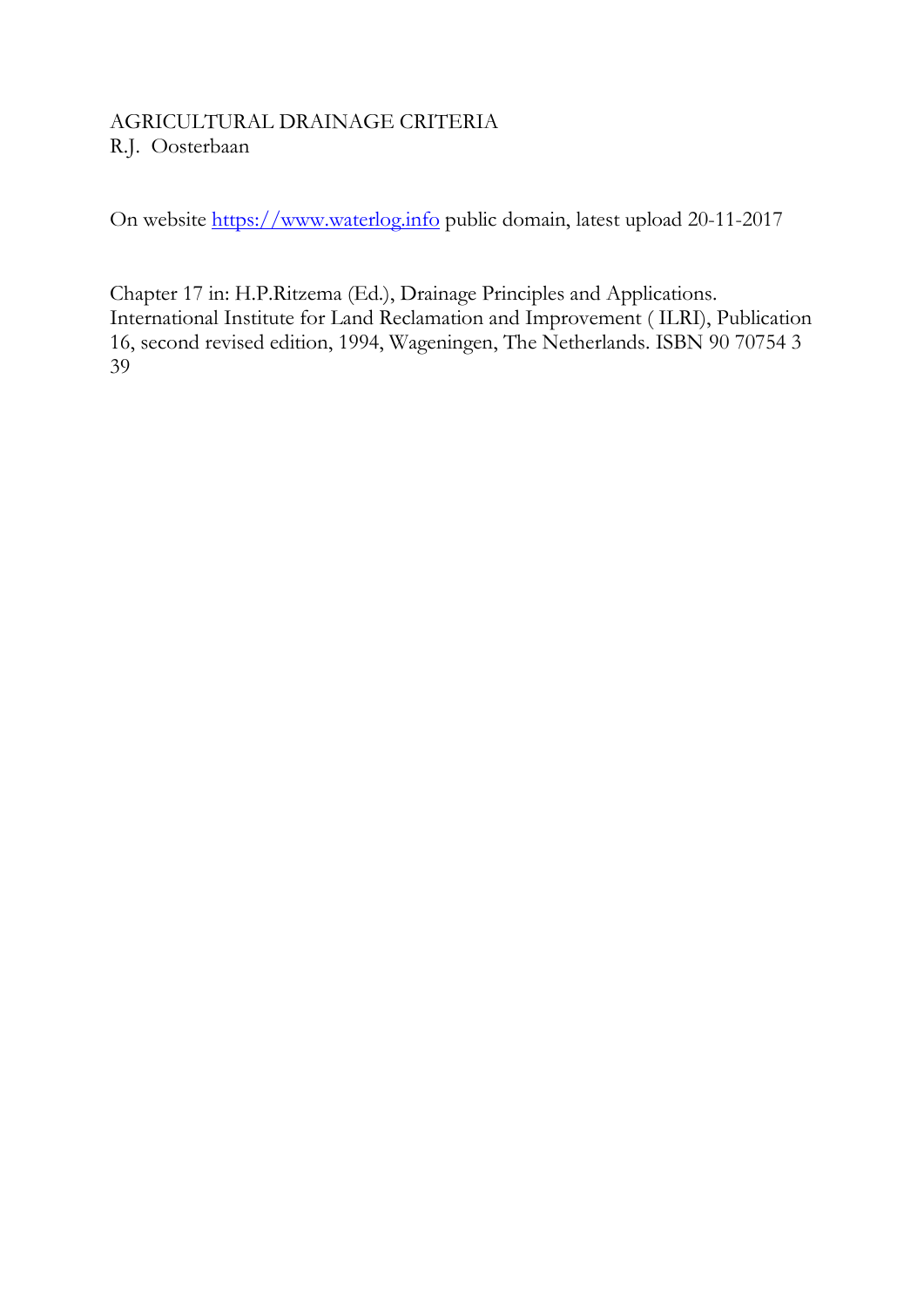# TABLE OF CONTENTS

| 17.1   |                                                              |  |
|--------|--------------------------------------------------------------|--|
| 17.2   |                                                              |  |
| 17.2.1 |                                                              |  |
| 17.2.2 |                                                              |  |
| 17.2.3 |                                                              |  |
| 17.3   |                                                              |  |
| 17.3.1 |                                                              |  |
| 17.3.2 |                                                              |  |
| 17.3.3 |                                                              |  |
| 17.3.4 | Steady-State Versus Unsteady-State Drainage Equations  12    |  |
| 17.3.5 | Critical Duration, Storage Capacity, and Design Discharge 13 |  |
| 17.3.6 |                                                              |  |
| 17.3.7 | Summary: Formulation of Agricultural Drainage Criteria 17    |  |
| 17.4   |                                                              |  |
| 17.4.1 |                                                              |  |
| 17.4.2 |                                                              |  |
| 17.4.3 |                                                              |  |
| 17.4.4 |                                                              |  |
| 17.5   |                                                              |  |
| 17.5.1 |                                                              |  |
| 17.5.2 |                                                              |  |
| 17.5.3 |                                                              |  |
| 17.5.4 |                                                              |  |
|        |                                                              |  |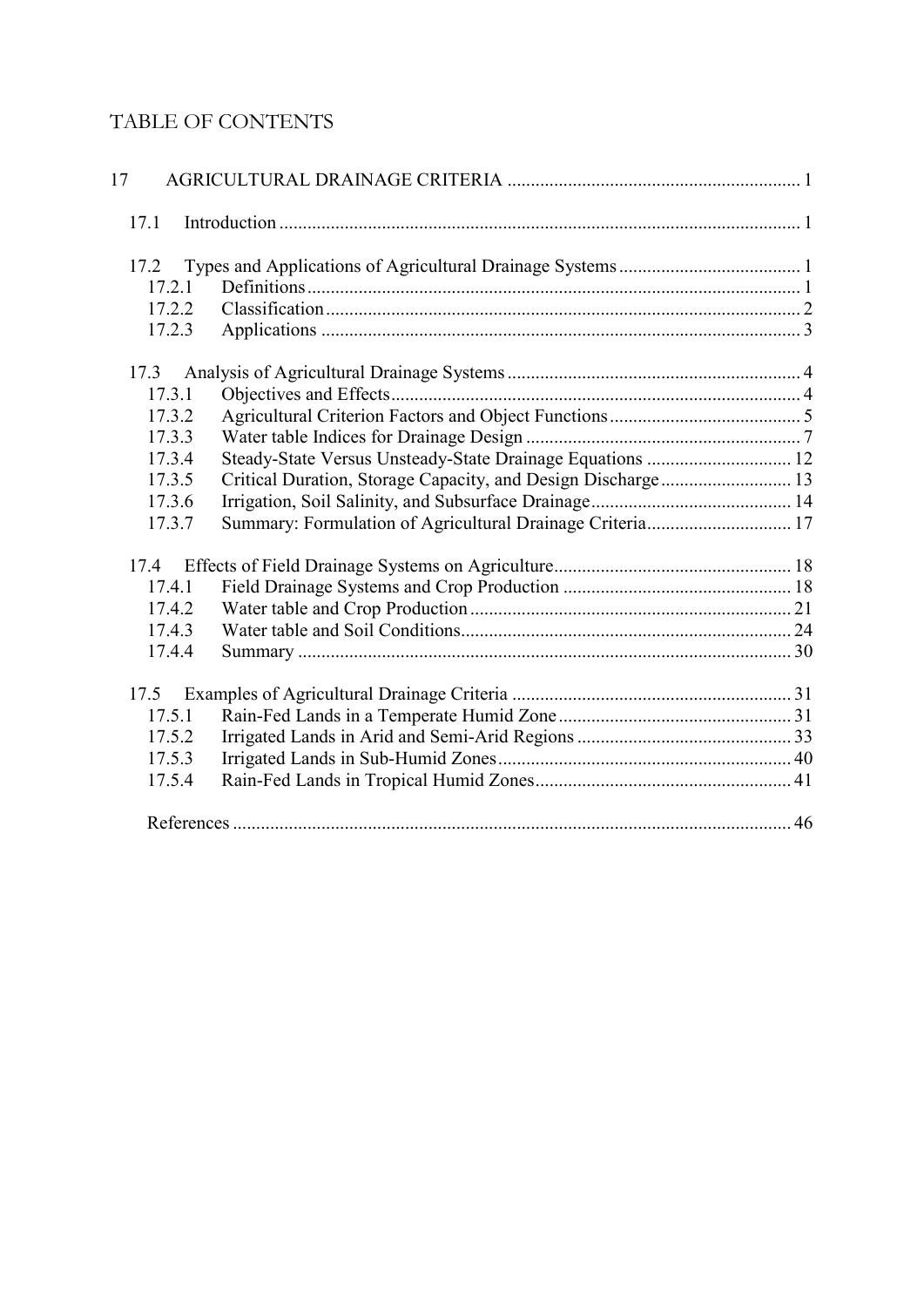# 17 AGRICULTURAL DRAINAGE CRITERIA

# 17.1 Introduction

Agricultural drainage criteria can be defined as criteria specifying the highest permissible levels of the water table, on or in the soil, so that the agricultural benefits are not reduced by problems of water logging.

 If the actual water levels are higher than specified by the criteria, an agricultural drainage system may have to be installed, or an already installed system may have to be improved, so that the water logging is eliminated. If, on the other hand, a drainage system has lowered water levels to a depth greater than specified by the criteria, we speak of an over-designed system.

 Besides employing agricultural drainage criteria, we also employ technical drainage criteria (to minimize the costs of installing and operating the system, while maintaining the agricultural criteria), environmental drainage criteria (to minimize the environmental damage), and economic drainage criteria (to maximize the net benefits).

 This chapter deals mainly with the agricultural criteria. The technical criteria will be discussed in Chapters 19 to 23, but some examples will be given in this chapter. Environmental criteria will be presented in Chapter 25, but are also briefly discussed in this chapter.

A correct assessment of the agricultural drainage criteria requires:

- knowledge of the various possible types of drainage systems;
- an appropriate index for the state of water logging;
- an adequate description of the agricultural objectives;
- information on the relationship between index and objective.

In Sections 17.2 to 17.4, this chapter aims to bring the above subjects into perspective and to illustrate their relationships based on information derived from literature. Section 17.2 concentrates on the types of drainage systems, Section 17.3 on the formulation of drainage criteria, and Section 17.4 on the soil and water factors intermediate between engineering and agriculture. Section 17.5 gives some examples of agricultural and other drainage criteria developed and used in various agro-climatic regions of the world.

# 17.2 Types and Applications of Agricultural Drainage Systems

# 17.2.1 Definitions

"Agricultural drainage systems" are systems that make it easier for water to flow from the land, so that agriculture can benefit from the subsequently reduced water levels. The systems can be made to ease the flow of water over the soil surface or through the underground, which leads to a distinction between "surface drainage systems" and "subsurface drainage systems". Both types of systems need an internal or "field drainage system", which lowers the water level in the field, and an external or "main drainage system", which transports the water to the outlet.

 A surface drainage system is applied when the water logging occurs on the soil surface, whereas a subsurface drainage system is applied when the water logging occurs in the soil. Although subsurface drainage systems are sometimes installed to reduce surface water logging and vice versa, this practice is not recommended. Under certain conditions, however, combined surface/subsurface drainage systems are quite feasible (Chapter 21).

 Agricultural drainage systems do not necessarily lead to increased peak discharges. Although this may occur, especially with surface drainage, the reduced water logging can lead to an increase in the temporary storage of water on or in the soil during periods of peak rainfall, so that peak discharges are indeed reduced. A drainage engineer should see to it that the flow of water from the soil occurs as steadily as possible instead of suddenly.

 Sometimes (e.g. in irrigated, submerged rice fields), a form of temporary drainage is required whereby the drainage system is only allowed to function on certain occasions (e.g. during the harvest period). If allowed to function continuously, excessive quantities of water would be lost. Such a system is therefore called a "checked drainage system". More usually, however, the drainage system should function as regularly as possible to prevent undue water logging at any time. We then speak of a "regular drainage system". (In literature, this is sometimes also called "relief drainage".)

 The above definition of agricultural drainage systems excludes drainage systems for cities, highways, sports fields, and other non-agricultural purposes. Further, it excludes natural drainage systems. Agricultural drainage systems are artificial and are only installed when the natural drainage is insufficient for a satisfactory form of agriculture. The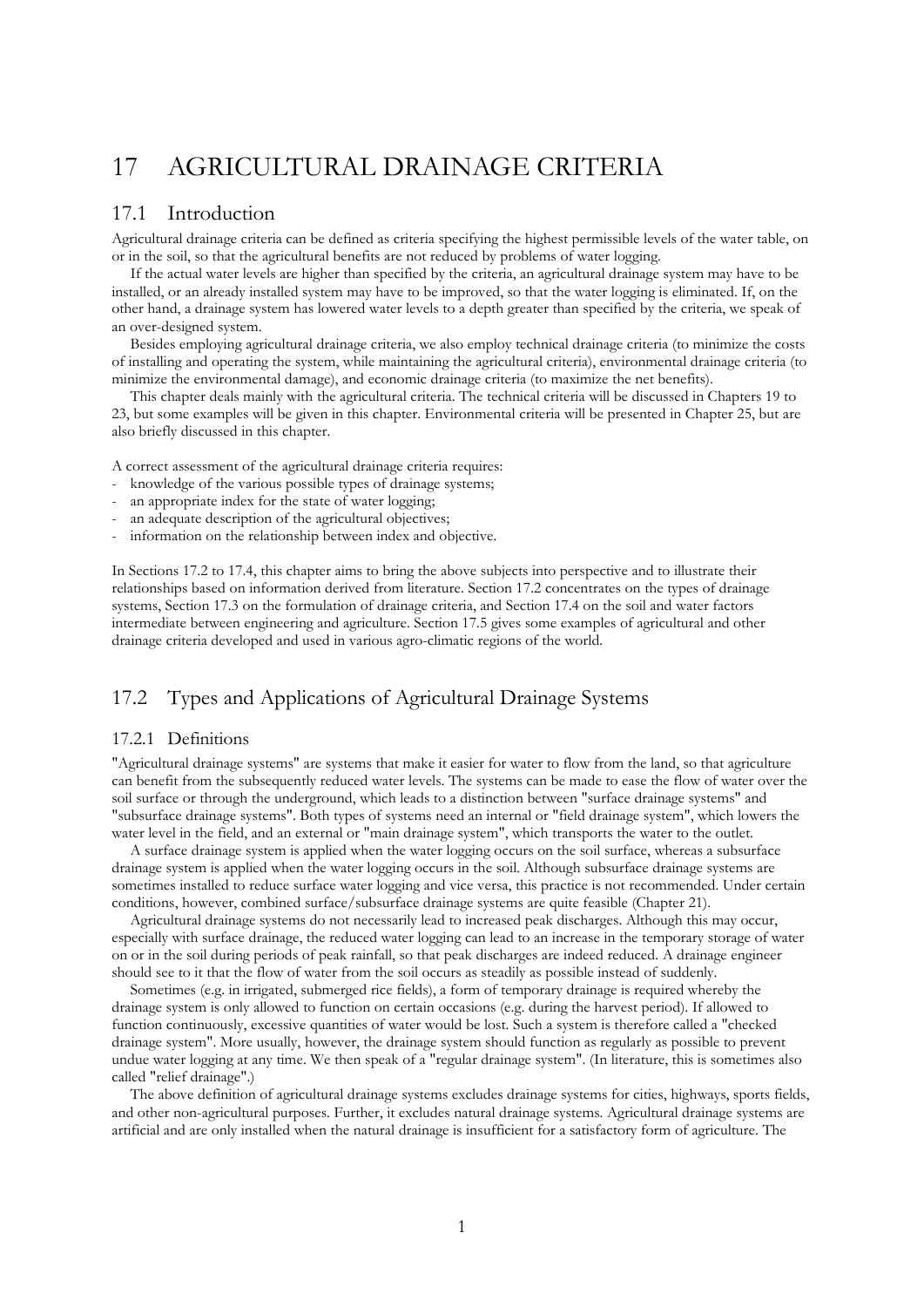definition also excludes such reclamation measures as "hydraulic erosion control" (which aims rather at reducing the flow of water from the soil than enhancing it) and "flood protection" (which does not enhance the flow of water from the soil, but aims rather at containing the water in watercourses). Nevertheless, flood protection and drainage systems are often simultaneous components of land reclamation projects. The reason is that installing drainage systems without flood protection in areas prone to inundation would be a waste of time and money. Areas with both flood protection and drainage systems are often called "polders". Sometimes, a flood-control project alone suffices to cure the water logging. Drainage systems are then not required.

 In literature, one encounters the term "interceptor drainage". The interception and diversion of surface waters with catch canals is common practice in water-management projects, but it is a flood-protection measure rather than a drainage measure. The interception of groundwater flowing laterally through the soil is usually not effective, because of the low velocities of groundwater flow (seldom more than 1 m/d and often much less). In the presence of a shallow impermeable layer, subsurface interceptor drains catch very little water and generally do not relieve water logging in extensive agricultural areas. In the presence of a deep impermeable layer, the total flow of groundwater can be considerable, but then it passes almost entirely underneath the subsurface interceptor drain. A single interceptor drain cannot intercept the upward seepage of groundwater: here, one needs a regular drainage system.

# 17.2.2 Classification

Figure 17.1 classifies the various types of drainage systems. It shows the field (or internal) drainage systems and the main (or external) systems. The function of the field drainage system is to control the water table, whereas the function of the main drainage system is to collect, transport, and dispose of the water through an outfall or outlet.

 In the figure, the field drainage systems are differentiated in surface and subsurface drainage systems. The surface systems are differentiated in regular systems and checked systems as defined in Section 17.1.

 The regular surface drainage systems, which start functioning as soon as there is an excess of rainfall or irrigation, operate entirely by gravity. They consist of reshaped or reformed land surfaces (Chapter 20) and can be divided into:

Bedding systems, used in flat lands for crops other than rice;

Graded systems, used in sloping land for crops other than rice.

The bedded and graded systems may or may not have ridges and furrows.

 The checked surface drainage systems consist of check gates placed in the bunds surrounding flat basins, such as those used for rice fields in flat lands. These fields are usually submerged and only need to be drained on certain occasions (e.g. at harvest time). Checked surface drainage systems are also found in terraced lands used for rice (Oosterbaan et al. 1987).

 In literature, not much information can be found on the relations between the various regular surface field drainage systems, the reduction in the degree of water logging, and the agricultural or environmental effects. It is therefore difficult to develop sound agricultural criteria for the regular surface field drainage systems. Most of the known criteria for these systems concern the efficiency of the techniques of land levelling and earthmoving (Chapter 20). Similarly, agricultural criteria for checked surface drainage systems are not very well known.

 Like the surface field drainage systems, the subsurface field drainage systems can also be differentiated in regular systems and checked systems (Figure 17.1). When the drain discharge takes place entirely by gravity, both types of subsurface systems have much in common, except that the checked systems have control gates that can be opened and closed according to need. They can save much irrigation water (Qorani et al. 1990). A checked drainage system also reduces the discharge through the main drainage system, thereby reducing construction costs.

 When the discharge takes place by pumping, the drainage can be checked simply by not operating the pumps or by reducing the pumping time. In North-West India, this practice has increased the irrigation efficiency and reduced the quantity of irrigation water needed, and has not led to any undue salinization (Rao et al. 1992).

 The subsurface field drainage systems consist of horizontal or slightly sloping channels made in the soil; they can be open ditches, buried pipe drains, or mole drains; they can also consist of a series of wells. The channels discharge their water into the collector or main system either by gravity or by pumping. The wells (which may be open dug wells or tube wells) have to be pumped, but sometimes they are connected to drains for discharge by gravity. In some instances, subsurface drainage can be achieved simply by breaking up slowly permeable soil layers by deep ploughing (sub-soiling), provided that the underground has sufficient natural drainage. In other instances, a combination of sub-soiling and subsurface drains may solve the problem.

 Subsurface drainage by wells is often referred to as "vertical drainage", and drainage by channels as "horizontal drainage", but it is better to speak of "field drainage by wells", or "field drainage by ditches or pipes".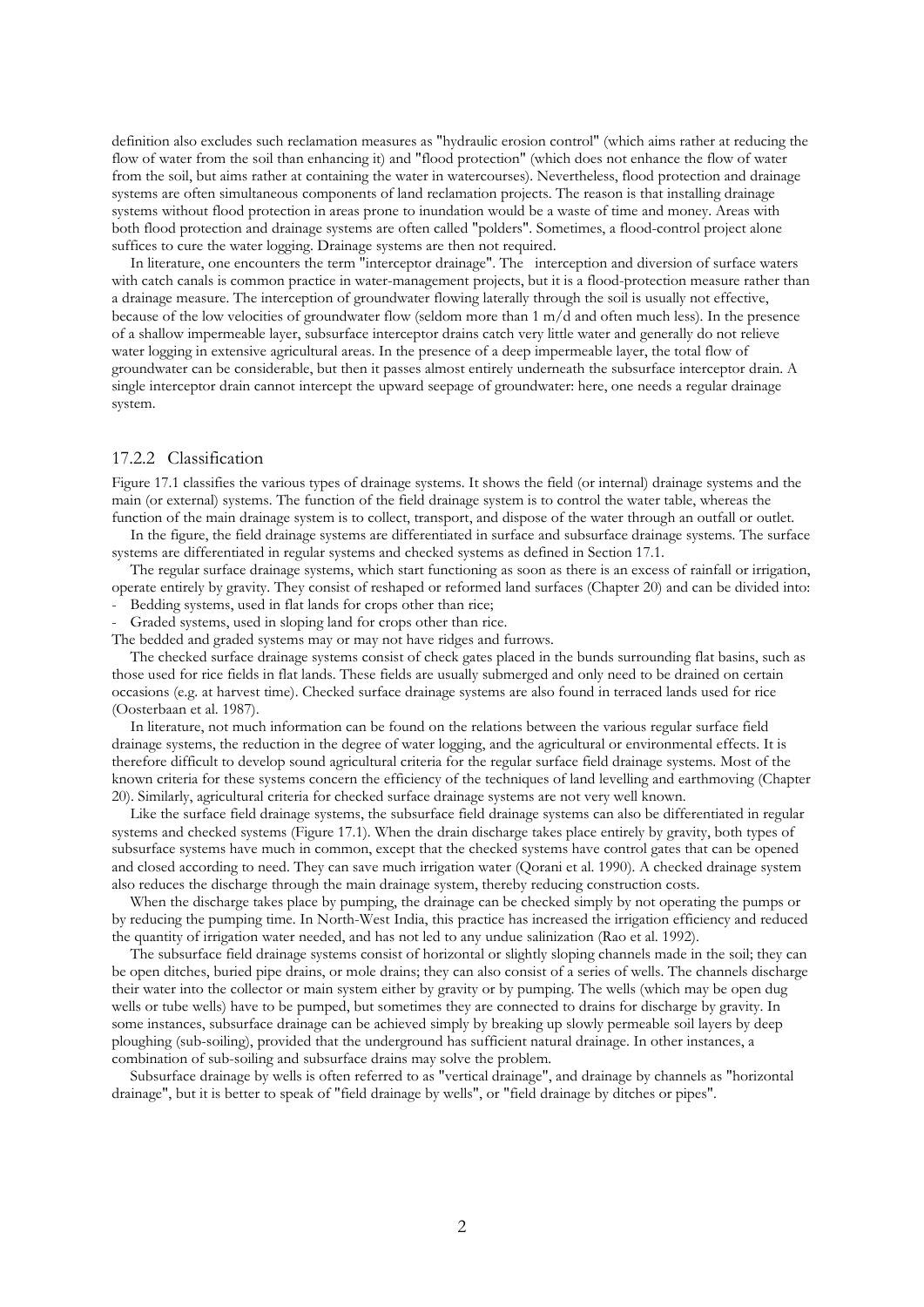

Figure 17.1 Classification of types of agricultural drainage systems

The main drainage systems consist of deep or shallow collectors, and main drains or disposal drains (Figure 17.1). Deep collectors are required for subsurface field drainage systems, whereas shallow collectors are used for surface field drainage systems, but they can also be used for pumped subsurface systems. The terms deep and shallow collectors refer rather to the depth of the water level in the collector below the soil surface than to the depth of the bottom of the collector. The bottom depth is determined both by the depth of the water level and by the required discharge capacity.

 The deep collectors may either discharge their water into deep main drains (which are drains that do not receive water directly from field drains, but only from collectors), or their water may be pumped into a "disposal drain". Disposal drains are main drains in which the depth of the water level below the soil surface is not bound to a minimum, and the water level may even be above the soil surface, provided that embankments are made to prevent inundations. Disposal drains can serve both subsurface and surface field drainage systems. Deep main drains can gradually become disposal drains if they are given a smaller gradient than the land slope along the drain. The final point of a main drainage system is the gravity outlet structure or the pumping station.

 The technical criteria applicable to main drainage systems depend on the hydrological situation and on the type of system. These criteria will be discussed in Chapter 19, but some examples are given in Section 17.5.1 (for temperate humid zones) and in 17.5.4 (for tropical humid zones). Pumping stations will be discussed in Chapter 23 and gravity outlet structures in Chapter 24.

### 17.2.3 Applications

Surface drainage systems are usually applied in relatively flat lands that have soils with a low or medium infiltration capacity, or in lands with high-intensity rainfalls that exceed the normal infiltration capacity, so that frequent water logging occurs on the soil surface.

 Subsurface drainage systems are used when the drainage problem is mainly that of shallow water tables. When both surface and subsurface water logging occur, a combined surface/subsurface drainage system is required. Sometimes, a subsurface drainage system installed in soils with a low infiltration capacity and a surface drainage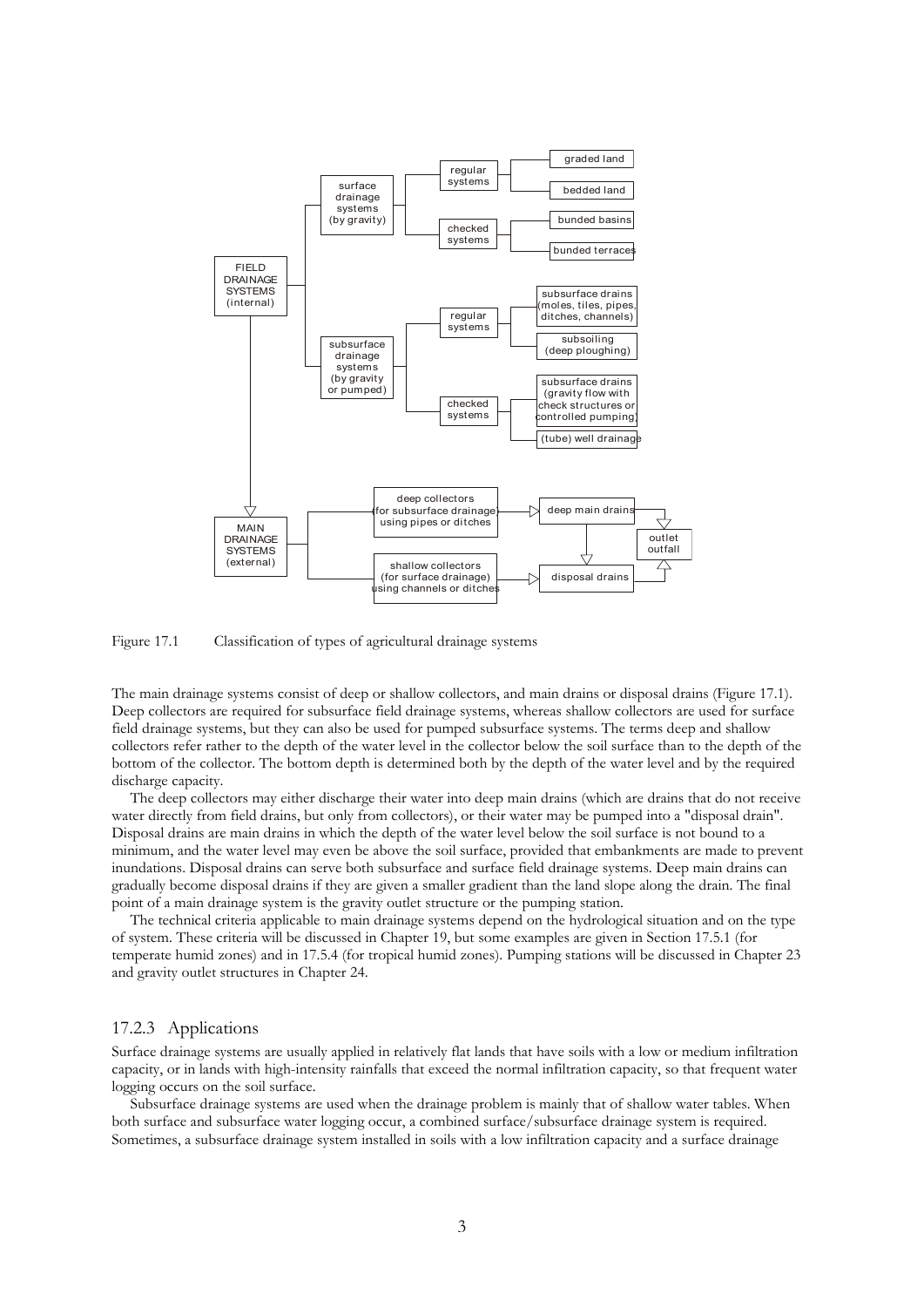problem improves the soil structure and the infiltration capacity so greatly that a surface drainage system is no longer required (de Jong 1979). On the other hand, it can also happen that a surface drainage system diminishes the recharge of the groundwater to such an extent that the subsurface drainage problem is considerably reduced or even eliminated.

 The choice between a subsurface drainage system by pipes and ditches or by tube wells is more a matter of technical criteria and costs than of agricultural criteria, because both types of systems can be designed to meet the same agricultural criteria and achieve the same benefits. Usually, pipe drains or ditches are preferable to wells. However, when the soil consists of a poorly permeable top layer several metres thick, overlying a rapidly permeable and deep subsoil, wells may be a better option, because the drain spacing required for pipes or ditches would be very narrow whereas the well spacing can be very wide.

 When the land needs a subsurface drainage system, but saline groundwater is present at great depth, it is better to employ a shallow, closely spaced system of pipes or ditches instead of a deep, widely spaced system. The reason is that the deeper systems produce a more salty effluent than the shallow systems. Environmental criteria may then prohibit the use of the deeper systems.

 In some drainage projects, one may find that only main drainage systems are envisaged. The agricultural land is then still likely to suffer from field drainage problems. In other cases, one may find that field drainage systems are ineffective because there is no main drainage system. In either of these cases, the installation of drainage systems is not recommended.

# 17.3 Analysis of Agricultural Drainage Systems

# 17.3.1 Objectives and Effects

The objectives of agricultural drainage systems are to reclaim and conserve land for agriculture, to increase crop yields, to permit the cultivation of more valuable crops, to allow the cultivation of more than one crop a year, and/or to reduce the costs of crop production in otherwise waterlogged land. Such objectives are met through two direct effects and a large number of indirect effects.

- The direct effects of installing a drainage system in waterlogged land are (Figure 17.2):
- A reduction in the average amount of water stored on or in the soil, inducing drier soil conditions and reducing water logging;
- A discharge of water through the system.

The direct effects are mainly determined by the hydrological conditions, the hydraulic properties of the soil, and the physical characteristics of the drainage system. The direct effects trigger a series of indirect effects. These are determined by climate, soil, crop, agricultural practices, and the social, economic, and environmental conditions. Assessing the indirect effects (including the extent to which the objectives are met) is therefore much more difficult, but not less important, than assessing the direct effects.

The indirect effects, which can be physical, chemical, biological, and/or hydrological, can be either positive or negative. Some examples are:

- Positive effects owing to the drier soil conditions: increased aeration of the soil; stabilized soil structure; higher availability of nitrogen in the soil; higher and more diversified crop production; better workability of the land; earlier planting dates; reduction of peak discharges by an increased temporary storage of water in the soil;
- Negative effects owing to the drier soil conditions: decomposition of organic matter; soil subsidence; acidification of potential acid sulphate soils; increased risk of drought; ecological damage;
- The indirect effects of drier soil conditions on weeds, pests, and plant diseases: these can be both positive and negative; the net result depends on the ecological conditions;
- Positive effects owing to the discharge: removal of salts or other harmful substances from the soil; availability of drainage water for various purposes;
- Negative effects owing to the discharge: downstream environmental damage by salty or otherwise polluted drainage water; the presence of ditches, canals, and structures impeding accessibility and interfering with other infrastructural elements of the land.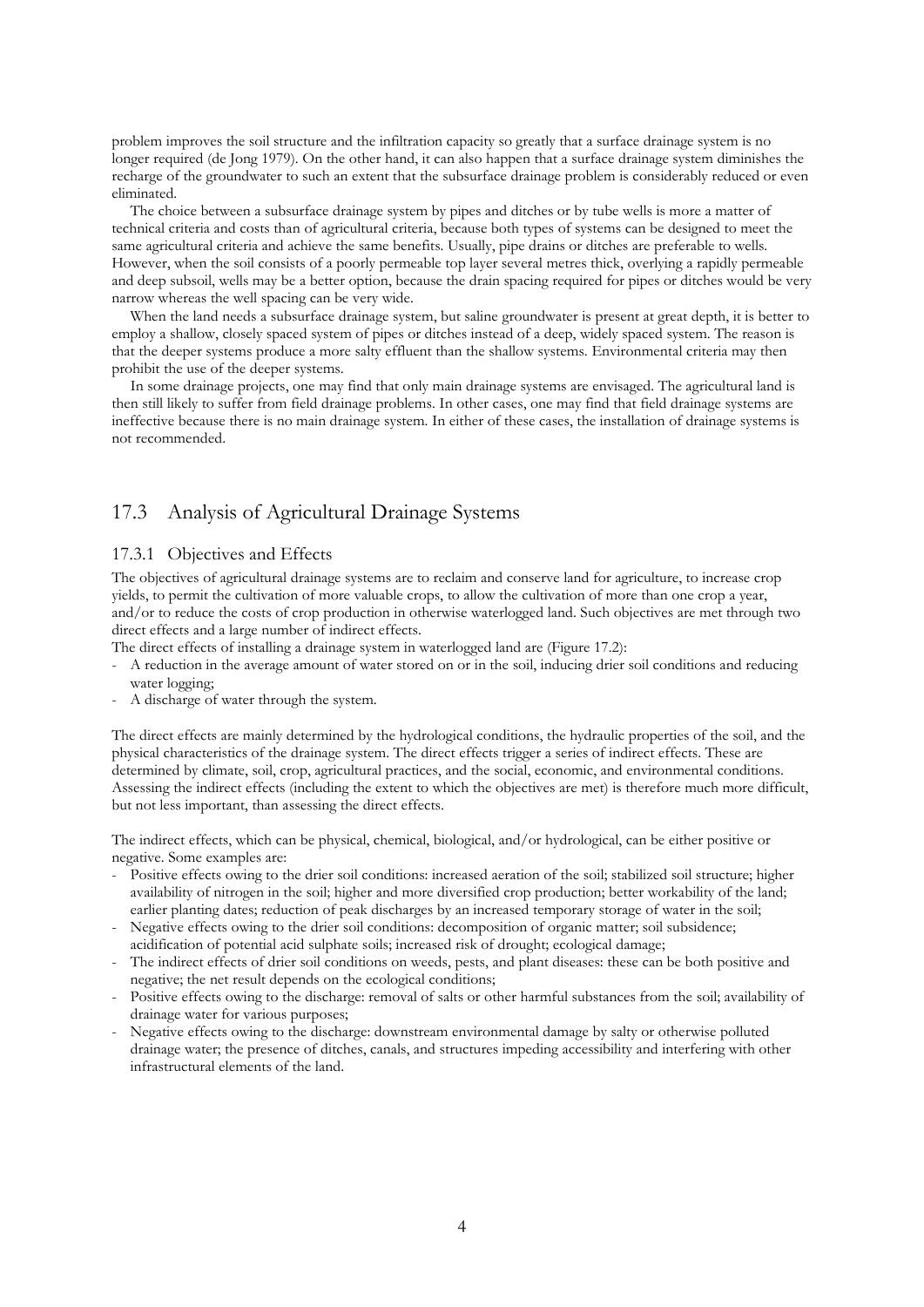



Many of the indirect effects are mutually influenced and also exert their influence on the direct effects. For example, as a result of drainage, the following may happen:

- The more intensive agriculture increases the evapo-transpiration and consequently may reduce the discharge, unless this leads to an increased irrigation intensity;
- The more stable soil structure may increase the infiltration and the subsurface drain discharge, and decrease the surface runoff.

Both of the above effects sometimes neutralize each other so that the drain discharge is not appreciably affected. The above considerations illustrate that, in developing agricultural drainage criteria, one needs a clear conceptual

framework and a systems approach. Rules of thumb may be useful in the initial stages of reclaiming land by drainage, but subsequently a systematic monitoring program is required to validate or improve the criteria used with the aim, in the future, of avoiding ineffective and inefficient drainage systems and of mitigating negative effects.

# 17.3.2 Agricultural Criterion Factors and Object Functions

In agricultural drainage, one is dealing with agricultural, environmental, engineering, economic, and social aspects. The agricultural aspects concern "object factors" and "criterion factors". Object factors represent the agricultural aims (Figure 17.2) that are to be achieved to the highest possible degree (maximization) through a process of optimisation, yielding "agricultural targets" (see the insert in Figure 17.3). Optimising is done with criterion factors,

which are factors that are affected by the drainage system and at the same time influence the object factors. Examples of criterion factors are the degree of water logging, the dryness or wetness of the soil, and the soil salinity.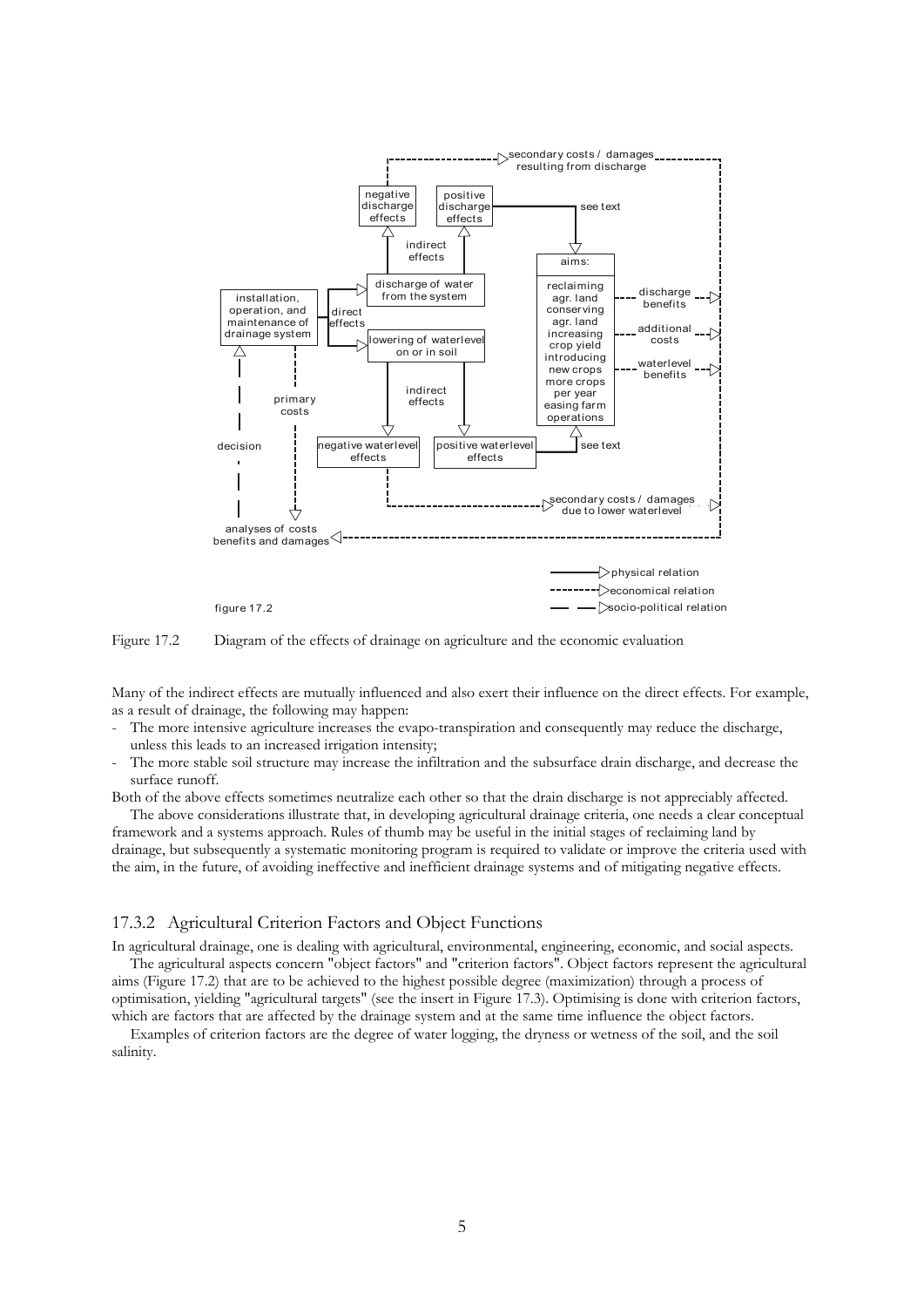

Figure 17.3 The role of agricultural, environmental, and engineering factors in the optimisation, design, and evaluation of drainage systems

Owing to its variation in time and space, a criterion factor can be specified in different ways. A chosen specification can be called a "criterion index". Examples of such indices are:

- The average depth of the water table during the cropping season;
- The average depth of the water table during the off-season;
- The exceedance frequency of the water table over a critically high level;
- Seasonal average salinity of the root zone;
- Salinity of the topsoil at sowing time;

- Average, minimum, or maximum number of days that the soil is workable during a critical period.

The relationship between an object factor and an index can be called "object function of the index" and is also known as "response function" or "production function".

 The optimisation procedure through the object function leads to a tolerance, or even an optimum, value of the index, which can be called an "agricultural drainage criterion". It serves as an instruction to the designer of the drainage system because it stipulates the agricultural condition the system must meet to be effective (i.e. to fulfil its purpose). Also, the instruction can prevent the design and implementation of a system that is unnecessarily intensive, expensive, and even detrimental (Oosterbaan 1992).

 "Environmental factors" are factors representing the given natural or hydrological conditions under which the system has to function. Examples of these factors are irrigation, rainfall, the soil's hydraulic conductivity, natural surface or subsurface drainage, topography, and aquifer conditions.

 For design purposes, the environmental factors must be specified as "environmental indices", in the same way as the criterion factors are specified as criterion indices. Examples of environmental indices are the average seasonal rainfall, the extreme daily rainfall, the arithmetic or geometric mean of the hydraulic conductivity, and the variation in hydraulic conductivity with depth in the soil. Through a process of optimising the engineering aspects, the environmental indices yield "environmental parameters", which are fixed values of the indices, chosen as engineering or design criteria, in similarity to the agricultural criteria. Examples of such parameters are design values for rainfall, discharge, and hydraulic conductivity.

 The engineering aspects include "engineering factors" and "engineering objectives". The objectives usually aim at minimizing the costs, and relate to the efficiency of the drainage system. A fully efficient drainage system fulfils the agricultural criteria at the lowest possible input level of materials and finances.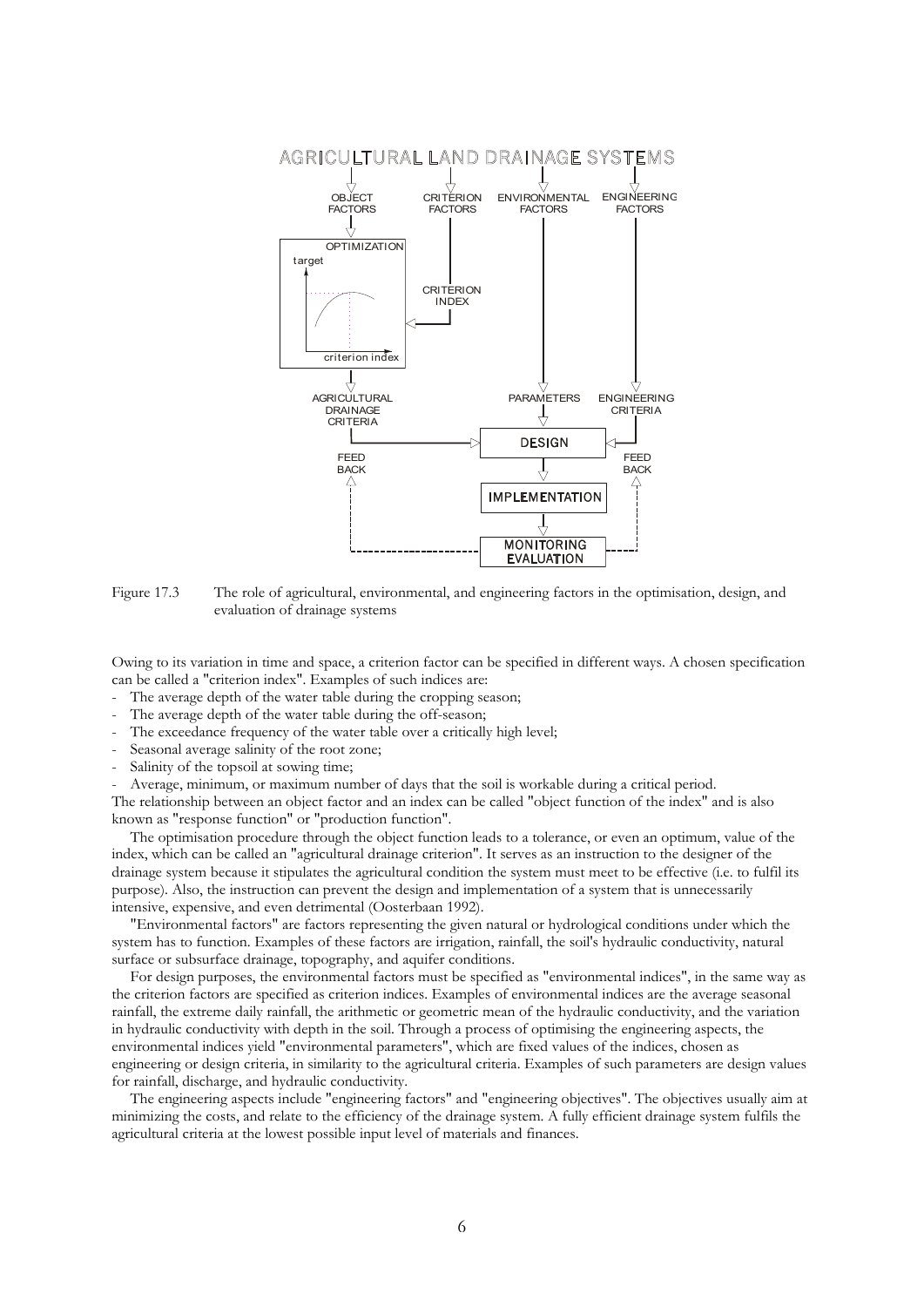The engineering factors are factors representing the technical and material components of the drainage system (e.g. the layout, the longitudinal section and the cross-section of the drains, and the kind and quality of materials). The choice of the engineering factors is specified in the tender documents produced after the design has been completed.

 Optimising the engineering aspects results not only in environmental parameters, but also in "engineering criteria". Both serve as instructions to the designer of the drainage system to secure an efficient design. The engineering criteria, which aim at minimizing costs can also be called "efficiency criteria", whereas the agricultural criteria, which aim at maximizing benefits can also be called "effectiveness criteria". Engineering criteria will be discussed in Chapters 19-22.

 After the design procedure has been completed, and before the drainage project can be offered for implementation, it has to be analysed on costs, benefits, and side effects. Through a survey of environmental factors, the agricultural criteria provide tools for an estimate of the drainage needs and the expected benefits. For example, with criteria specifying a minimum permissible depth of the water table and a depth-to-water table map, one can judge the extent of the drainage problems. With the response function, the expected benefits can also be estimated, assuming a drainage system is installed that meets the criteria. Nijland and El Guindy (1984) and Oosterbaan et al. (1990) give examples of such an analysis are given by

Summarizing, one can say that the role of agricultural criterion factors and indices, and their object (production) functions, is threefold:

- They serve to assess the magnitude of drainage problems in hitherto un-drained lands and to predict the benefits of a drainage system;
- They serve to develop agricultural drainage criteria and instructions to the designer of the drainage system so that the system fulfils the agricultural objectives;
- They serve to check the (agricultural) effectiveness of a drainage system after its implementation and to assess the need for upgrading the system.

### 17.3.3 Water table Indices for Drainage Design

Presented in this section are examples of how the depth of the water table below the soil surface is used as a criterion factor for the development of water table indices and agricultural criteria for the design of a subsurface drainage system.

 The depth of the water table is often used as a criterion factor because it can be related to crop production on the one hand, and to drain depth and spacing on the other. Since the water table in the soil fluctuates with time, as illustrated in Figure 17.4, the behaviour of the water table has to be characterized by an appropriate index. Various indices that feature the average depth and extremely shallow depths have been developed. The relevant question is: "Which of the indices is better?" Before this question can be answered, a depth-duration-frequency analysis of the water table has to be made.



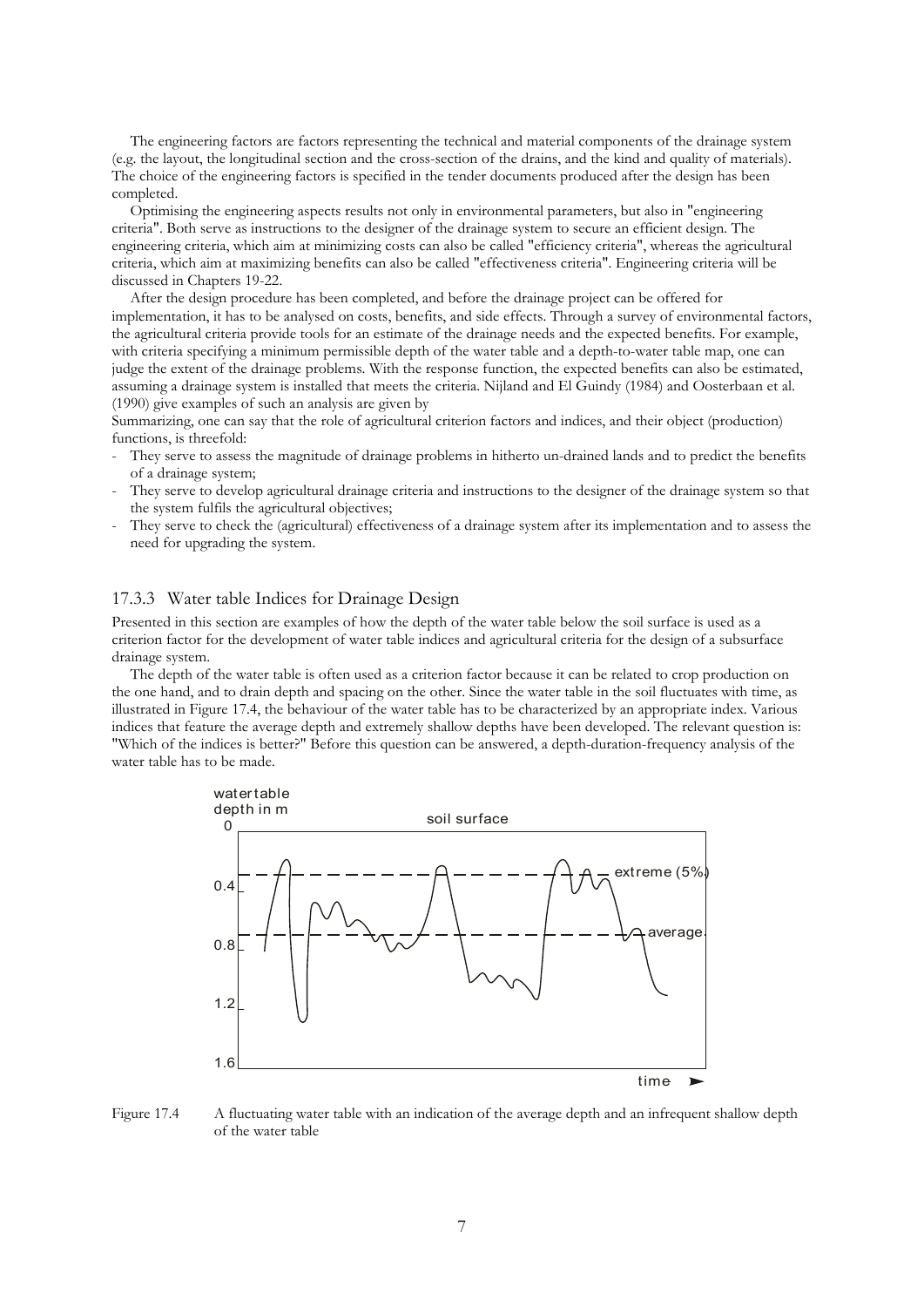Figure 17.5 shows a typical frequency distribution of the daily average depth of the water table. The distribution is skew with mode > median > mean (Chapter 6). It has a considerable standard deviation, and the 10% and 1% extremely shallow depths deviate much from the mean, mode, and median.



Figure 17.5 A frequency distribution of the daily average water table depths with some of its characteristic values

Figure 17.6 shows the same distribution together with the frequency distribution of the monthly averages. As can be seen, the mean values of the daily and monthly averages coincide, but the standard deviation of the monthly averages is much smaller than that of the daily averages, and the monthly extremes are much closer to the mean. Hence, the longer the duration that is taken, the better the mean value represents the frequency distribution. It depends on the crop-response function whether the mean value over a long duration can be used as a water table index, or whether short-term extreme values, even though they occur infrequently, need to be considered.





Figure 17.7 shows the production of sugarcane as a function of the average depth of the water table during the growing season from December to June (indicated by circles), and the number of days during which the water table is shallower than 0.5 m below the soil surface in the same period (indicated by dots). The function shows that both indices give the same result, because the long-term average depth and the number of extremely shallow depths are apparently strongly correlated. This is logical because, when the average depth is great, a shallow depth is relatively infrequent, and vice versa. Therefore, if one employs either of these indices, the other will not provide any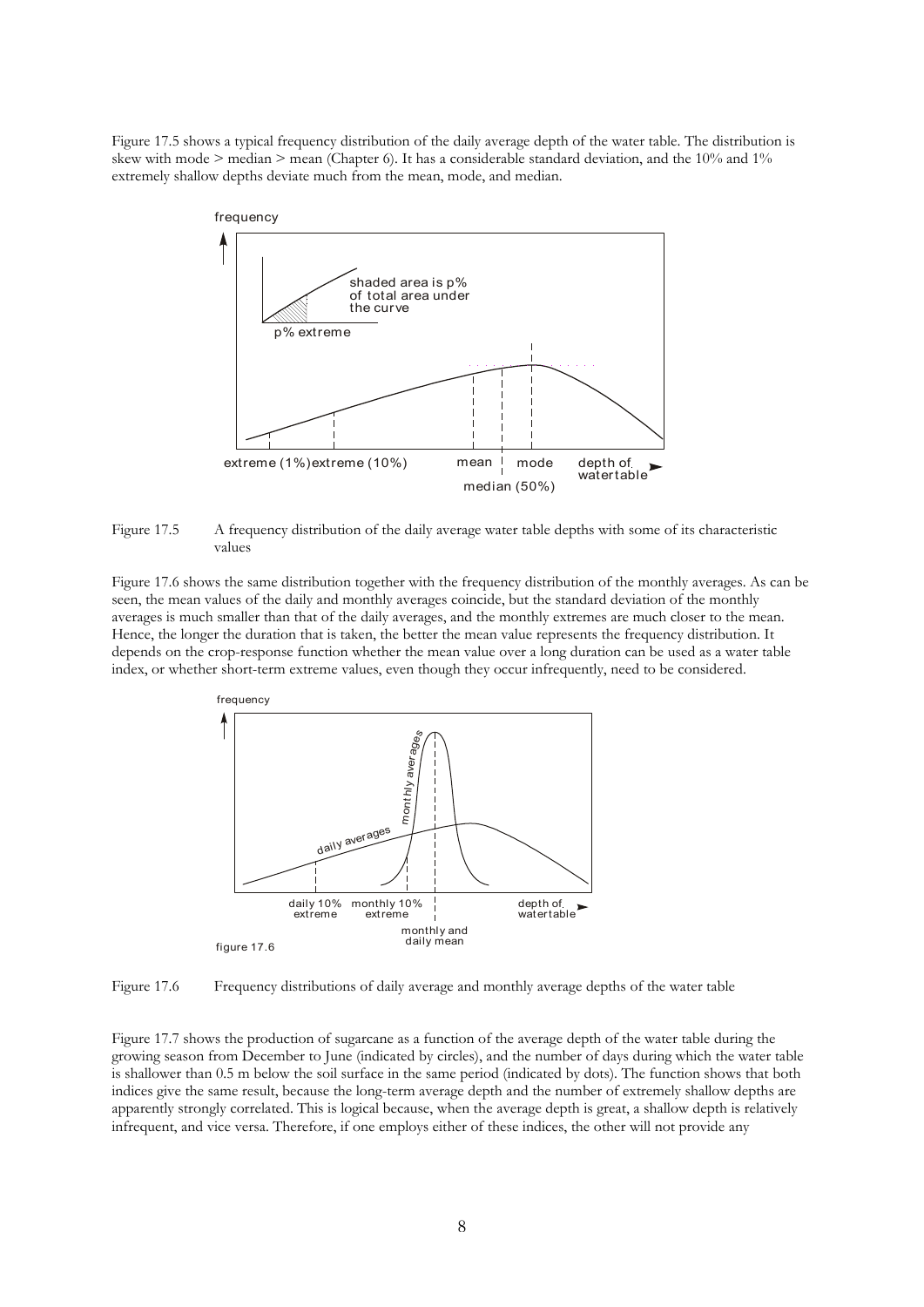



additional explanation of variations in yield. In this example, it is better to use the long-term average depth as an index because it can be determined with a higher statistical certainty and it leads to a simpler design procedure than when the number of exceedances of a reference level needs to be taken into account.

 If the yield data of Figure 17.7 represent random samples from an area, the figure also shows that a large part of the area has serious drainage problems and that, if a drainage project could ensure a seasonal average water table depth of 0.75 m, or somewhat deeper, a large production increase could result. This increase can be calculated from the data by a segmented linear regression analysis (Chapter 6; Oosterbaan et al. 1990).

In literature, the following water table indices have been used:

- 1) The depth of the water table at harvest date (Oosterbaan 1982);
- 2) The average depth of the water table during a season with rainfall excess (Figures 17.7 and 17.8);
- 3) The average depth of the water table during the irrigation season (Figure 17.9; Nijland et al. 1984; Safwat Abdel-Dayem and Ritzema 1990);
- 4) The frequency or number of days during the growing season with a water table shallower than a certain reference level (Figure 17.7; Doty et al. 1975);
- 5) The Sum of the Exceedances (SEx) of daily water tables over a fixed reference level at x cm below the soil surface (Figure 17.10; Sieben 1965; Feddes and van Wijk 1977);
- 6) The time it takes for the water table to fall from a certain critically high level to a safe lower level (Figure 17.11).

The first index is easily determined. Although it is a once-only reading, it can sometimes be representative of the water table regime. Nevertheless, literature does not provide much information on the value of this index and it will therefore not be further discussed.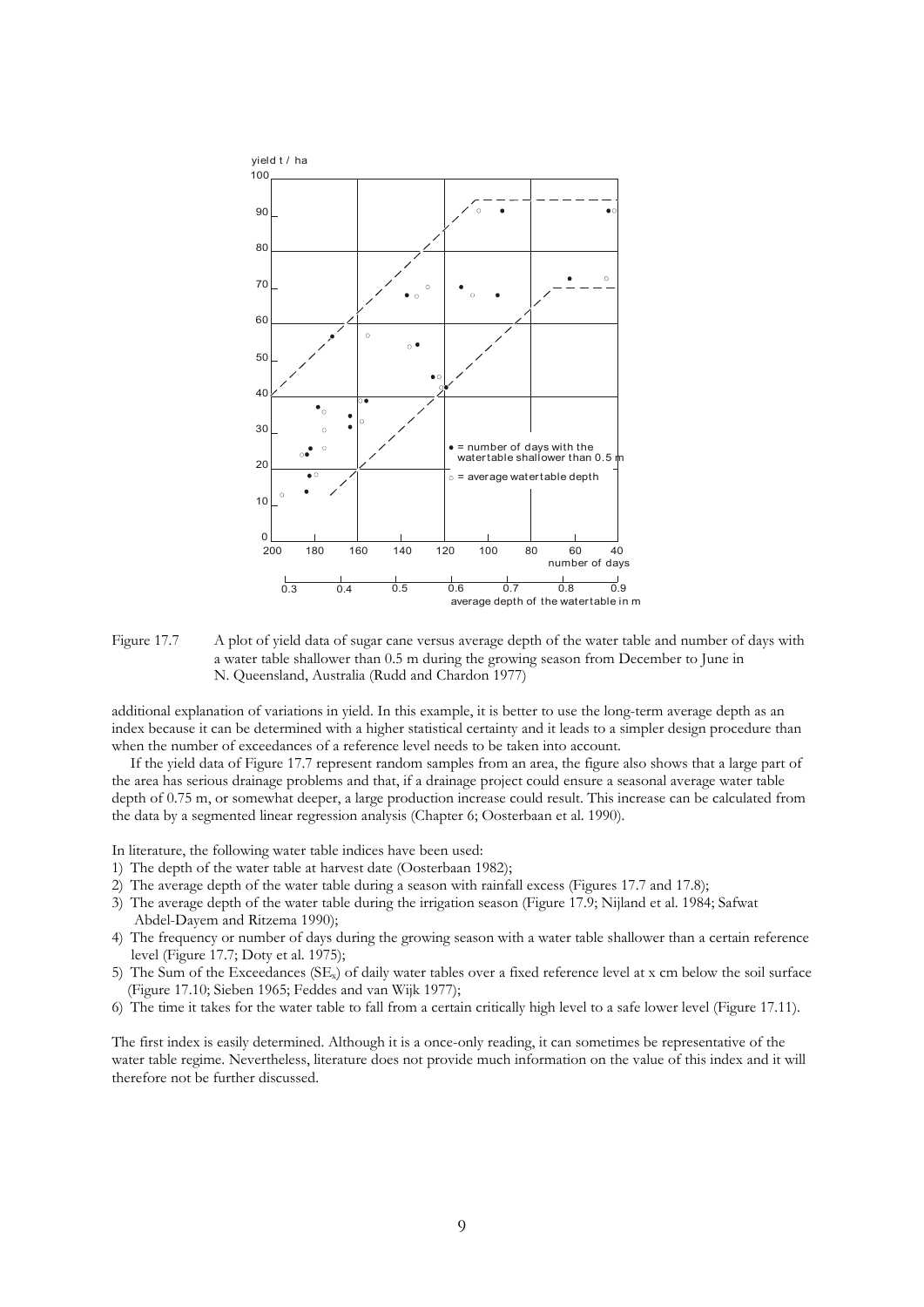

Figure 17.8 A plot of the yield of winter wheat versus average depth of the water table in winter in a heavy clay soil; 5 years of observation (unpublished data, FDEU, Min. Agr., U.K.)

The second index is useful in areas with a pronounced humid period. The example given in Figure 17.8 concerns an area in England. It illustrates the effect of off-season drainage, because in England the growing period is in summer whereas the data on the water table depth were collected in winter. It appears that the depth in winter exerts a marked influence on the yield in summer, probably because a well-drained soil warms up faster in spring than a waterlogged soil, so that crop growth can start earlier. Also, water logging in spring may create unfavourable chemical or physical soil conditions. In summer, there is usually no drainage problem in England because the evapotranspiration is then much higher than in winter, and the water tables are therefore deep  $(> 1 \text{ m})$ .

 From the data of Figure 17.8, we can conclude that, if drainage could maintain the water table in winter at an average depth of 0.50 m or more, a considerable yield benefit would result. This depth would be a good agricultural drainage criterion for the area in which the data were collected. The trend in the figure suggests that maintaining an average water table deeper than 0.60 m would be excessive: the costs would be higher and there would be no additional crop response.

 The data of Figure 17.8 also reveal that, under good agricultural conditions (represented by the upper envelope), the permissible average depth of the water table (about 0.30 m) is shallower than the permissible depth (about 0.60 m) under poor agricultural conditions (represented by the lower envelope). It appears that, in this example, favourable agricultural conditions compensate for unfavourable water table depths. Further, the data show that the relationship between crop production and depth of the water table is subject to considerable scatter, which is logical because crop production is not determined exclusively by the depth of the water table but by many other agricultural conditions. The data of Figure 17.8, which were collected in farmers' fields, are more representative of reality than data obtained under controlled conditions where only the drainage situation is varied and all other production factors are kept constant.

 The third index, used in the example of Figure 17.9, shows that the critical value of the average seasonal depth of the water table in irrigated cotton fields in the Nile Delta is about 0.90 m. This would be a good field drainage criterion. The figure shows that a small majority of the data (about 60%) are found in the range of water table depths of over 0.90 m (the safe depth). This indicates that the yield increase of a drainage project would be less than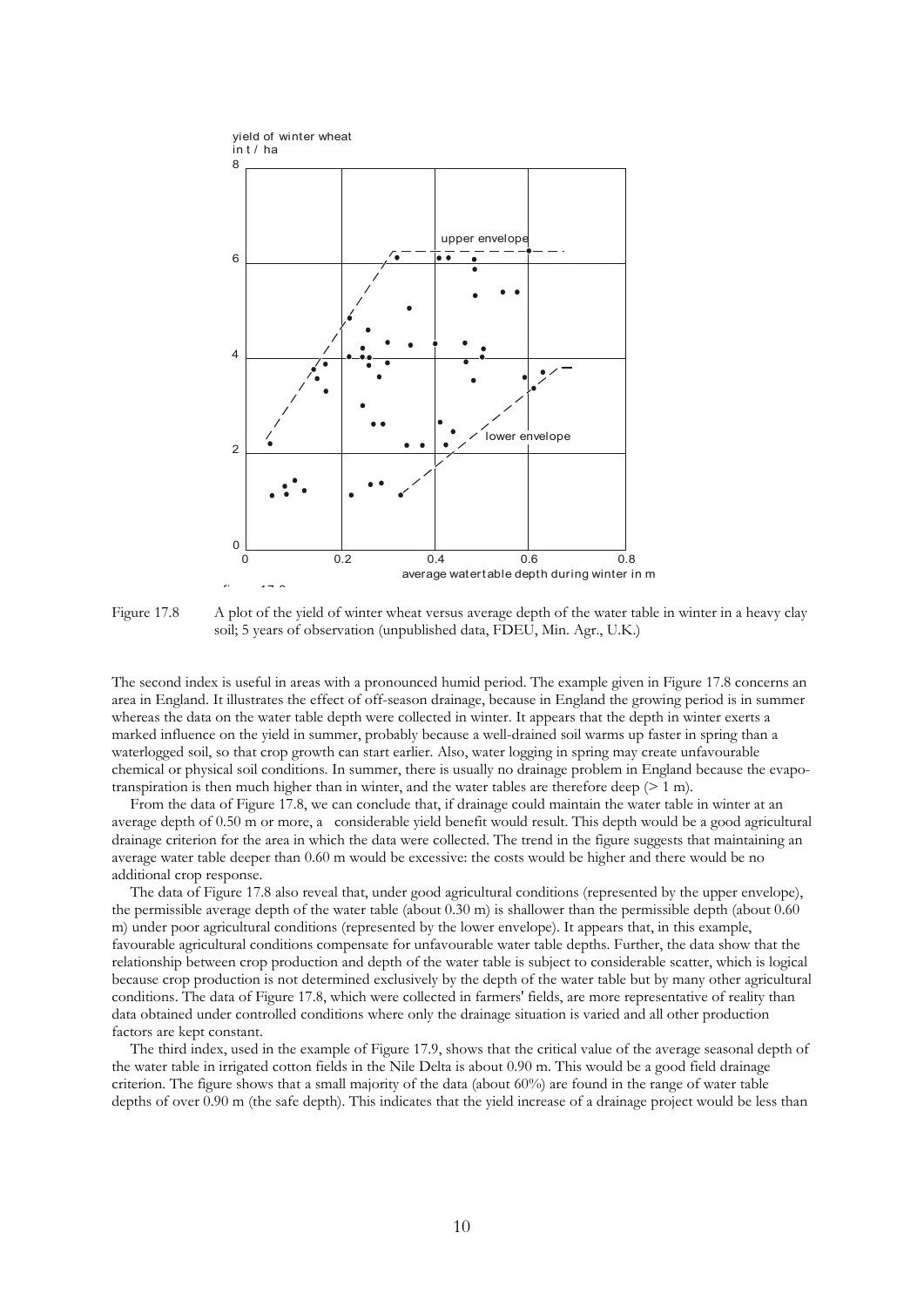

Figure 17.9 A plot of cotton yield (lint  $+$  seed) versus average depth of the water table in the Nile Delta, Egypt (Nijland et al. 1984)

in the example of Figure 17.8, where the vast majority of the data (about 90%) are below the safe depth. Unlike Figure 17.8, Figure 17.9 makes no distinction between the breakpoints of upper and lower envelope. For the rest, many of the conclusions drawn from Figure 17.8 are also applicable to Figure 17.9.

 Together with the second index, the fourth index is shown in the example of Figure 17.7 and needs no further discussion.

The fifth index (the  $SE_x$  value; Figure 17.10) was developed by Sieben (1965). Figure 17.10, referring to the same cotton experiments as in Figure 17.9, reveals that the yield does not respond much to the  $SE<sub>x</sub>$  index. Therefore, in the example given, the  $SE_x$  index has less value for the development of a drainage criterion than the second index used in Figure 17.9. It appears that short-term exceedances of the water table over a shallow reference level are not harmful for irrigated cotton. This may be explained by the fact that irrigation supplies are usually much more regular in magnitude and time than rainfall is. In addition, the regular irrigation may be instrumental in expelling the noxious gasses formed in the soil by the plant roots, whereas the subsequent evaporation enhances the entry of fresh air into the soil. Only long-term shallow depths of the water table appear to be damaging.



**Figure 17.10** A plot of cotton yield (lint + seed) versus  $SE<sub>60</sub>$  in farmers' fields in the Nile Delta (Advisory Panel 1982)

In literature, not many examples can be found of the sixth index for crop production. Therefore, instead of crop yield, the workability of land was chosen as an object factor as shown in Figure 17.11. This figure, like the previous ones, shows a large scatter of data. Yet it permits the conclusion that the longest permissible time of draw down from the soil surface to a depth of 50 cm is about 75 hours or about 3 days. With a shorter draw down time (i.e. with a faster draw down rate), the number of workable days does not increase, and its maximum value is about 20 days a month. The drains placed at 75 cm depth show a less favourable workability response than the deeper drains.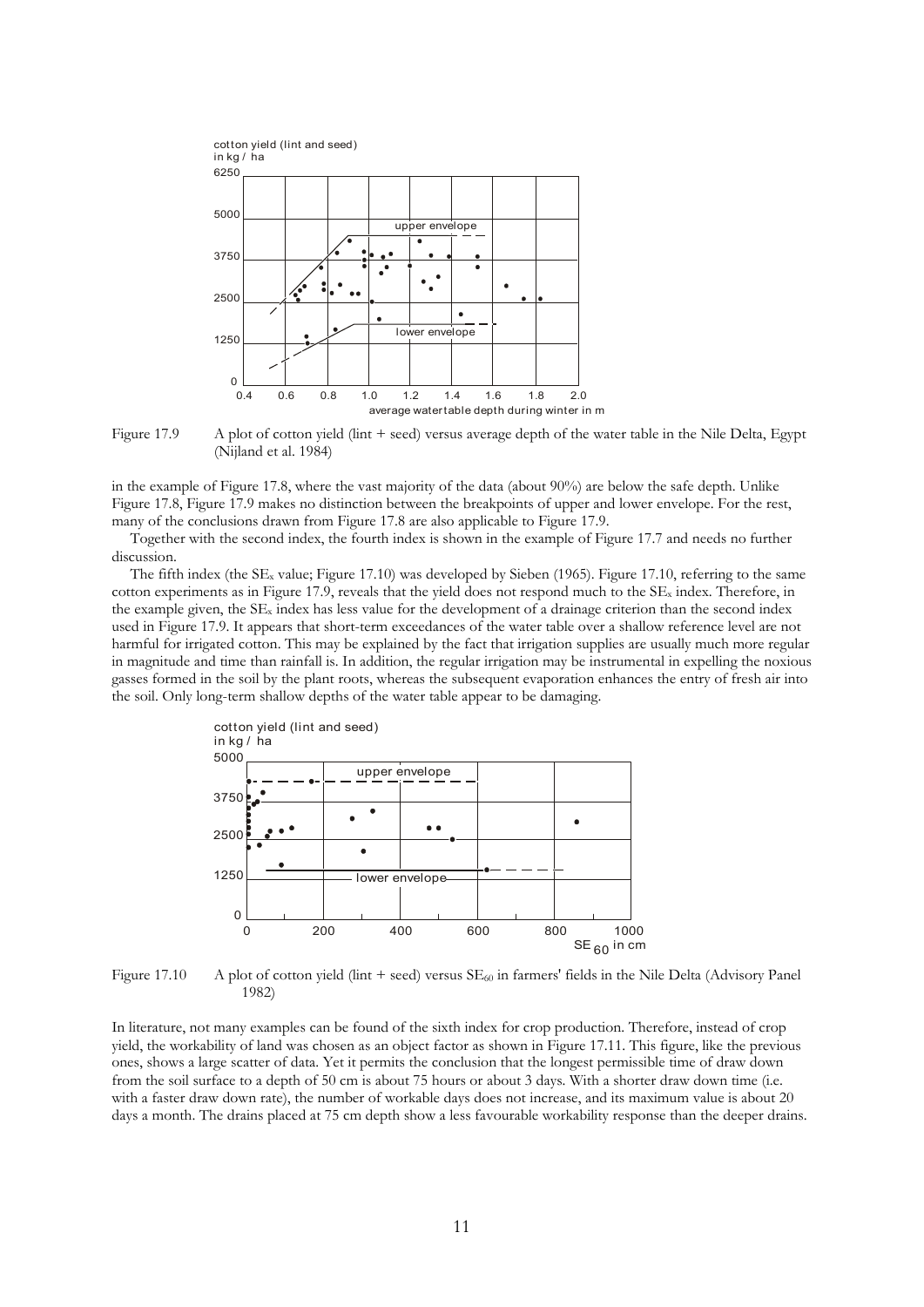

Figure 17.11 A plot of draw down time of the water table versus number of workable days for different drainage systems in North Carolina, U.S.A. (Skaggs 1980)

We can therefore conclude that the long-term average depth of the water table influences not only the crop production but also the workability of the land.

 The draw down rate of the water table as a criterion index should be used with great care, because it does not specify how frequently the water table rises to critically high levels. If not used with care, one runs the risk of developing drainage criteria for situations that seldom occur.

# 17.3.4 Steady-State Versus Unsteady-State Drainage Equations

In the design procedure, given the proper criteria and the correct environmental parameters, one can use steadystate and unsteady-state equations (Chapter 8) to determine the required characteristics of the drainage system (e.g. depth and spacing of drains). Both types of equations use the recharge to the drainage system, which can be found from the groundwater balance (Chapter 16). After introducing a drainage term  $q_d$ , we can rewrite Equation 16.5 as

$$
q_d = R_d = -\mu
$$
\n
$$
\Delta h
$$
\n
$$
q_d = (17.1)
$$
\n
$$
\Delta t
$$

where:

| $q_d$      | $=$ | drain discharge (mm/d)          |
|------------|-----|---------------------------------|
| $R_d$      | $=$ | net rectangle rate (mm/d)       |
| $\mu$      | $=$ | drainable pore space ( $\neg$ ) |
| $\Delta h$ | $=$ | change in water table depth (m) |
| $\Delta t$ | $=$ | period (d)                      |

The term R<sub>d</sub> includes percolation, capillary rise, and groundwater inflow and outflow. In a steady-state situation, the net recharge rate  $(R_d)$  equals the drain discharge  $(q_d)$  and the water table is at the same level at the beginning and the end of the period  $(∆t)$  under consideration.

In unsteady-state, recharge and discharge are not equal. When  $R_d > q_d$ , the water table is rising, and the discharge  $q_d$  increases and tends to become equal again to the recharge  $R_d$ . When  $R_d < q_d$ , a reverse process occurs. Hence, under natural conditions with a varying recharge over time, the water table fluctuates about a certain equilibrium level: its average depth (Figure 17.4). The storage µ∆h is therefore a temporary, dynamic storage, which is needed to induce the drain discharge qd. It is discerned from the storage of water which will not reach the drains and which can be called "dead storage".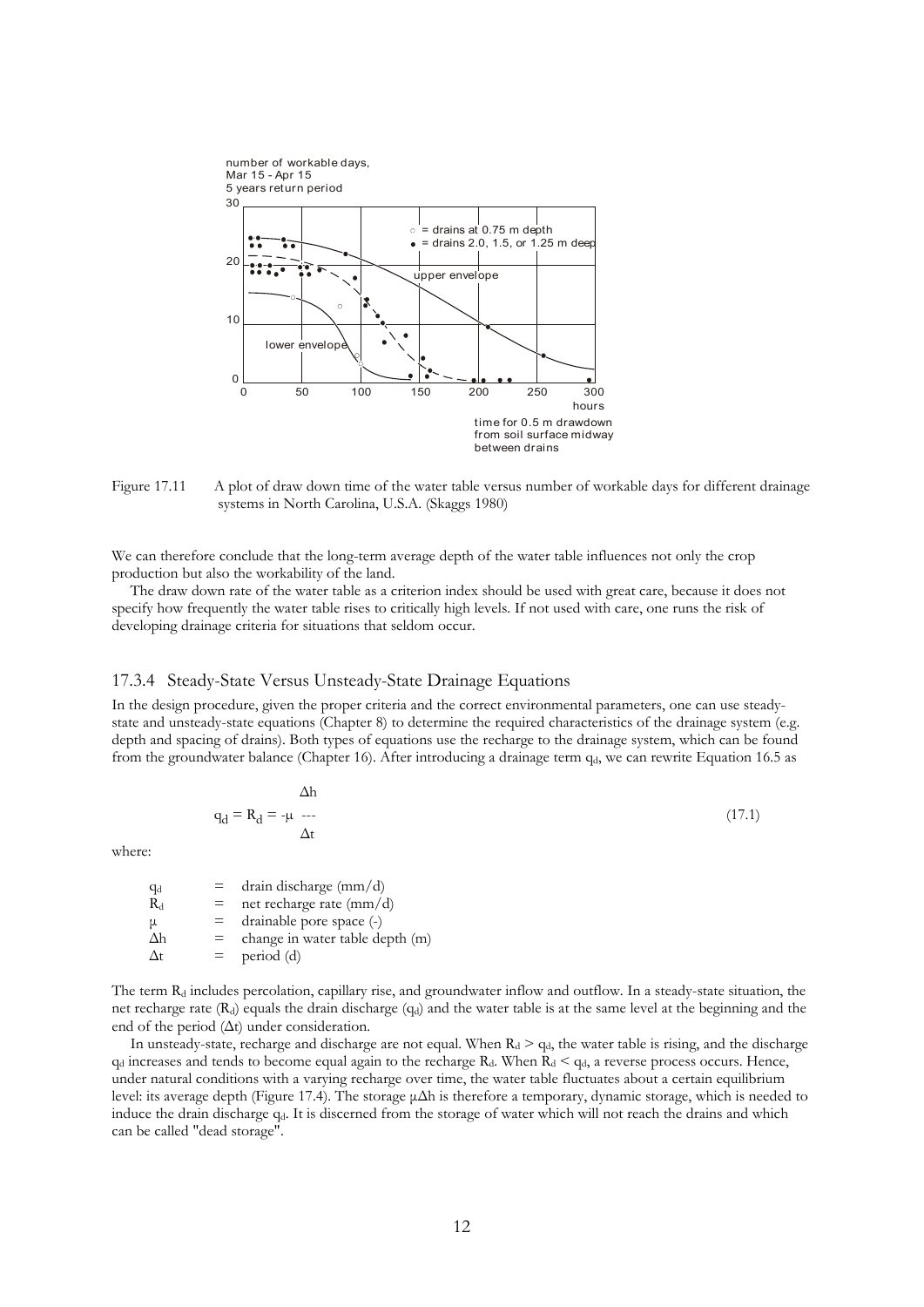Over a long time span (e.g. a season), the change in water level ∆h is small compared with the recharge and the discharge, so that Equation 17.1 can be simplified to  $q_d = R_d$  (i.e. the steady state). The expression "steady state" does not deny that the water table fluctuates during the period under consideration, and it would therefore also be possible to speak of an "average state" or a "dynamic equilibrium".

 If a better explanation of the yield variation is provided when the criterion index is taken as the average depth of the water table over a prolonged period of time (e.g. a season), rather than the index representing short-term (e.g. daily) extreme values, it follows that the drainage design is preferably made with steady-state drainage equations.

 The long-term, steady-state index of the water table can also give a significant explanation of such object factors as the workability of the land and the subsidence of peat soil (Chapter 4, Section 4.3). The design of drainage systems that have to take workability and subsidence into account can therefore also be done with steady-state equations.

 When steady-state equations are used, the design drain discharge is taken equal to the average net recharge over the period of time used for the criterion index.

 The steady-state drainage equations are easier to apply than the unsteady-state equations (e.g. the drainable porosity, µ, need not be known). In addition, the long-term averages can be determined with a higher statistical reliability than short-term extremes.

 When the relationship between the level of the water table and the object factor indicates that short-term extreme levels are more decisive than the long-term averages, the choice between steady-state and unsteady-state equations is determined by the ratio of the storage capacity of the envisaged drainage system to the volume of the infrequent, extreme, recharge and discharge over the defined short period (Oosterbaan 1988). This volume is usually so high in comparison with the storage capacity that storage effects can be neglected. Consequently, steady-state equations can also be used for drainage systems that have to cope with infrequent, extreme discharges of short duration. For example, collector and main drains are often required to cope with 24-hour design discharges having return periods of 10 years or more. Such discharges are so high that the volume of water transported through the drain in one day is very large compared with the volume of water stored in the drain. Hence, the Manning equation can be used to determine the system's dimensions and discharge capacity (Chapters 19, 20, and 21).

# 17.3.5 Critical Duration, Storage Capacity, and Design Discharge

The maximum permissible length of the period (the critical duration) to be used for the water table index, and the degree to which this index explains the yield, are influenced by the storage capacity of the drainage system. The critical duration and storage capacity determine the design discharge, as will be explained below.

 Reducing the surface or subsurface water logging by drainage creates a potential for the storage of water during periods of peak recharge. Thus the drainage system creates a buffer capacity in the soil, ensuring that the discharge is steadier than the recharge. A large buffer capacity permits the adoption of a longer period of critical duration and the use of average recharge and discharge rates over this period. In contrast, a small buffer capacity needs an assessment of the infrequent, extreme, recharge and discharge rates and the adoption of shorter periods of critical duration.

 Tubewell drainage systems, which can lower the water table to a great depth (5 to 10 m), create a large buffer capacity. For these systems, the seasonal or yearly average depth of the water table can be used as a criterion factor. In the water balance over the corresponding long period of time, the change in storage can be ignored. Consequently, one can calculate the design discharge from the average net recharge over a full season or year, and can apply steady-state well-spacing formulas (Chapter 22).

 Field drainage systems by pipes or ditches create a medium storage capacity. In regions with low rainfall intensities (say less than 100 mm/month) and in irrigated lands in arid or semi-arid regions, one can base the drainage design on average monthly or seasonal water levels, taking into account the month or season with the highest net recharge. As the change in storage over such periods is still small, the design discharge can be calculated from the average net recharge over the corresponding critical period.

 In regions having seasons with high rainfall (say more than 100 mm per month), it is likely that the problem is one of surface drainage (i.e. water logging on the soil surface) rather than of subsurface drainage. Here, a subsurface system would not be appropriate, or it could be combined with a surface system. In a combined system, the design discharge of the subsurface system has to be calculated from a water balance after the discharge from the surface system has been deducted.

 A surface field drainage system, consisting of beddings in flat lands or mildly graded field slopes in undulating lands, creates only small capacities for storage. Critical periods are therefore short (say 2 to 5 days). The design discharge must then be based on the recharge over the same short period, taking into account a recharge rate that is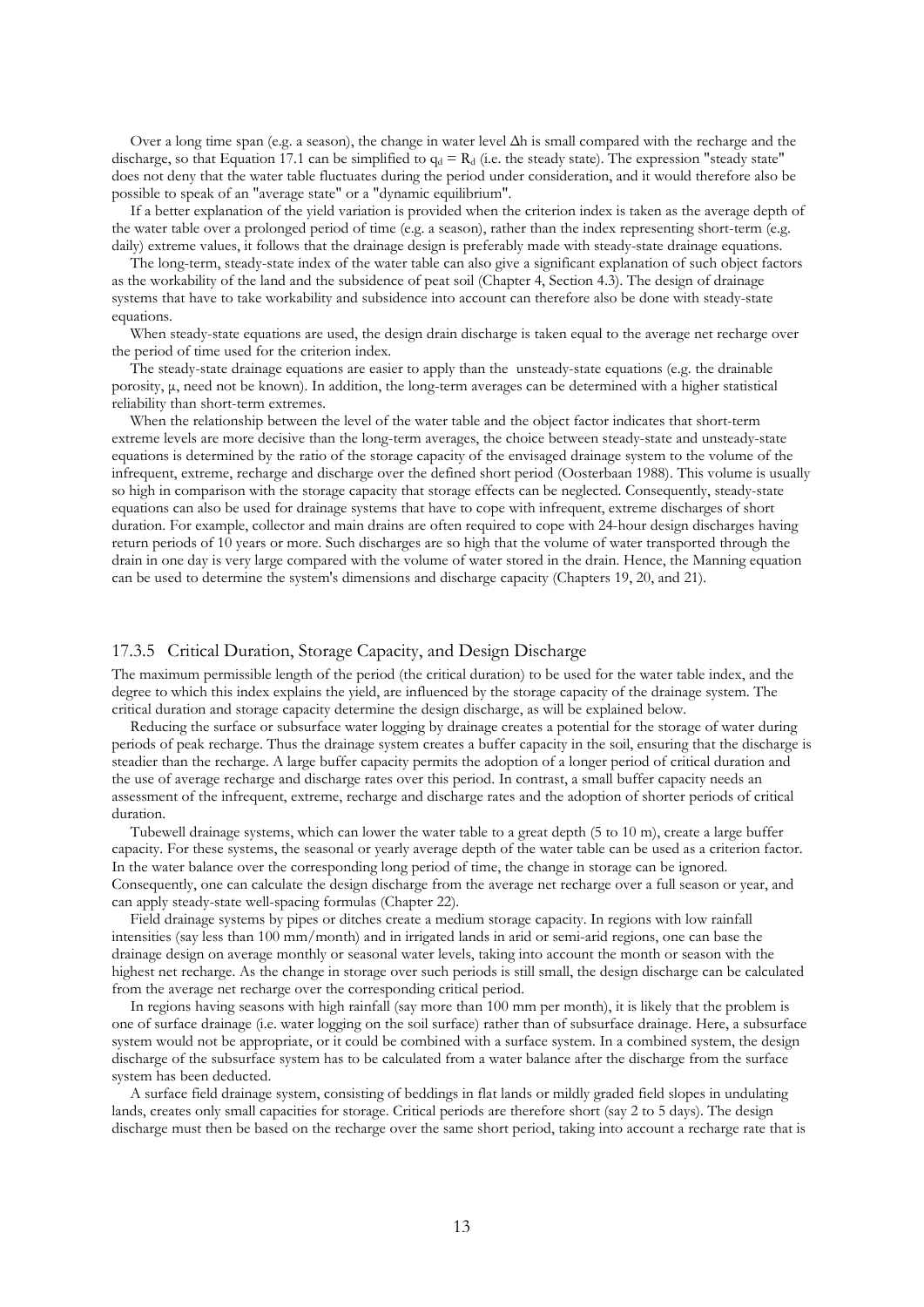exceeded once or only a few times a year, or even once in 5 to 10 years. Surface systems that are able to cope with such rare recharges will also considerably reduce crop damage from any water logging that results from even more intensive, though more exceptional, recharges. The use of the water-level index as a criterion factor for surface field drainage systems is not common. This is because, unlike a subsurface field drainage system, the design of a surface field drainage system cannot easily be derived from such an index.

The design criteria for collector drainage systems depend on the type of field drainage system. When a collector drain serves subsurface systems only, its water level must be deep enough to permit the free outflow of water from the field drains. As the storage capacity of the collectors is relatively small, their design discharge is not based on the average monthly or seasonal discharge of the field drains, but on a higher, though less frequent, peak discharge as may occur during a shorter period (e.g. 10 days). Subsequently, the cross-section of the collectors can be calculated with Manning's steady-state formula.

 When ditches are used as collectors for subsurface drainage systems, they are preferably narrow and deep to maintain a deep water level. For a collector that serves surface field drainage systems only, its water level can be much shallower and may come close to the soil surface. However, as the design of surface systems is based on the less frequent peak discharge of a shorter critical duration, and as the collector system has even less storage capacity than the field system, its design discharge is taken higher than that of the field drains. Manning's formula can also be used to calculate the cross-sections of collector drains for surface field drainage. In contrast to the narrow cross-sections of collectors for subsurface field drainage, those for surface field drainage are preferably wide and shallow.

 When a collector drain serves both surface and subsurface field drainage systems, one often uses a combination of criterion values for the water level in the collector: there is a high water-level criterion (HW criterion) and a normal water-level criterion (NW criterion). Each of these levels is specified with a certain tolerable frequency of exceedance. The corresponding discharge requirement (design discharge) can then be calculated from a water balance. How the capacity and dimensions of the collector system are calculated will be illustrated in Section 17.5.1.

An example of the influence of the length of the critical duration on the average design discharge is presented in Table 17.1. It shows that the design discharge for drainage by pumped wells, with a critical duration of 6 to 12 months, can be taken as 1.1 to 1.6 mm/d, whereas drainage by pipes or ditches, with a critical period of 1 month to a growing season, requires a design discharge of 2.6 to 2.8 mm/d.

| Crop         | Peak month | Growing season           | Peak half year           | Whole year |
|--------------|------------|--------------------------|--------------------------|------------|
| Wheat        | 2.0        | 1.0                      | ۰                        | -          |
| Maize        | 3.0        | 2.3                      | -                        | -          |
| Potatoes     | 4.5        | 2.6                      | $\overline{\phantom{a}}$ | -          |
| Combination* | 2.8        | $\overline{\phantom{a}}$ | 1.6                      |            |

Table 17.1 Average drainage rate (mm/d) as a function of length of the critical period in an irrigated area of Iraq (Euroconsult 1976)

\* A cropping pattern of 2/3 winter wheat, 1/3 spring potatoes and 1/3 summer maize

## 17.3.6 Irrigation, Soil Salinity, and Subsurface Drainage

Subsurface drainage systems are often used in irrigated, waterlogged, agricultural lands in arid and semi-arid regions to reduce or prevent soil salinity. The salt balance of these lands depends largely on the water balance, in which the amount of irrigation water is a dominant term (Chapter 15). When sufficient irrigation water is applied, the effect of drainage on the salt balance stems from the discharge of salts along with the drainage water. Hence, drainage for salinity control is primarily based on the discharge effect rather than on a lowering of the water table. Criteria for salinity control should therefore be sought in the amount of irrigation water needed to provide sufficient leaching, rather than in the depth of the water table.

With a well-designed and properly-operated irrigation system, the water table need not be kept at extra deep levels to control soil salinity. If, on the other hand, the irrigation system is poorly designed and operated, even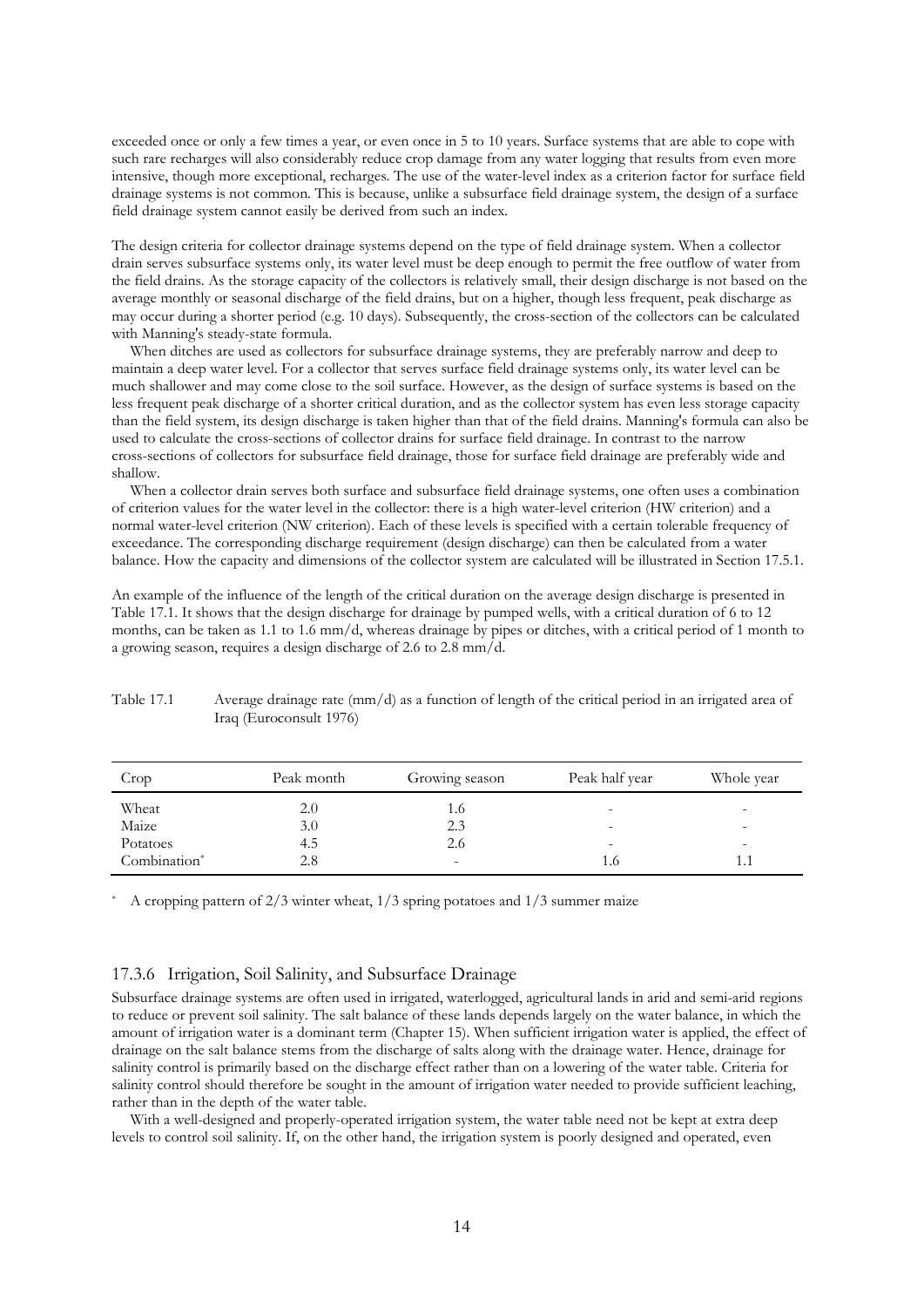maintaining very deep water tables will not alleviate soil salinity. For example, Safwat Abdel-Dayem and Ritzema (1990) and Oosterbaan and Abu Senna (1990) have shown that, for Egypt's Nile Delta, average seasonal depths of the water table in the range of 1.0 to 1.2 m are amply sufficient for effective salinity control, whereas maintaining deeper water tables may even negatively affect the irrigation efficiency. Also Rao et al. (1990) have shown that the time-averaged depth of the water table during the critical drainage season (i.e. the monsoon season) need not be much more than 0.8 m below the soil surface to allow the adequate reclamation of saline soils.

 Often, one relates the required depth of the water table for salinity control to the upward capillary flow in the soil resulting from a constant depth of the water table and a very dry topsoil. Such conditions imply that, in the absence of irrigation or rain, there is a steady upward seepage of groundwater from the aquifer. When such lands are irrigated and drained, these capillary-flow conditions no longer exist. Instead, there is a net downward percolation of water through the soil. Van Hoorn (1979) therefore writes: "The argument for applying deep drainage systems to reduce capillary flow is often used in cases for which it is not valid."

 In semi-arid regions with pronounced wet and dry seasons, it is possible to restrict the drainage to the wet season only. The evacuation of salts during this period is sufficient to maintain a favourable salt balance in the soil, even though some resalinization may take place during the dry season. In addition, the use of salty drainage water with an electrical conductivity up to 10 dS/m for irrigation in the dry season does not negatively affect yields as long as sufficient leaching occurs in the wet season to prevent any annual salt accumulation (Sharma et al. 1990).

- Using drainage water for irrigation in the dry season and evacuating it only in the wet season has two advantages: In the dry season, when the evacuation of salty drainage water into rivers with a low discharge is environmentally undesired, and when irrigation water is scarce, the drainage water can be used for additional irrigation and environmental problems are avoided;
- In the wet season, when the evacuation of salty drainage water into rivers with a high discharge is environmentally acceptable, and when irrigation is only complementary to rainfall, the drainage water can be evacuated for salinity control.

Rao et al. (1992) describe a successful experiment in which the drainage is completely stopped during the dry season so that the crops can profit from the capillary rise, and scarce irrigation water is saved.

 Comparing the discharge from a drainage system in irrigated lands with that from rain-fed lands, we find that the discharge from irrigated lands is more regular. The reason is that the rainfall regime is usually erratic and the irrigation regime is not. This explains why, in irrigated lands, the steady-state drainage criteria are often successfully applied. The main reason for this is that the recharge from irrigation water is irregularly distributed in space, because the fields are not all irrigated at the same time. Thus, the resulting groundwater flow is three-dimensional because the flow occurs both in the direction of the drains and in the direction of neighbouring fields that have not recently been irrigated and therefore have a lower water table than the irrigated field. This means that two-dimensional unsteady-state drainage formulas cannot be used. In the long run, the flow of groundwater from one field to the other can be ignored because, on other occasions, when the second field is irrigated and the first field is not, the direction of the groundwater flow is reversed. Hence, the two-dimensional steady-state drainage formulas indeed remain applicable, at least when the water table index shows that long-term averages can be used, as was discussed in Section 17.3.3.

 The design discharge of subsurface drainage systems in irrigated land is often determined on the basis of the field irrigation efficiency (Chapter 14) and the leaching requirement for salinity control (Chapter 15). Usually, the irrigation efficiency is quite low owing to high percolation losses, and the leaching requirement is therefore amply satisfied. When, in addition, rainfall also contributes to the leaching, the leaching requirement need not feature as a design factor. If, on the other hand, the irrigation is insufficient to produce the required leaching, a drainage system based on the leaching requirement will be ineffective for salinity control.

 The leaching requirement for salinity control is based on a "leaching efficiency", but, in irrigated arid lands with very little rainfall, the irregularity with which the irrigation water is distributed over the field also has to be taken into account. Here, we should distinguish between "systematic irregularity" and "random irregularity".

 Systematic irregularity stems from the irrigation technique. With surface-flow irrigation in basins, furrows, or border strips, the irrigation water is normally introduced at one end of the field. While running down the field, the water infiltrates into the soil. As the contact time between water and soil is longer in the upstream part of the field than in its downstream part, more water infiltrates at the upper end than at the lower end (Figure 17.12). Hence, the leaching requirement is sometimes not covered in the lower parts, where insufficient deep percolation takes place and where salinization may occur even though there is low field irrigation efficiency.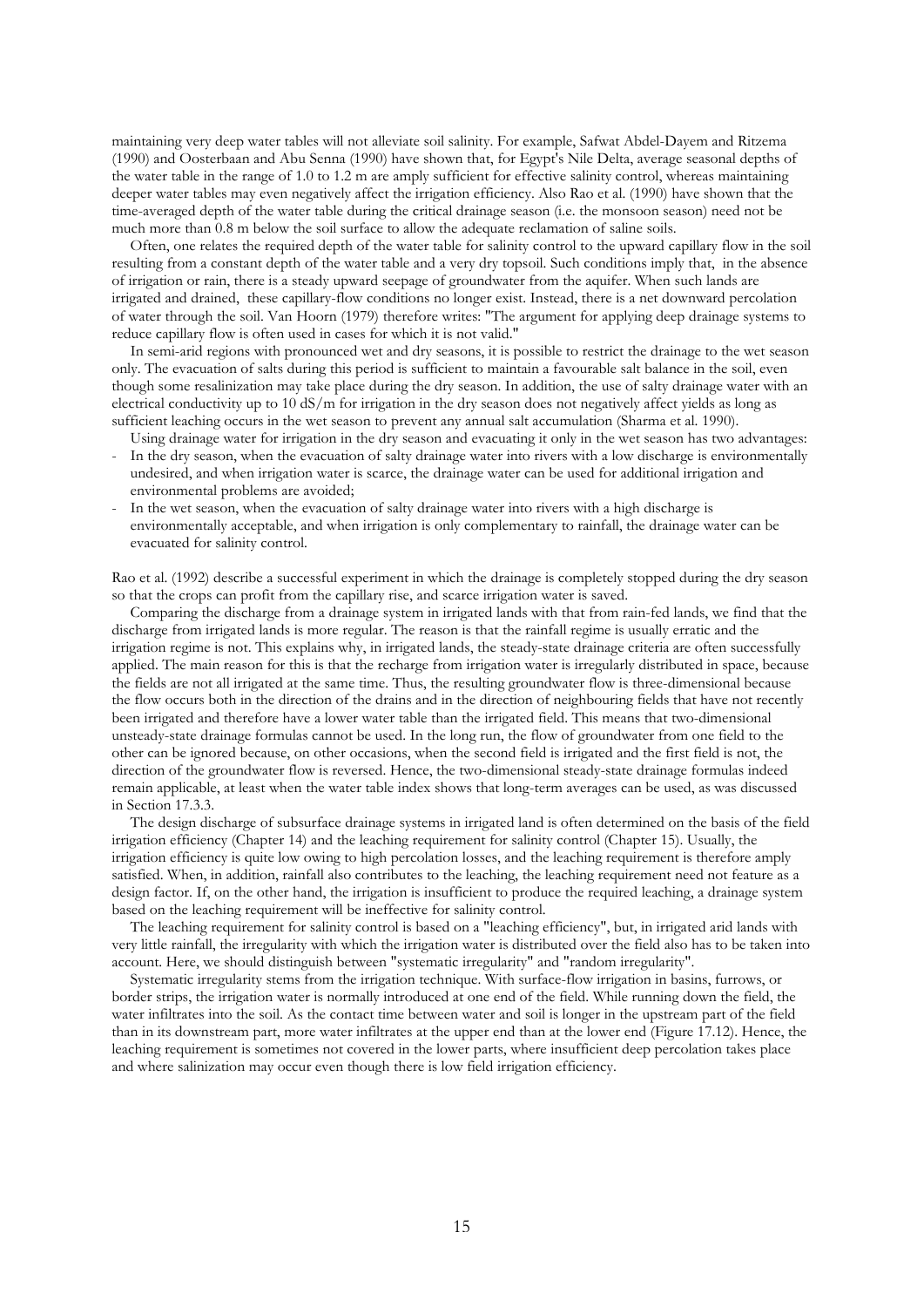

Figure 17.12 Illustration of the systematic irregularity in the spatial distribution of the deep percolation in an irrigated field

The random irregularity stems from natural random differences in infiltration capacity (Figure 17.13) and in the water-holding capacity of the soil, as well as from irregularities in the surface level of the soil. This is illustrated in Figure 17.14. In places where the soil surface has a relatively high elevation, even if the difference is only a few centimetres, or in places with a low infiltration and/or water-holding capacity, the leaching requirement may not be met. This phenomenon often gives rise to a patchy development of soil salinity.



Figure 17.13 Accumulated infiltration versus time measured with 63 infiltrometers set at 1.0 m spacing on a 7 by 9 m grid in a sandy loam soil (Jaynes et al. 1988)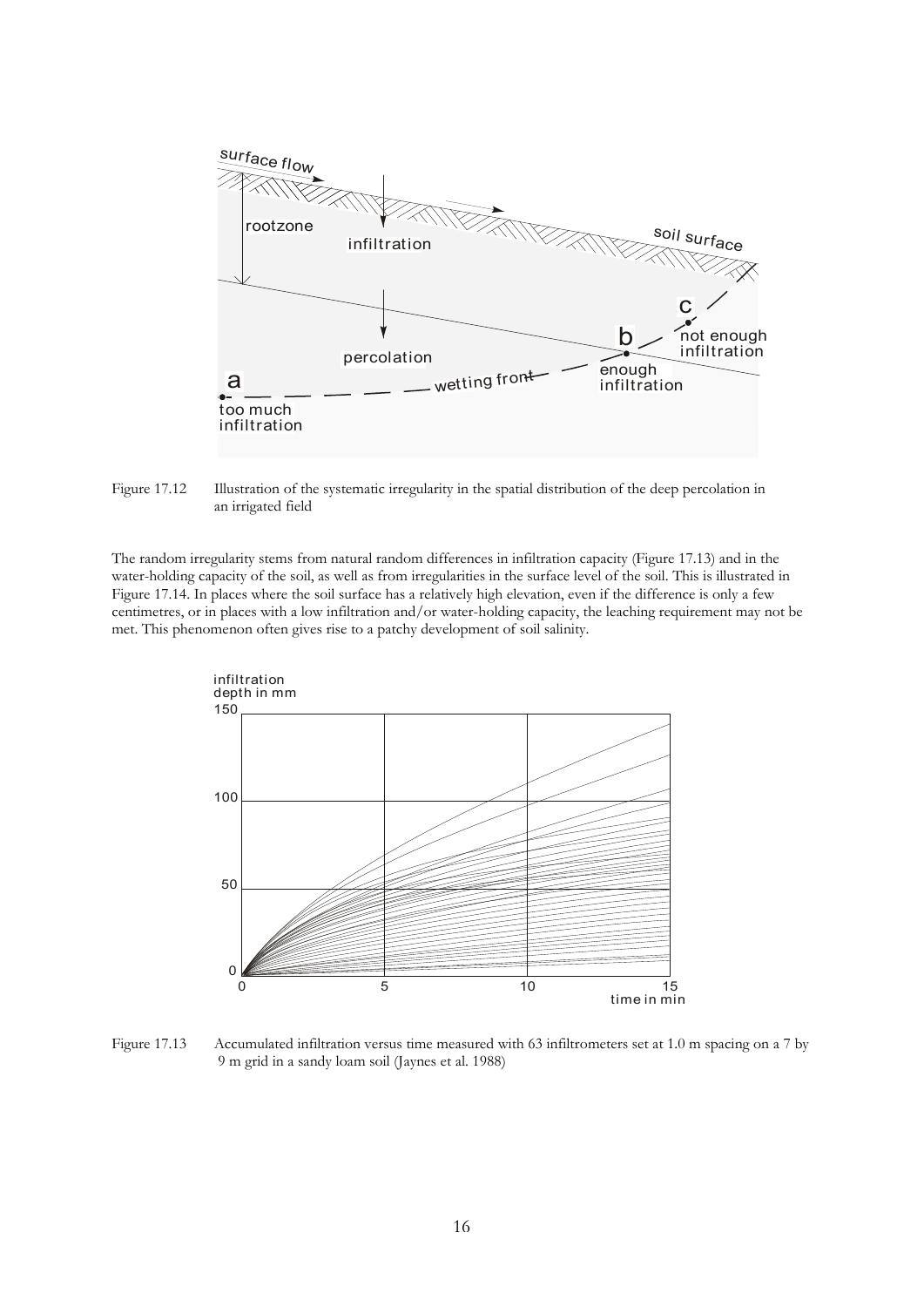

- a<sub>1</sub> excess due to high infiltration capacity
- b<sub>1</sub> shortage due to low infiltration capacity
- $a_{2}$  excess due to depression in soil surface
- a<sub>3</sub> excess due to low moisture holding capacity
- $b_{2}$  shortage due to elevation of soil surface
- a<sub>4</sub> excess due to cracking



The problems of insufficient leaching are more pronounced as the irrigation water is scarcer. Although, with water scarcity, a high field irrigation efficiency may be achieved, there may be insufficient water for full evapotranspiration by the crop and for leaching.

 It follows from the above considerations that, if the irrigation system is inadequate, a drainage system cannot guarantee proper salinity control. In other words, with a scarcity of irrigation water, poor land levelling, and/or randomly irregular soils, salinity problems are difficult to cure, even with an intensive drainage system.

#### 17.3.7 Summary: Formulation of Agricultural Drainage Criteria

The previous discussion of field drainage criteria can be summarized as follows.

 If one expresses the agricultural drainage criterion as the permissible minimum value of the average depth of the water table during a prolonged period, one has formulated a long-term, steady-state criterion. An example of a long-term, steady-state criterion for a subsurface drainage system in irrigated agricultural land is: "The average depth of the water table during the irrigation season should be at least 0.8 m, but need not be more than 1.0 m". An example for humid areas is: "The average depth of the water table during the critical humid season should be at least 0.6 m, but need not be more than 0.8 m". The critical humid season may be either the winter period, as in the temperate zones of Europe where the excess rainfall occurs mainly in winter (off-season drainage), or the summer/cropping season, as in those tropical or subtropical regions where the excess rainfall occurs during the summer or during an important cropping period (in-season drainage). The corresponding discharge rate of the drainage system must be calculated from a water balance as an average rate during the corresponding period, whereby the storage term may be ignored.

 When one expresses the agricultural drainage criterion in terms of a critically high level above which the water table may rise only infrequently and for short periods, one has formulated a short-term, unsteady-state criterion. An example of such a short-term criterion for a subsurface drainage system is: "The water table may be higher than 0.3 m below the soil surface only for one day a year". The corresponding discharge rate of the drainage system then has to be calculated from a short-term water balance with an infrequent, extreme, recharge whereby the dynamic storage term must be taken into account. This complicates the calculations considerably. In irrigated lands, the presence of three-dimensional flow of groundwater complicates the assessment of the storage even more.

 The decision as to which type of criterion to apply should be based on the considerations discussed in the previous sections.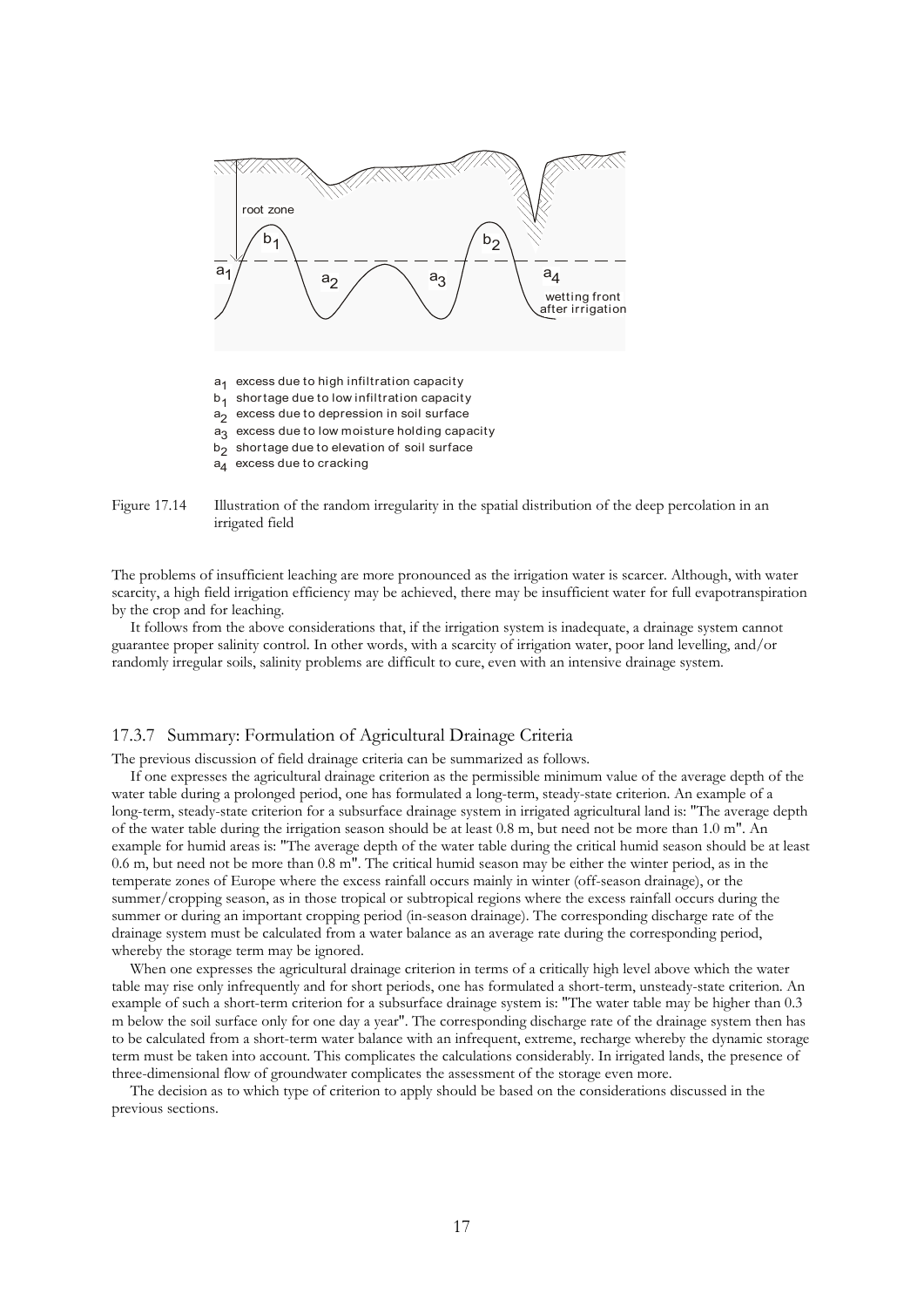There are certain types of criteria that use conditional statements, for example:

- When the water table reaches a specified height (h) above the drain level, the drains should be able to function at a specified rate of discharge (q). The ratio  $h/q$  or  $q/h$  is then often employed as a drainage criterion;
- When, after a sudden recharge, the water table has reached a specified critical height (h<sub>o</sub>) above drain level, the drainage system should be able to effect a specified draw down of the water table to a height  $(h_t)$  in a specified period of time (t) after the recharge has ceased. The ratio  $h_t/h_o$  is then often employed as a criterion.

These criteria can only be used where extensive local experience is available. One has to know how frequently the specified events occur and to which drain depth they are related. Otherwise, one runs the risk of applying the criteria to situations that occur far too often or that never occur.

# 17.4 Effects of Field Drainage Systems on Agriculture

# 17.4.1 Field Drainage Systems and Crop Production

To obtain a quantitative insight into the effects of drainage on agriculture, one can do experiments with varying drainage designs and measure the corresponding crop production. This straightforward procedure is illustrated in Figure 17.15. The engineering factors mentioned in the figure depend on the type of drainage system involved (Section 17.3.2). Some of the engineering factors are specified in Table 17.2.



Figure 17.15 Illustration of a straightforward method of analysis of drainage effects on agriculture

Table 17.2 Examples of engineering factors by type of drainage system

| Type of drainage system    | Engineering factor                                                          |
|----------------------------|-----------------------------------------------------------------------------|
| Subsurface drainage system | Depth, spacing, and dimensions of ditches or pipe drains                    |
| Tubewell drainage system   | Depth, spacing, and dimensions of wells, pump capacity                      |
| Surface drainage system    | Length and slope of the fields, dimensions of furrows and<br>bedding        |
| Main drainage system       | Depth, width, cross-section, and slope of drains, spacing of the<br>network |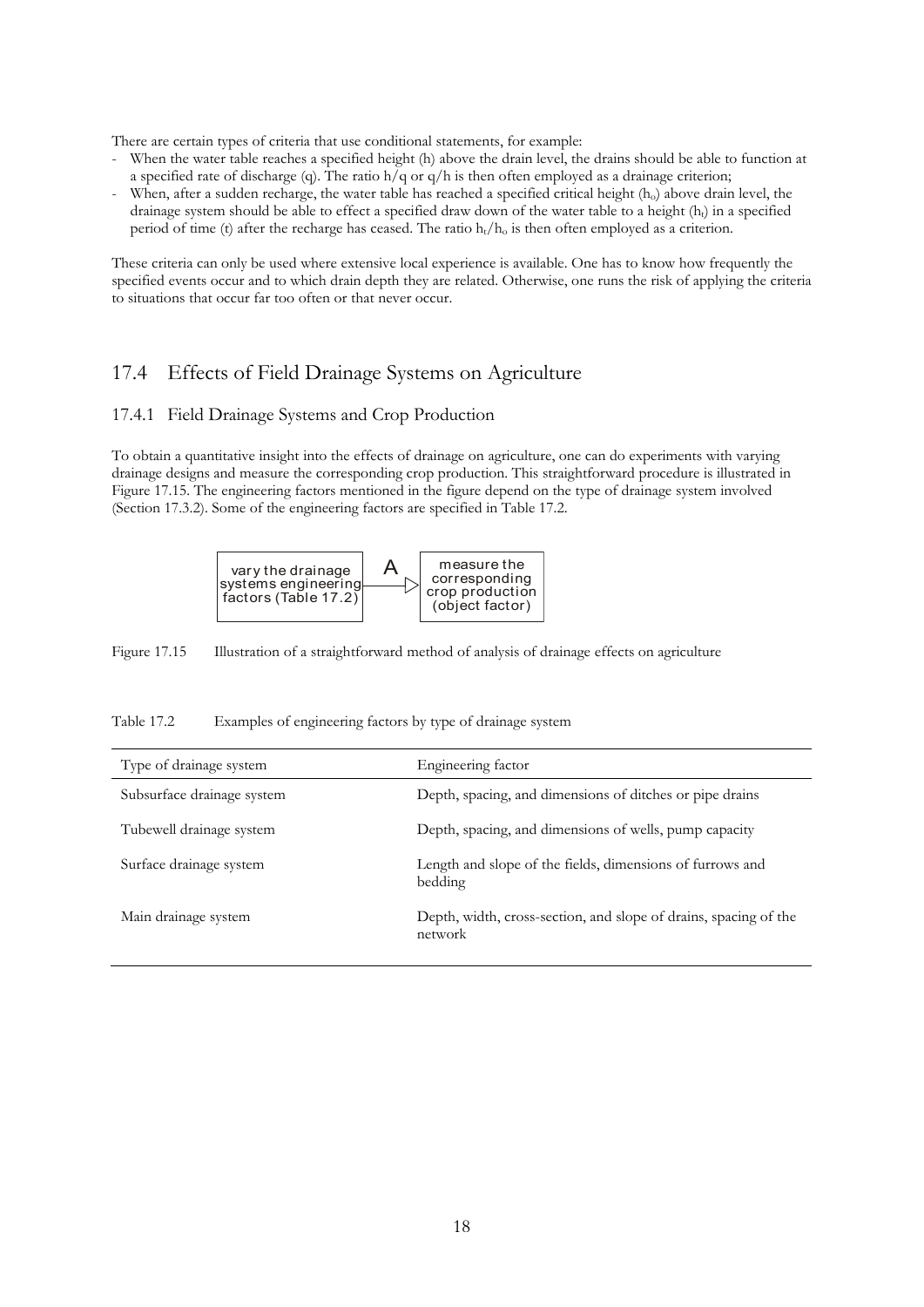The effect of the engineering factors can be studied step by step (e.g. by using a range of drain spacings as shown in Figure 17.16), or by simply considering the "with and without" case (e.g. by comparing the crop production in drained and un-drained land as shown in Table 17.3).



Figure 17.16 Example of Relation A of Figure 17.15 showing net benefit (b) of winter crops as a function of drain spacing in a 60% clay soil in Sweden (Eriksson 1979)

Table 17.3 Annual maize production (t/ha) with and without field drainage systems and different doses of Nfertilizer (Schwab et al. 1966)

| Type of drainage system                                                                            |                   | N fertilizer (kg/ha) |                   |
|----------------------------------------------------------------------------------------------------|-------------------|----------------------|-------------------|
|                                                                                                    |                   | 100                  | 200               |
| Subsurface field drainage system<br>Surface field drainage system<br>Without field drainage system | 3.7<br>3.5<br>2.5 | 5.9<br>5.1<br>3.0    | 7.0<br>6.2<br>4.0 |

Many data of the with/without comparison have been published by Trafford (1972), Baily (1979), and Irwin (1981). The first author reviewed data from literature and also quotes cases of unsuccessful drainage systems. Found et al. (1976) studied the economic impact of several drainage systems in Ontario, Canada. Some of their conclusions are:

- The benefit/cost (B/C) ratios of drains varied from 0.1 to 20, which indicates that some of the systems are
- uneconomical and other systems are highly beneficial;
- Influential factors on the B/C ratio were:
	- ⋅ The productivity of the environment: poor soils and adverse climatic conditions decreased B/C ratios;
	- Local initiative to take advantage of the drainage facilities: some farmers did not make the necessary additional investments;
	- Quality of engineering: some drains were too elaborate and costly for their purpose;
- Despite its significance, little analysis of the full effects of drainage systems has been undertaken.

When the relationship between engineering factors and crop production (Relation A in Figure 17.15) is established in a certain area, it has no validity for application elsewhere, because it depends on the area's pedological, climatic, hydrological, topographic, agronomic, and socio-economic conditions. A more universal applicability of experiences can be promoted by introducing additional factors into Relation A. In Figure 17.17, for example, the water table regime is used as an additional intermediate factor, so that Relation A is divided into Relations B and C.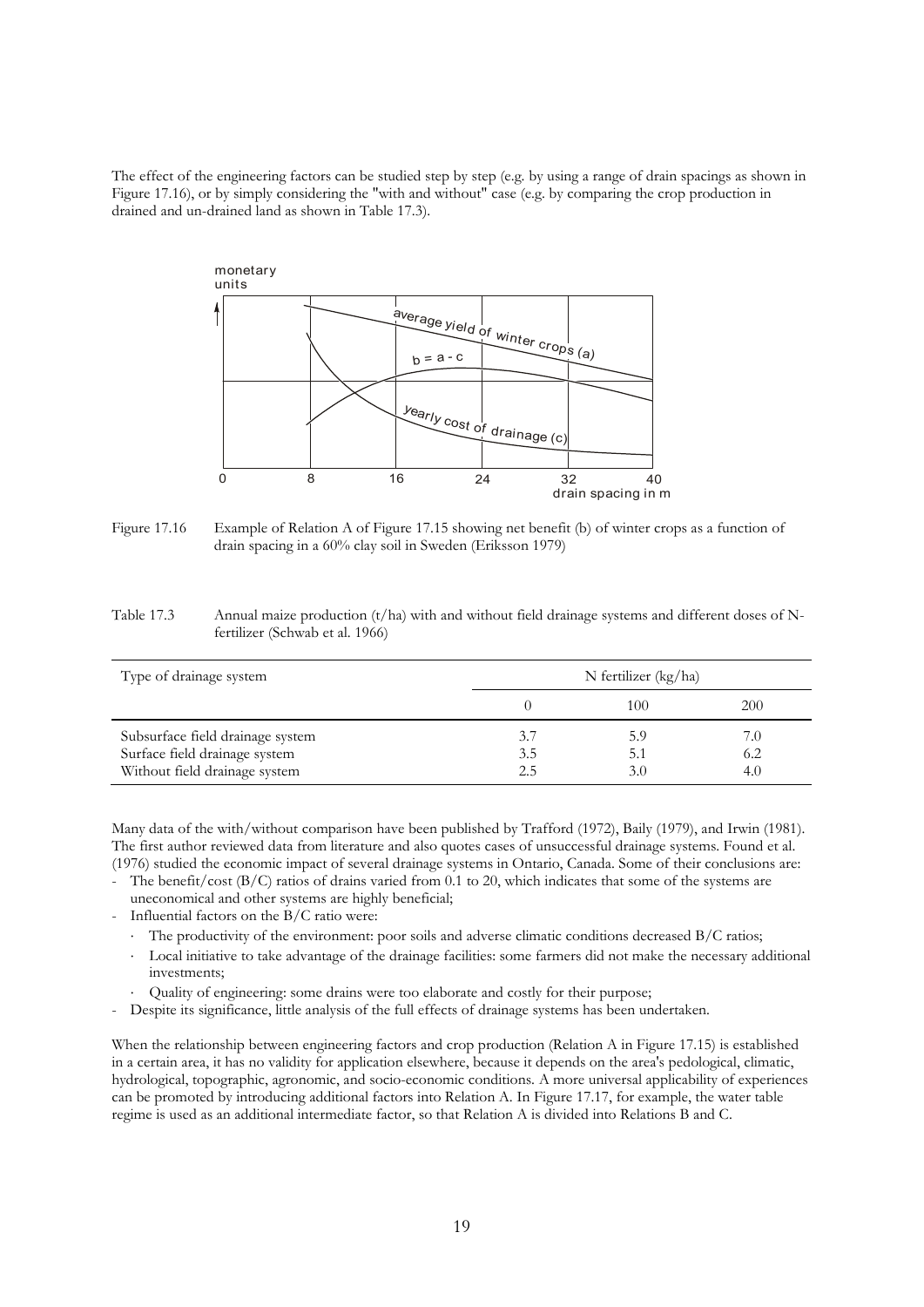

Figure 17.17 Relation A of Figure 17.15 is divided into Relations B and C by means of the water table regime

Relation B represents a direct effect of a drainage system (Section 17.3.1, Figure 17.2). It is entirely a hydraulic function and lends itself to the development of generalized drainage formulas (Chapter 8). These formulas have more than local value because they include parameters to represent natural conditions like recharge and hydraulic conductivity. A difficulty is still to survey and correctly assess these parameters, because of their wide variation in time and space (Chapters 12 and 16).

 Relation C represents an indirect effect of a drainage system and has already been discussed in Section 17.3.3. This relationship is very site- specific and is therefore not universally applicable. A more universal applicability can be obtained by dividing Relation C into other relationships with the help of the proper additional factors (Section 17.4.3). This, however, leads to complicated interactions and therefore constrains practical application. Hence, the establishment of empirical relationships of the C-type remains a necessity in any region where a drainage project is proposed.

 Implementing and operating a drainage system can have far-reaching effects, not only on the crop production but also on the total cropping system of an area. This is illustrated in Figure 17.18, which shows profound changes in the cropping pattern in England and Wales after drainage systems had been introduced.



Figure 17.18 Changes in cropping pattern as a result of drainage (FDEU 1972)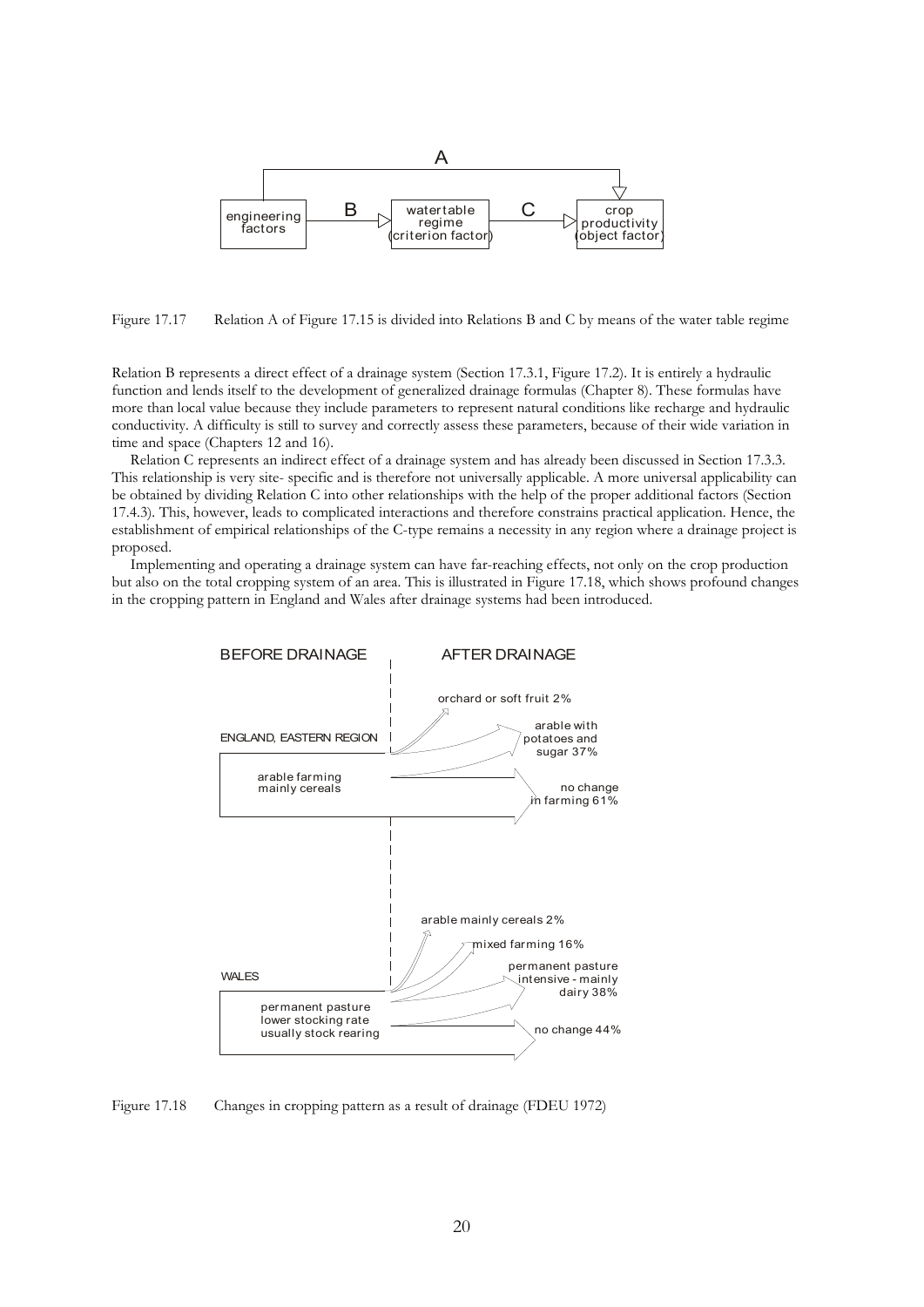## 17.4.2 Water table and Crop Production

The use of the water table as an index for crop production was explained in Section 17.3.3. In this section, some additional data are given on Relation C (Section 17.4.1) between crop production and the water table regime.

 Figure 17.19 shows the relationship between the yield of wheat in farmers' fields in the Nile Delta and the average depth of the water table during the growing season for wheat (i.e. winter). The figure reveals that in most fields the average depth was more than 0.5 m, and no clear relationship with the yield can be detected. This indicates that the fields did not suffer from serious drainage problems and that the critical depth (i.e. the minimum permissible depth) of the water table is 0.5 m or less. There are insufficient data on a water table depth of less than 0.5 m to determine the value of the critical depth accurately, but it can be concluded that the lowest crop yields observed are not due to a shallow water table but to other, unfavourable, agricultural conditions.



Figure 17.19 A plot of data on the yield of wheat in farmers' fields and the average seasonal depth of the water table in the Nile Delta, Egypt (Advisory Panel 1982)

Figure 17.20 shows similar yield data for wheat (a winter crop) and for maize and cotton (summer crops) in the drained Mashtul Pilot Area in the Nile Delta. It appears that the area is adequately drained, because no clear relationship can be detected between the average depth of the water table and the yields, and all seasonal average depths of the water table were deeper than 0.5 m. Some fields in the pilot area were even excessively drained (i.e. the water table is much deeper than required). As in Figure 17.19, the critical value of the water table for the crops investigated in Figure 17.20 cannot be determined accurately because of the lack of data on very shallow water tables. Anyway, it is likely that depths of 0.6 to 0.7 m are safe for all three crops.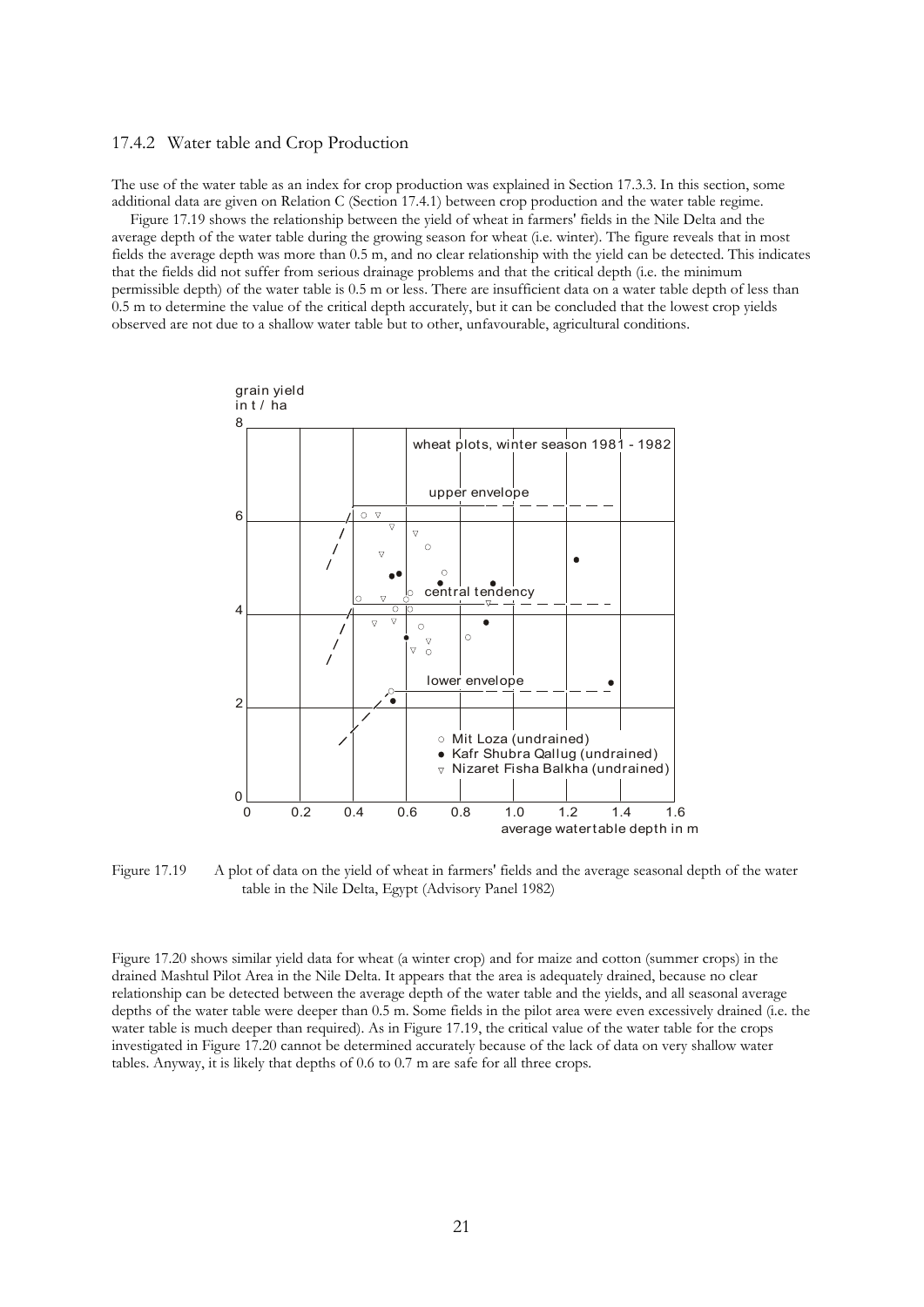

Figure 17.20 The yield of some irrigated crops versus seasonal average depth of the water table. Data from the Mashtul Pilot Area in the Nile Delta, Egypt (Safwat Abdel-Dayem and Ritzema 1990)

Figure 17.21 shows the relationship between banana yield, plantation age, and average depth of the water table in Surinam. For all ages, a depth of 0.8 m is a safe depth. The banana production is severely reduced at depths of 0.7 m or less. The lowest yields were obtained on plantations that were seven years old.



Figure 17.21 Relation between banana yield, plantation age, and average depth of the water table in Surinam (Lenselink 1972)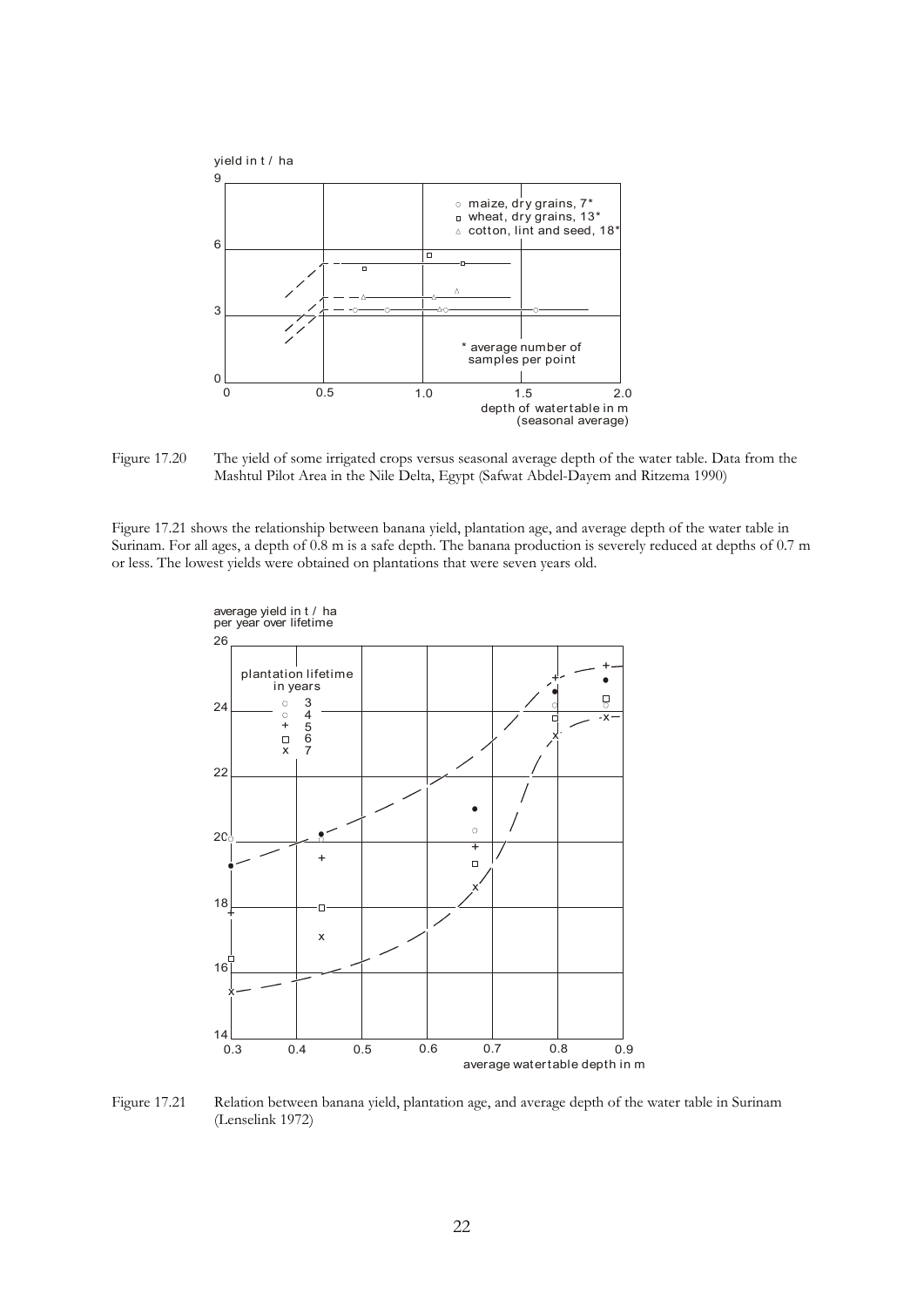Table 17.4 shows the relative yields of potatoes, onions, maize, and carrots in dependence of the depth of the water table in a muck soil. A depth of 0.6 m is safe for all four crops, although potatoes and carrots perform slightly better when the depth is 0.8 m or more. The yield of onions even decreases at depths of more than 0.8 m. This effect is probably related to the quality of the muck soil.

| Crop       | Number of years | Depth of water table (m) |     |     |     |
|------------|-----------------|--------------------------|-----|-----|-----|
|            |                 | 0.4                      | 0.6 | 0.8 | 1.0 |
| Potatoes   | 12              | 46                       | 94  | 97  | 100 |
| Onion      | 11              | 63                       | 109 | 113 | 100 |
| Sweet corn | 4               | 61                       | 100 | 92  | 100 |
| Carrots    | 4               | 59                       | 93  | 96  | 100 |
| Average    |                 | 63                       | 98  | 100 | 100 |

| Table 17.4 | Relative yields (in %) of crops with different depths of the water table in a muck soil (Harris et al. |
|------------|--------------------------------------------------------------------------------------------------------|
|            | 1962)                                                                                                  |

Figure 17.22 gives the expected production of a high-yielding dwarf rice variety in relation to the average depth of the standing water layer on the soil. It appears that a depth between 0 and 0.1 m guarantees maximum possible yields. Depths of more than 0.15 m lead to severe yield reductions. Nevertheless, there are many sturdy rice varieties that can withstand much higher depths.



Figure 17.22 Production of a dwarf rice variety as a function of the depth of the standing water layer on the soil surface (personal communication from K.J. Lenselink and J. de Wolf, ILRI, Wageningen, The Netherlands)

Figure 17.23 shows that, in farmers' rice fields in the Nile Delta, the average seasonal depth of the standing water layer on the fields ranges between 0 and 0.1 m, and that within this range the yield is independent of the depth: there are no drainage problems.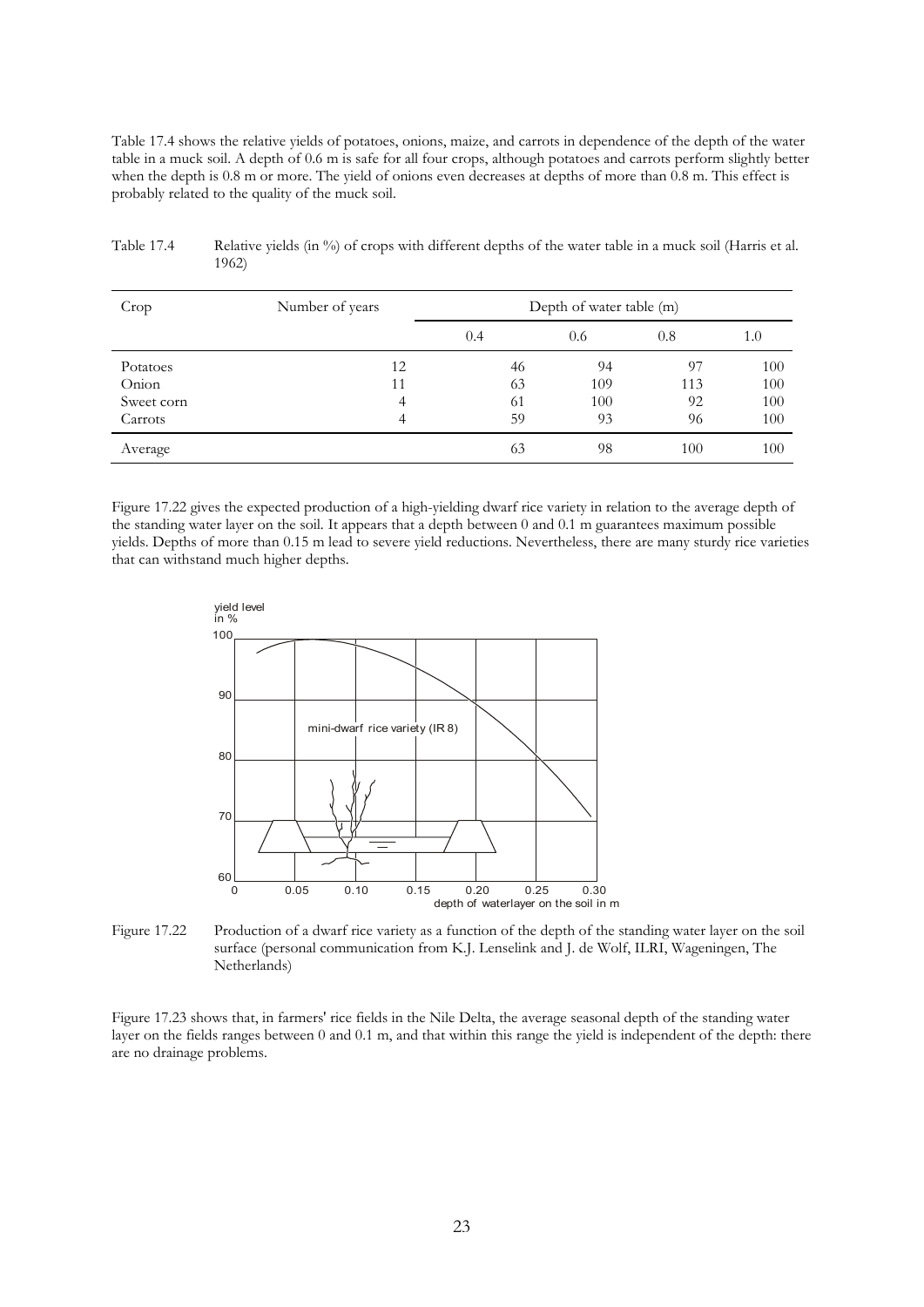

Figure 17.23 A plot of rice yields in farmers' fields versus seasonal average depth of the standing water layer on the soil surface in the Nile Delta, Egypt (Nijland and El Guindy 1986)

### 17.4.3 Water table and Soil Conditions

To enable a wider application of the relationship between the depth of the water table and the agricultural effects, we can separate Relation C, discussed in the previous paragraphs, into Relations D and E, using the soil-related growth factors of the plants as intermediate factors (Figure 17.24). These factors can be distinguished in soil physical, chemical, biological, and hydrological factors, which are highly interactive (Figure 17.25).



Figure 17.24 A further breakdown of Relation C of Figure 17.15 into Relations D, E, F, G, H, and J, using soil related growth and management factors

Figure 17.24 shows a separation using the soil-related farm-management factors as intermediates (Relations F and G). The management factors have an influence on the farm management (depending on the farmer's response), which again exerts an influence on the growth factors (Relation H), but also on the cost and effort put into crop production (Relation I). All this may result in a profound change in the cropping system after the introduction of drainage systems, as was illustrated in Figure 17.18.

 A disadvantage of the drainage-response model of Figures 17.24 and 17.25 is its complexity, the usual lack of data, and the difficulty of collecting the necessary information to make it functional. In drainage design, therefore, one usually has to depend on empirically obtained relationships of the C-type. Nevertheless, an insight into the soilrelated growth and management factors is important, and for this reason some examples will be discussed below.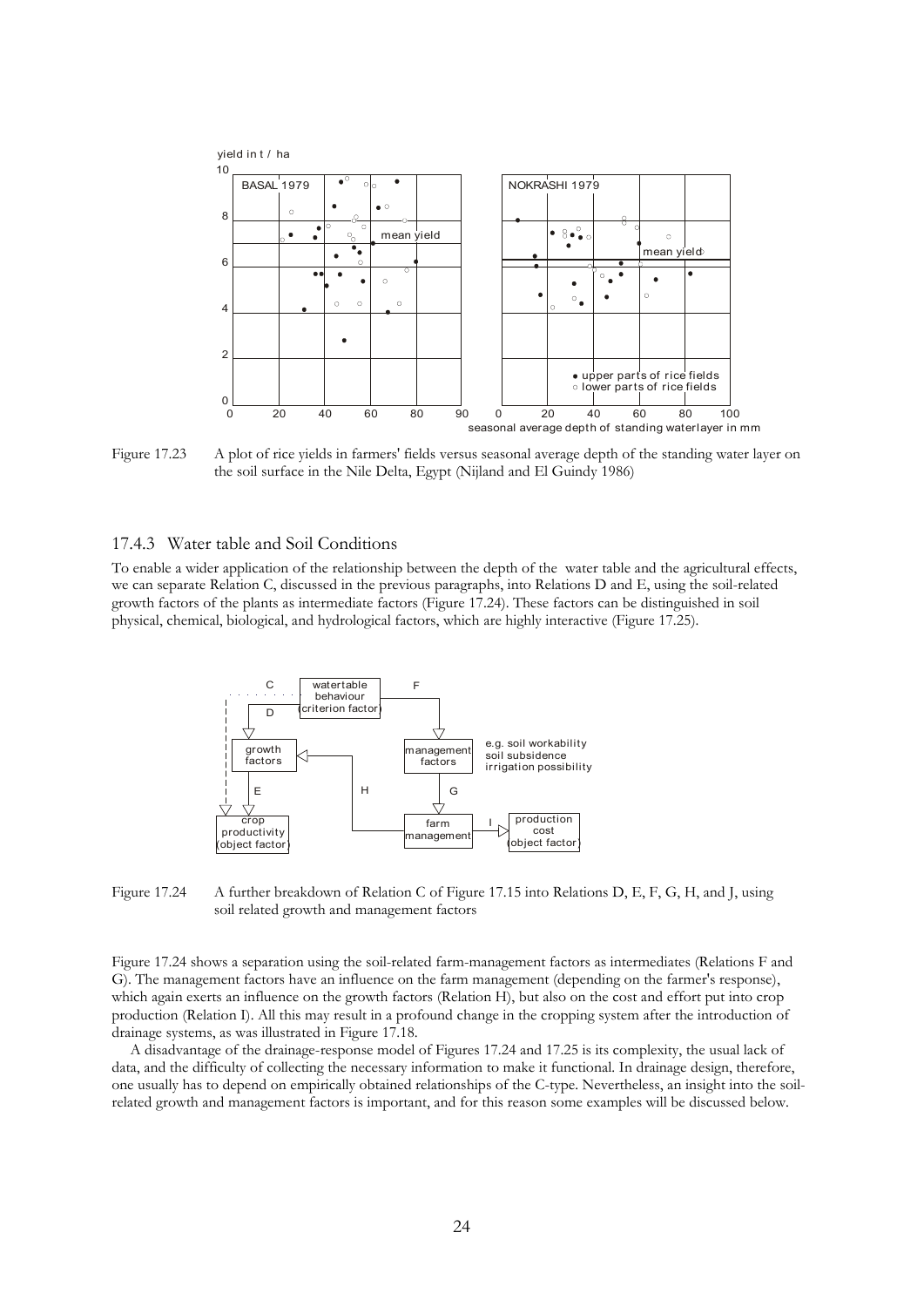

crop response and changes in farming systems

Figure 17.25 Soil physical, chemical/biological, and hydrological interactions in Relations D and F of Figure 17.24

## **Soil Structure**

A good soil structure favours the simultaneous aeration and storage of soil water, reduces impedance to root growth, and provides stable traction for farm implements. A drainage system affects the soil structure through its influence on the water table (Relation E; Figures 17.24 and 17.25). Figure 17.26 shows the influence of groundwater depth on pore volume % for two pore-size classes (< 30 micron and > 30 micron). As can be seen, the percentage of large pores increases with increasing depth of the water table. As a result, when the depth of the water table increases from 0.4 m to 1.0 m, the hydraulic conductivity of the soil layer between 0.5 and 0.9 m depth increases from 0.35 m/d to 2.5 m/d (Van Hoorn 1958). It appears that maintaining the water table at a depth greater than 0.4 m exerts a beneficial influence on soil structure and structurally-determined soil properties.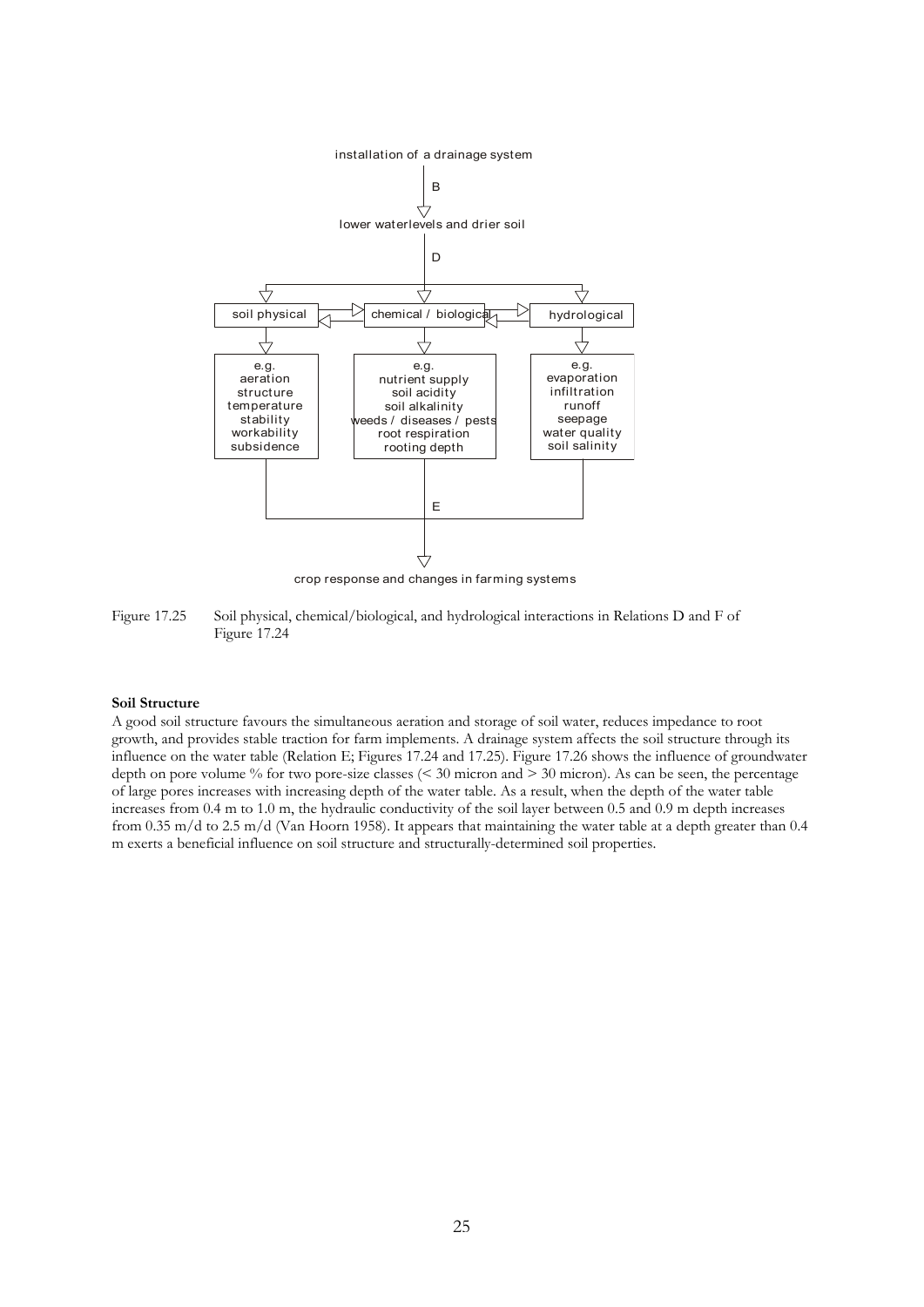



Influence of groundwater depth on water and air content, and pore-size distribution (van Hoorn 1958)

#### **Soil Temperature**

The reduced water content and the increased air content brought about by a drainage system result in a lowering of the specific heat of the soil, because water requires five times more heat to raise its temperature than dry soil. Consequently, waterlogged soil with about 50% moisture requires 3 times more heat to warm up than dry soil. In addition, the cooling effect of the greater evaporation from a wet soil delays a temperature rise. In temperate climates, both these effects cause a delay of growth in spring. In general, it can be stated that the temperature of the soil surface is favourably changed by a drainage system, which will promote early planting in spring in areas with cold winters, which in turn leads to a yield increase. This chain of reactions gives a good example of the interactions existing between Relations F, G, H, and I in Figures 17.24 and 17.25. Wesseling (1974) and Feddes (1971) have reviewed the influence of drainage systems on temperature and of temperature on plant growth.

 Sometimes, wet soils have a favourable effect. In hot climates, for example, a wet soil prevents an excessive rise in soil temperature during the day, so that a lower, more favourable soil temperature is maintained. In climates with an occasional night frost during the growing season, wet soils are able to release more heat than dry soil and thus maintain a higher night temperature. In fields with a water table deeper than 1.0 m, Harris et al. (1962) reported a 50% stand reduction of maize, potatoes, and peppermint due to a frost in June, whereas no damage was observed in fields with a water table at 0.4 m depth. This example shows that excessive drainage criteria should be avoided.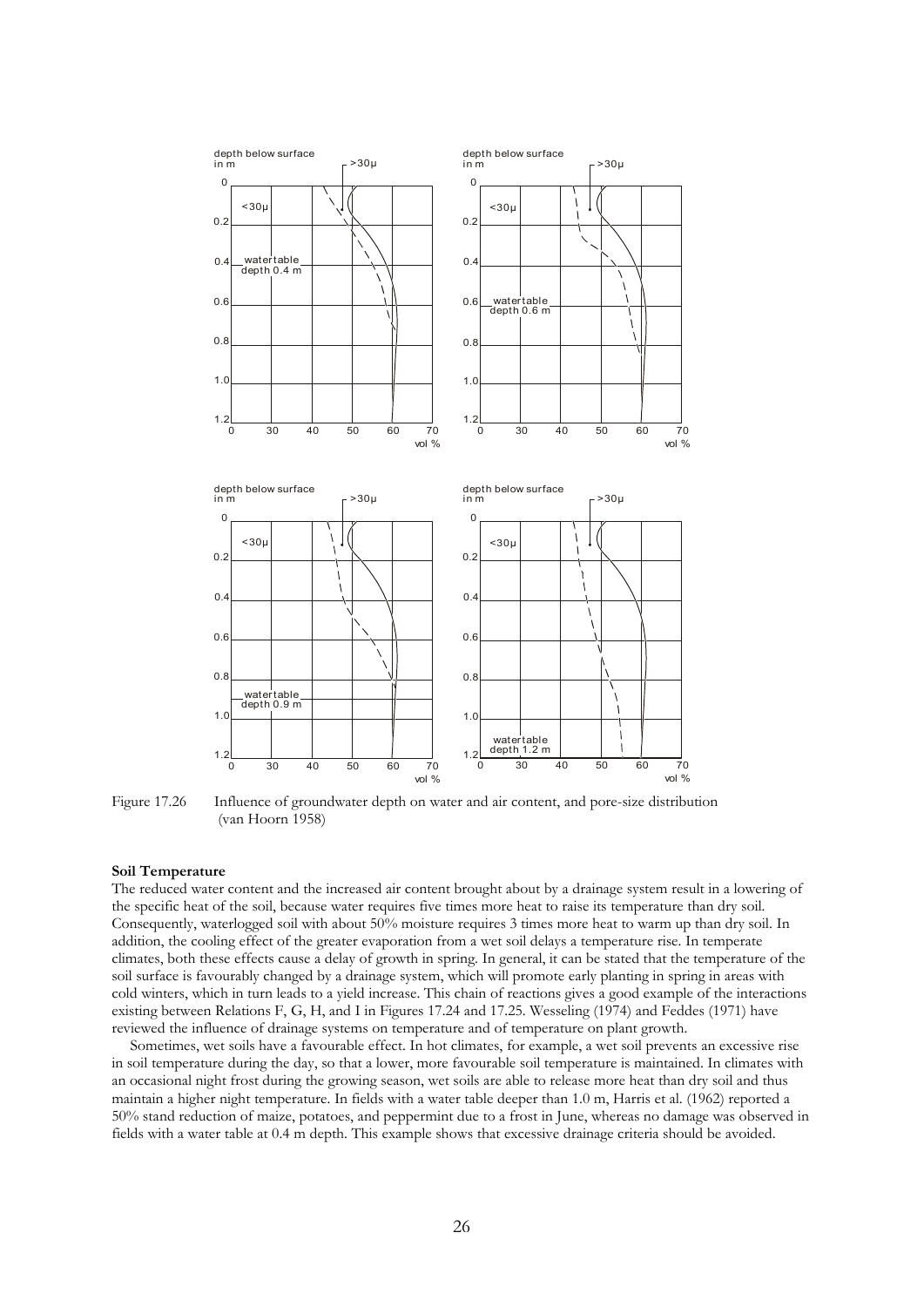#### **Soil Workability and Bearing Capacity**

With an adequate drainage system, the average water content of the topsoil, even in humid areas, will seldom rise above field capacity. This is important, because there is a narrow range of soil-water contents for tillage operations, which for most soils is below field capacity. Working the soil at higher water contents gives rise to mechanical difficulties and destroys the soil structure, especially in clayey soils. Such a deteriorated soil can be very hard when dry, and as a result of compaction (plough-sole, tractor-sole, or traffic layer) and crust formation, both the infiltration and hydraulic conductivity are low.

 In grazed grasslands, the bearing capacity of the soil and its resistance to puddling (trampling) by the hoofs of cattle can be favourably influenced by a drainage system (Berryman 1975).

 In Chapter 11, the equilibrium relationship between soil-water content and water table depth was discussed, including hysteresis. It is not always easy to find such a relationship under field conditions. An example of the scatter in the relationship between the soil-water content and the depth of the water table is shown in Figure 17.27. Still, the figure shows the expected trend that the average water content of the soil at 0.15 m depth is considerably less with deeper water tables than with shallow ones. On the other hand, a deep water table and an intensive subsurface drainage system are no absolute guarantees of a soil-water content below field capacity, especially not on rainy days.



Figure 17.27 Relation between soil water content at 0.15 m depth and water table depth in a silt loam soil in S. Carolina, U.S.A., from January through May 1970 (Young and Ligon 1972)

For a silt loam soil in The Netherlands, Figure 17.28 presents an example of the relationship between the percentage of workable days in April, the drainage intensity (q/h ratio), and the average depth of the water table. The figure shows that the average depth of the water table exerts a great influence on the number of workable days (Relation F in Figure 17.24). The influence of the q/h ratio is much smaller. In fact, the calculations were made only up to water table depths of 1.3 m, so that the maximum number of workable days cannot be determined.

Other examples have been presented by Nolte et al. (1982).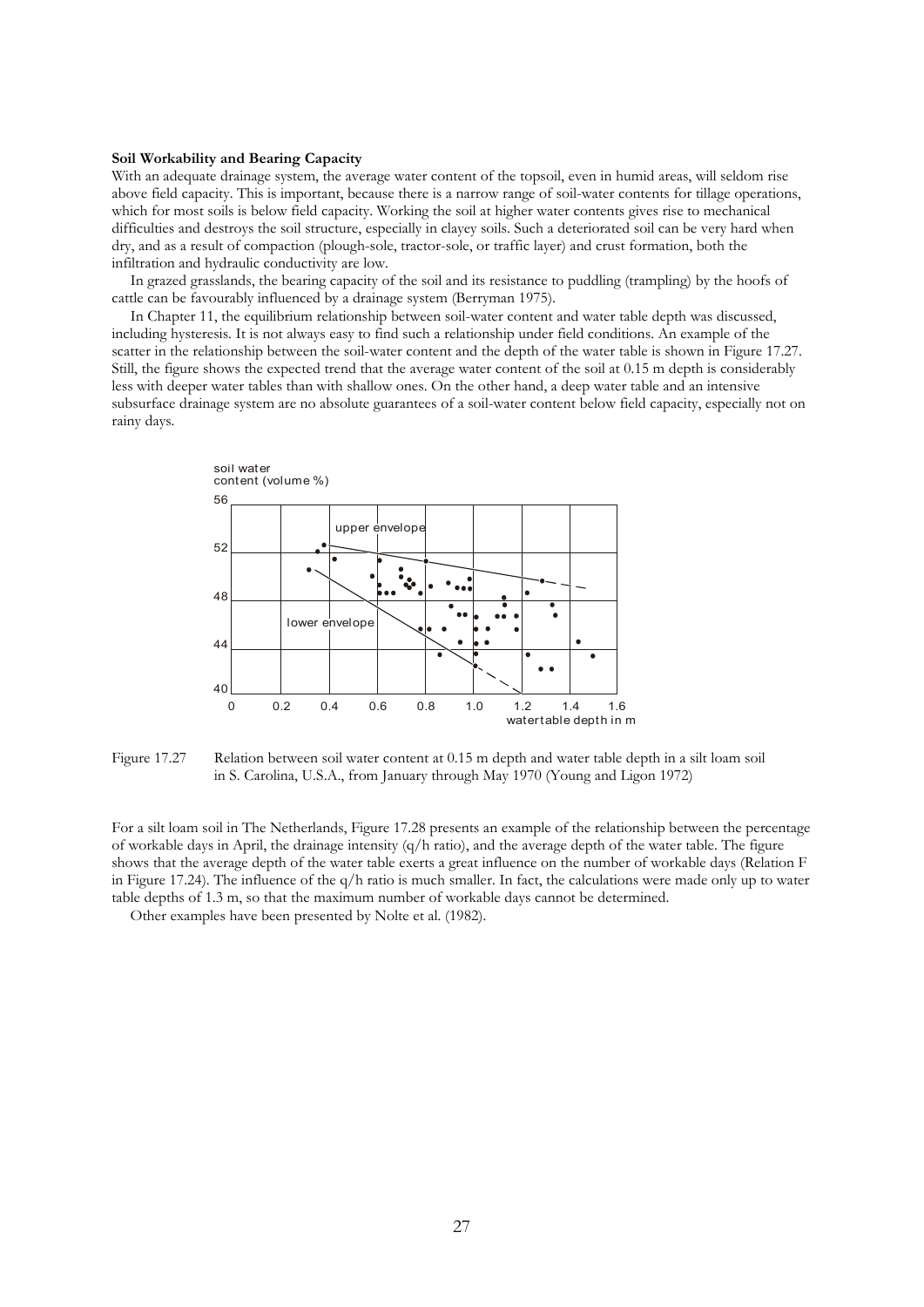



#### **Soil Subsidence**

Newly reclaimed wetland clay soils will subside when drainage is introduced. These soils, which are originally supersaturated with water, subside because of the loss of water (Chapter 13). Any soil will subside if the water table is pumped down to several tens of metres (Todd 1980). Such pumping is not generally done for drainage, however, but for water supplies, and is therefore not further discussed here.

 Drained peat soils subside for two reasons. The first is physical, because the soils shrink with the loss of water. The second is chemical, because the organic matter oxidizes and decomposes. Figure 17.29 illustrates the shrinkage of peat soils in The Netherlands as a function of seasonal average depth of the water table. When the shrinkage is used as an object factor, this average depth can also be used as a drainage criterion.





Irrigated gypsiferous soils can also subside. When irrigation water is applied to them, the gypsum in the soil dissolves and is removed by natural or artificial drainage (van Alphen and de los Rios 1971).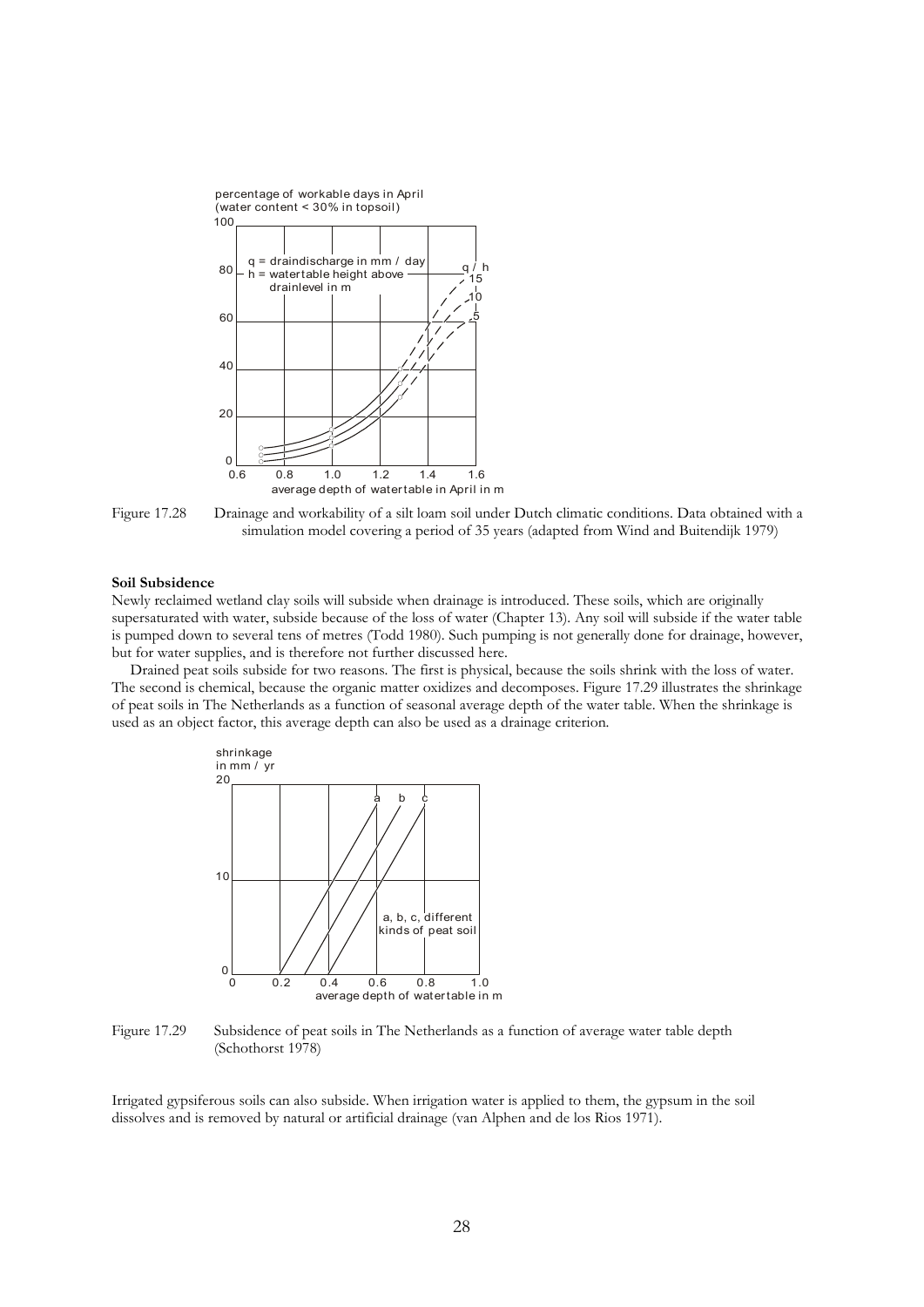#### **Nutrient Supply from the Soil**

Various processes activated by bacteria, fungi, and other micro- and macro- organisms in the soil depend on the aeration and the drainage status of the soil. Minessy et al. (1971) have shown that the uptake of mineral nutrients (N, P, K, Ca, Mg) by orange and mandarin trees in Egypt increases with increasing depth of the water table. Yamada (1965) reported that the continuous flooding of rice fields causes a chemical reduction of the soil and an accumulation of toxic products like hydrogen sulphide (H2S). An occasional drainage of water from the fields results in a favourable oxidation of the harmful substances.

 Nitrogen (N) fixation and nitrification by micro-organisms are other examples of aerobic processes that are influenced by the soil moisture content and exert an important influence on plant growth. Van Hoorn (1958) found that, when the average depth of the water table is 0.6 m, the soil releases only 60 kg N per ha per year, but, when this depth is 1.2 m, it releases 120 kg per N ha per year. Thus, when the depth of the water table is 0.6 m, and an amount of 60 kg N per ha is applied in the form of a nitrogen fertilizer, the yields will be comparable in both cases. Apparently, certain agricultural practices can compensate for the effects of poor drainage conditions, as was already mentioned in Section 17.3.3 (Figure 17.8).

 In confirmation, Figure 17.30 shows the combined influence of N-fertilization and average depth of the water table on grassland in peat soil in The Netherlands. With shallow water tables, a high N-dose has a considerable effect on the yield, but when the water table is at 0.5 m or more, the effect vanishes. Also in Table 17.3 (Section 17.4.1) it is seen that an N-dose in un-drained fields leads to similar yields as in drained fields without fertilizer application. However, contrary to the tendency shown in Figure 17.30, the data of Table 17.3 show that the effect of fertilizing is large in the well-drained fields. The effect of fertilizer on crop production in relation to the drainage status of the soil is apparently dependent on local conditions. This also holds for the quality of the produce.

 Shalhevet and Zwerman (1962), conducting experiments with a maize crop, proved that the N-fertilizer could best be given in the form of nitrates when the water table is shallow and as ammonia when the water table is deep. Nitrate is more mobile than ammonia, however, and may therefore be easily leached by the drainage water and cause excessive nitrification of the water in the main drains (Bolton et al. 1970).



Figure 17.30 Nitrogen supply, average depth of water table, and yield of grassland in The Netherlands (Feddes and van Wijk 1977)

#### **Soil Sodicity**

Sodic soils containing CaCO<sub>3</sub> can be reclaimed by incorporating acidifying materials in the soil, either through organic matter or a reclamation crop. (Many grasses serve this purpose.) The acids dissolve the precipitated CaCO3. Subsequently, the excess  $\text{Na}^+$  needs to be leached. If necessary, gypsum or sulphur compounds can also be added. The  $Ca^{2+}$  in the gypsum displaces Na<sup>+</sup> from the exchange complex, and the sulphur reacts with oxygen from the air and water in the soil to form sulphuric acid. If the natural drainage is insufficient for the necessary leaching, an artificial drainage system may have to be installed.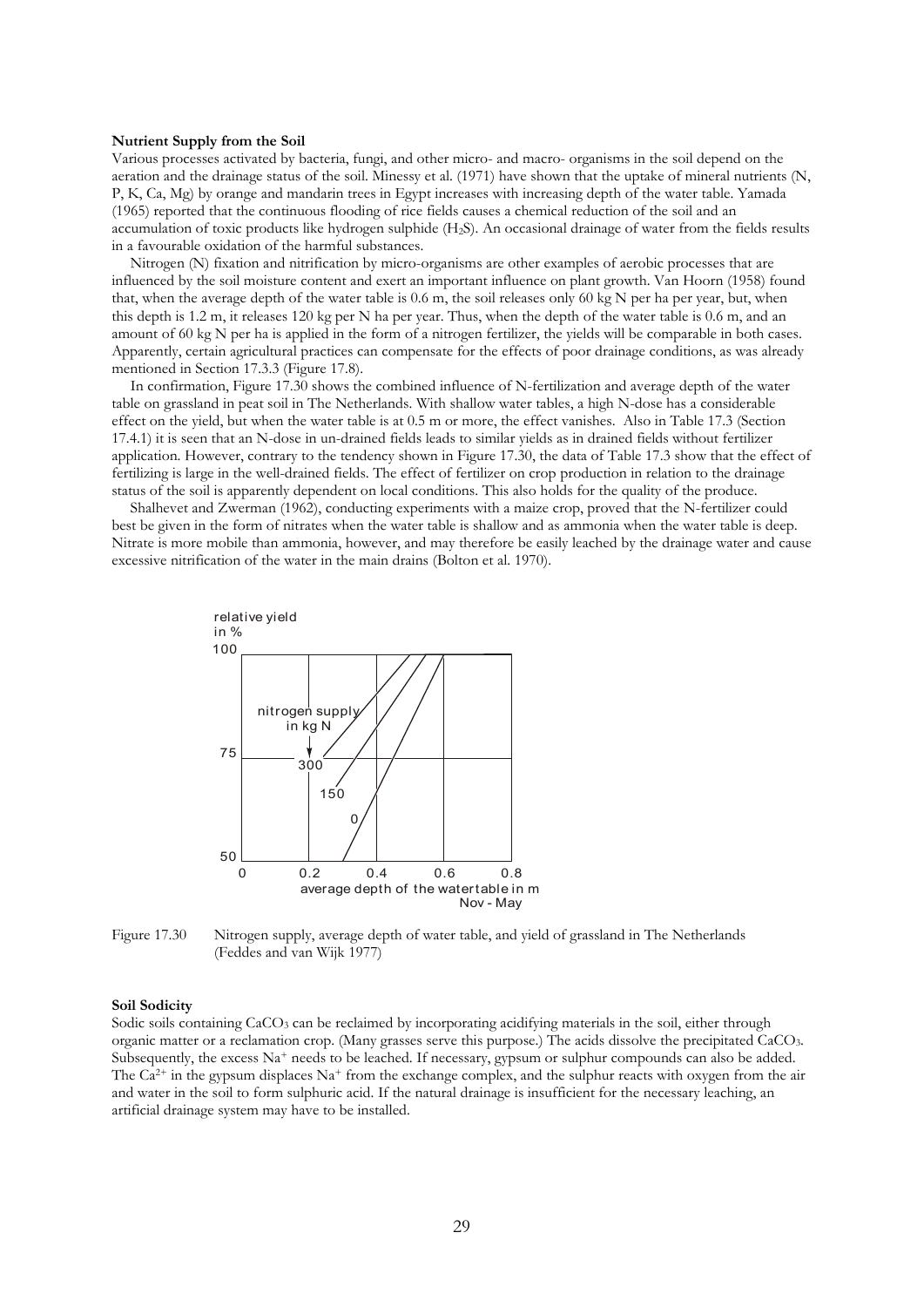#### **Soil Acidity**

Soil acidity is related either to organic-matter production and natural leaching of the soil, or to the presence of acidifying minerals in the soil.

 If the acidity is due to the first cause, ferralitic soils may be formed. These soils are not the primary concern of the drainage engineer, because they are associated with excessive natural drainage.

 If the acidity is related to the second cause, we are dealing with "potential acid sulphate soils" or "cat clays" (Chapter 3). If they are drained, either by natural causes or by artificial drainage, the resultant oxidation and hydrolysis of the acidifying minerals produces sulphuric acid and iron oxides. The pH of these "actual acid sulphate soils" is below 4 and, after a long time of leaching, their properties become similar to those of the ferralitic soils discussed above ("para-acid sulphate soils"). There are examples of relatively successful reclamations of these soils by farmers, done with time and patience, but large-scale interferences often lead to disaster.

#### **Soil Salinity**

Saline soils form chiefly under conditions of permanent or recurrent water logging (Chapter 3). Crop production on saline waterlogged soils is seldom rewarding. Artificial drainage may solve the salinity problems, as was discussed in Section 17.3.6 and Chapter 15.

# 17.4.4 Summary

The development of agricultural drainage criteria is an inter-disciplinary science. Before drainage criteria are developed in any drainage project, the following aspects have to be considered:

- Pedology and agriculture (chemical/physical/biological soil conditions; crop production; farm operations; irrigation);
- Hydrology and geology (surface and subsurface water balances; river and aquifer conditions);
- Hydraulics (flow of water under the influence of hydraulic gradients and resistances or conductivities);
- Technology (presence or absence of labour and machinery;, quality of materials and maintenance);
- Socio-economy (farmers' organizations; farmers' attitudes; rural laws; distribution of benefits and costs; compensations);
- Environment (natural resources; ecology; side-effects).

Hence, establishing agricultural, technical, and environmental criteria for land drainage systems needs a careful approach and should not be done merely from handbooks. Because of the large variation in local conditions, the introduction of land drainage systems ought to be done by combining theoretical insight with local experience. Otherwise, the drainage project may be either too costly or non-beneficial, if not damaging.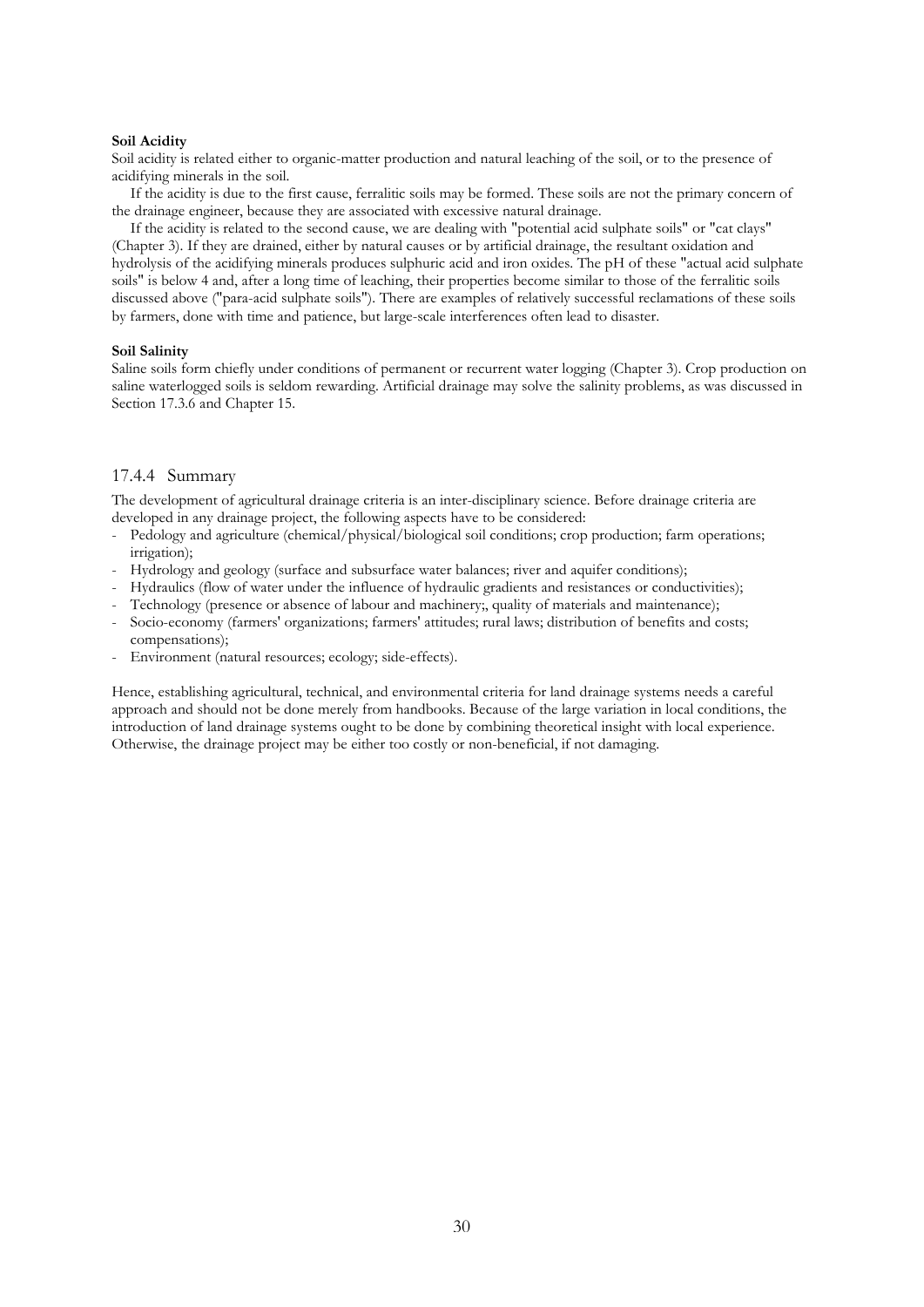# 17.5 Examples of Agricultural Drainage Criteria

# 17.5.1 Rain-Fed Lands in a Temperate Humid Zone

How drainage criteria are used for the design of drainage systems in rain-fed lands in temperate humid zones will be exemplified with design particulars for field and collector drainage systems in The Netherlands.

#### **Example 17.1 Field Drainage Systems in The Netherlands**

The water balance of field drainage systems in many parts of The Netherlands can be written in the simple form, neglecting groundwater flow components

$$
Dr = q_d \Delta t = P - E - \Delta W \tag{17.2}
$$

where:

 $Dr = \text{drainage (mm)}$  $\frac{q_d}{\Delta t}$  $=$  drainage rate (mm/d)  $=$  period (d)  $P = \text{precipitation (mm)}$ <br>  $E = \text{evano-transpiration}$  $=$  evapo-transpiration (mm)  $\Delta W$  = water storage (mm)

Figure 17.31 presents the monthly balances of rainfall (P) and evapo-transpiration (E) in The Netherlands. It shows that, in summer, the evapo-transpiration exceeds rainfall, so that, according to Equation 17.2, no drainage is required  $(q_d = 0)$ , except in areas with a strong upward seepage of groundwater. In winter, the rainfall exceeds the evapotranspiration and the change in storage equals about 180 mm, which, for 4 months, gives an average drainage rate  $q_d$  $= 1.5$  mm/d. Crop- response functions have indicated that, in winter, an average depth of the water table of 0.9 m below the soil surface is amply sufficient. This represents a long-term, steady state agricultural criterion for subsurface drainage systems. Assuming a drain depth of 1.0 m, we find the average hydraulic head to be  $h = 1.0$  - $0.9 = 0.1$  m. Defining the drainage intensity ratio as  $q_d/h$  (d<sup>-1</sup>), we find  $q_d/h = 0.0015/0.1 = 0.015$  d<sup>-1</sup>.

 In The Netherlands, when the depth of the water table midway between the drains is 0.5 m, subsurface field drainage criteria are expressed as a normative discharge  $(q_d = 7 \text{ mm/d})$ . This normative discharge and reference level of the water table are exceeded only once a year on average, so we are dealing with a short-term, unsteady-state criterion. The drainage intensity factor becomes  $q_d/h = 0.007/(1.0 - 0.5) = 0.014 \text{ day}^1$ , which is only slightly less than the ratio  $q/h = 0.015$  found for the steady-state situation.

The  $q_d/h$  ratio for the steady state is very sensitive to changes in drain depth; for example, if we take a drain depth of 1.1 m instead of 1.0 m, the  $q_d/h$  ratio becomes 0.0075 instead of 0.015. In addition, because the agricultural effects of drainage are usually more responsive to average long-term water levels than to short-term extreme water levels, the q<sub>d</sub>/h ratio should not be employed as a drainage criterion outside The Netherlands or without extensive empirical evidence.

For situations in which the incoming or outgoing groundwater flows cannot be ignored, van Someren (1958) used the observed water table depths to derive normative discharges and reference levels of the water table for a subsurface field drainage system (Table 17.5). The underlying principle is that shallow water tables indicate net groundwater inflow and upward seepage, and deep water tables indicate net groundwater outflow and natural drainage. The table shows that the drainage rates, q<sub>d</sub>, diminish when the observed water tables are deeper (i.e. as the upward seepage reduces and the natural drainage increases). Since this is not generally true in other parts of the world, Table 17.5 is not directly applicable outside The Netherlands.

With the established agricultural criteria for subsurface drainage, either for long-term steady state or short-term unsteady-state conditions, one can proceed to design the subsurface field drainage systems. The steady-state criteria permit the use of steady-state drainage equations. Since the short-term criteria of Table 17.5 have already taken the storage into account (they are specified in terms of normative drain discharge exceeded on an average of only once a year, which equals the corresponding recharge, less storage), here too steady-state drainage equations can be used.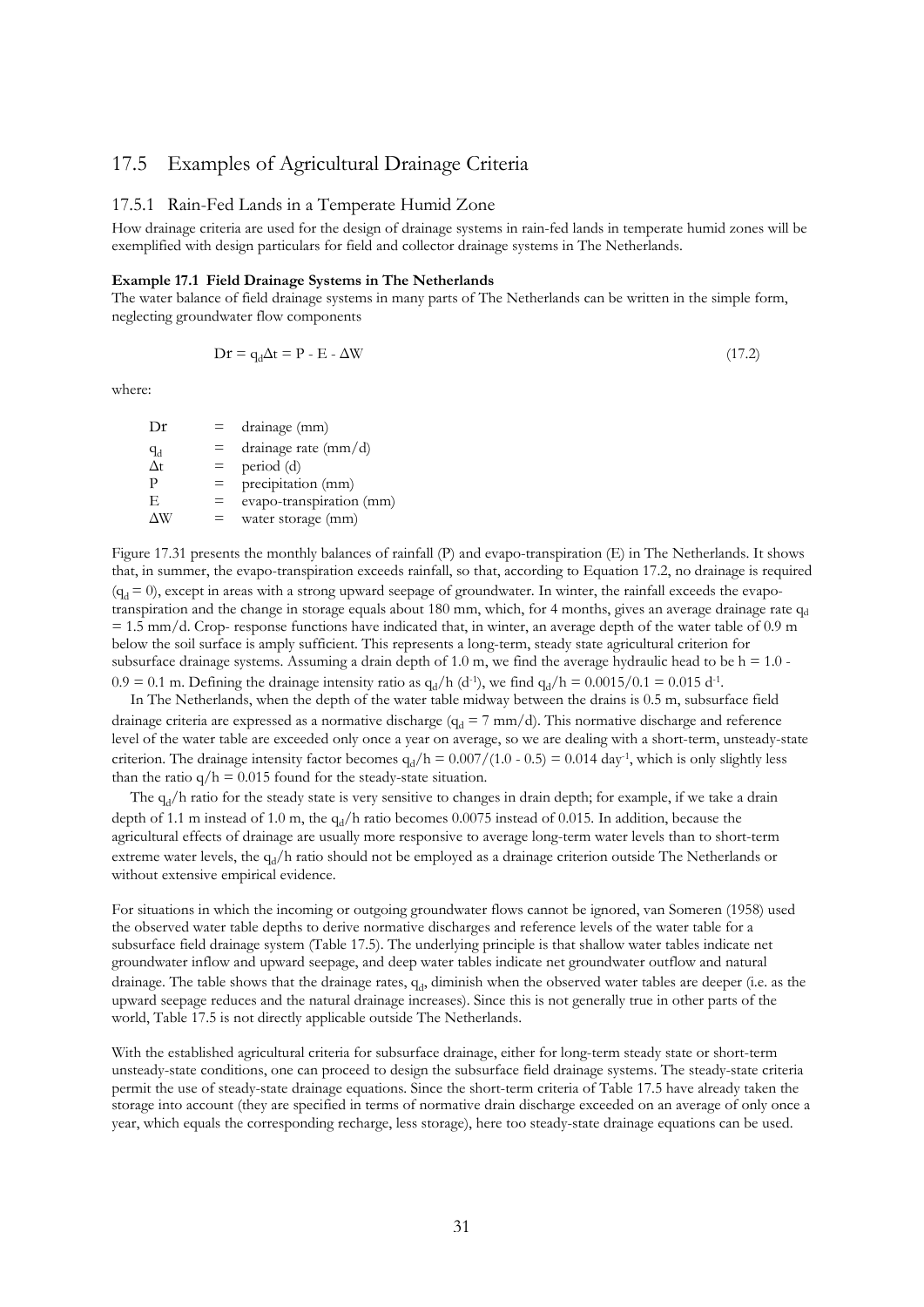

Figure 17.31 Monthly values of rainfall, evapo-transpiration, storage, and drainage surplus in The Netherlands (The legend in the figure needs correction: E=dotted line, P=full line)

Table 17.5 Normative extreme discharge  $(q_d)$  and corresponding water table depth (j) for subsurface field drainage systems in The Netherlands, by type of land use. The q/h ratios (d-1) (where the height h = 1.1 - j, for a drain depth of 1.1 m) are indicated between brackets (van Someren 1958)

| Reference level observed to be exceeded by the water<br>table only once a year (m below soil surface) | Normative discharge $(q, mm/d)$ |                          |                         |  |
|-------------------------------------------------------------------------------------------------------|---------------------------------|--------------------------|-------------------------|--|
|                                                                                                       | Grassland<br>$i = 0.3$ m        | Arable land<br>$= 0.5$ m | Orchards<br>$i = 0.7$ m |  |
| $\Omega$                                                                                              | 7(0.009)                        | 7(0.012)                 | 7(0.018)                |  |
| 0.1                                                                                                   | 7(0.009)                        | 7(0.012)                 | 7(0.018)                |  |
| 0.2                                                                                                   | 3(0.004)                        | 5(0.008)                 | 6(0.015)                |  |
| 0.3                                                                                                   | $\theta$                        | 3(0.005)                 | 5(0.013)                |  |
| 0.4                                                                                                   |                                 | 0                        | 4(0.010)                |  |
| 0.5                                                                                                   |                                 |                          | 3(0.008)                |  |
| 0.6                                                                                                   |                                 |                          | 2(0.005)                |  |
| 0.7                                                                                                   |                                 |                          | 1(0.003)                |  |
| $\geq 0.8$                                                                                            |                                 |                          | $\theta$                |  |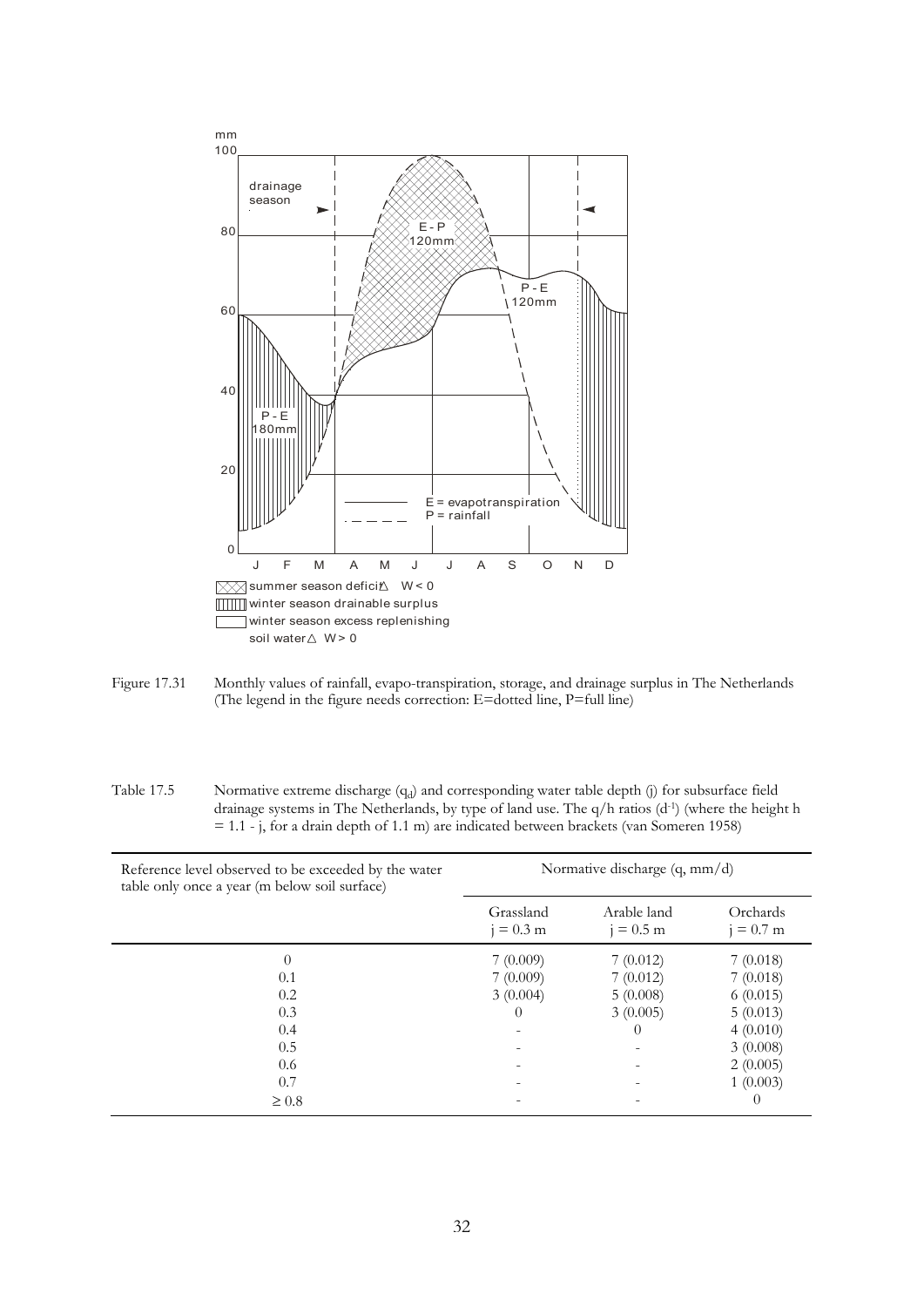#### **Example 17.2 Collector Drains in The Netherlands**

In The Netherlands, we recognize two criteria for water levels in open collector drains (Figure 17.32): a high waterlevel criterion (HW) and a normal water-level criterion (NW). The HW criterion specifies that the water level in the collector may exceed a level of 0.5 m below the soil surface only 1 day a year. The NW criterion specifies that the water level in the collector may exceed the outfall level of the laterals (i.e. 1.1 m below soil surface) no more than 15 days a year. For collectors serving small areas, the second criterion is the most critical and will therefore be adopted for the design, whereas for collectors serving large areas, the first criterion is the appropriate one.



Figure 17.32 High water level (HW) and normal water-level (NW) criteria used in The Netherlands for the design of collectors

According to Blaauw (1961), the collector discharge  $(q_{15})$  that is exceeded 15 days a year is about half the discharge (q<sub>1</sub>) that is exceeded only 1 day a year (q<sub>15</sub> =  $0.5q_1$ ). In general, he found for the discharge that is exceeded in x days a year

 $q_x = q_1(1 - 0.44 \log x)$  mm/d

The extreme discharge,  $q_1$ , is found from the empirical relationship

 $q_1 = 8.64 B (0.53 - 0.05 \log A)$  mm/d

where A is the area (ha) served by the collector, and B is a factor depending on the area's hydrological conditions. The value of B is usually between 2 and 3, depending on the soil type, kind of cropping system, and intensity of the field drainage system, but when upward seepage or natural drainage occurs, the factor B may go up to 4 or down to 1, respectively.

 With the water-level criteria and the corresponding discharges thus determined, we can proceed with the design of the capacity and dimensions of the collector system, using Manning's steady-state formula (Chapter 19), because the dynamic storage of water in the collector system is small compared with recharge and discharge (Section 17.3.4).

## 17.5.2 Irrigated Lands in Arid and Semi-Arid Regions

How subsurface drainage criteria are used in arid zones and how the corresponding water balances are applied will be illustrated with cases from Egypt and Peru.

#### **Example 17.3 Egypt**

For Egypt's Nile Delta, the agricultural drainage criterion reads: "The seasonal average depth of the water table midway between the drains should be 1.0 m." (Safwat Abdel-Dayem and Ritzema 1990). Although there are indications that this depth could be somewhat less (Figures 17.19 and 17.20), the value 1.0 m was adopted for safety reasons. On the other hand, it would be inefficient to lower the average water table to more than 1.2 m, because this would increase the deep percolation losses and reduce the irrigation efficiency (Oosterbaan and Abu Senna 1990).

 Starting from the overall water balance given in Chapter 16 (Equation 16.8), we may ignore rainfall, surface evaporation, and surface runoff, and add a drainage term to obtain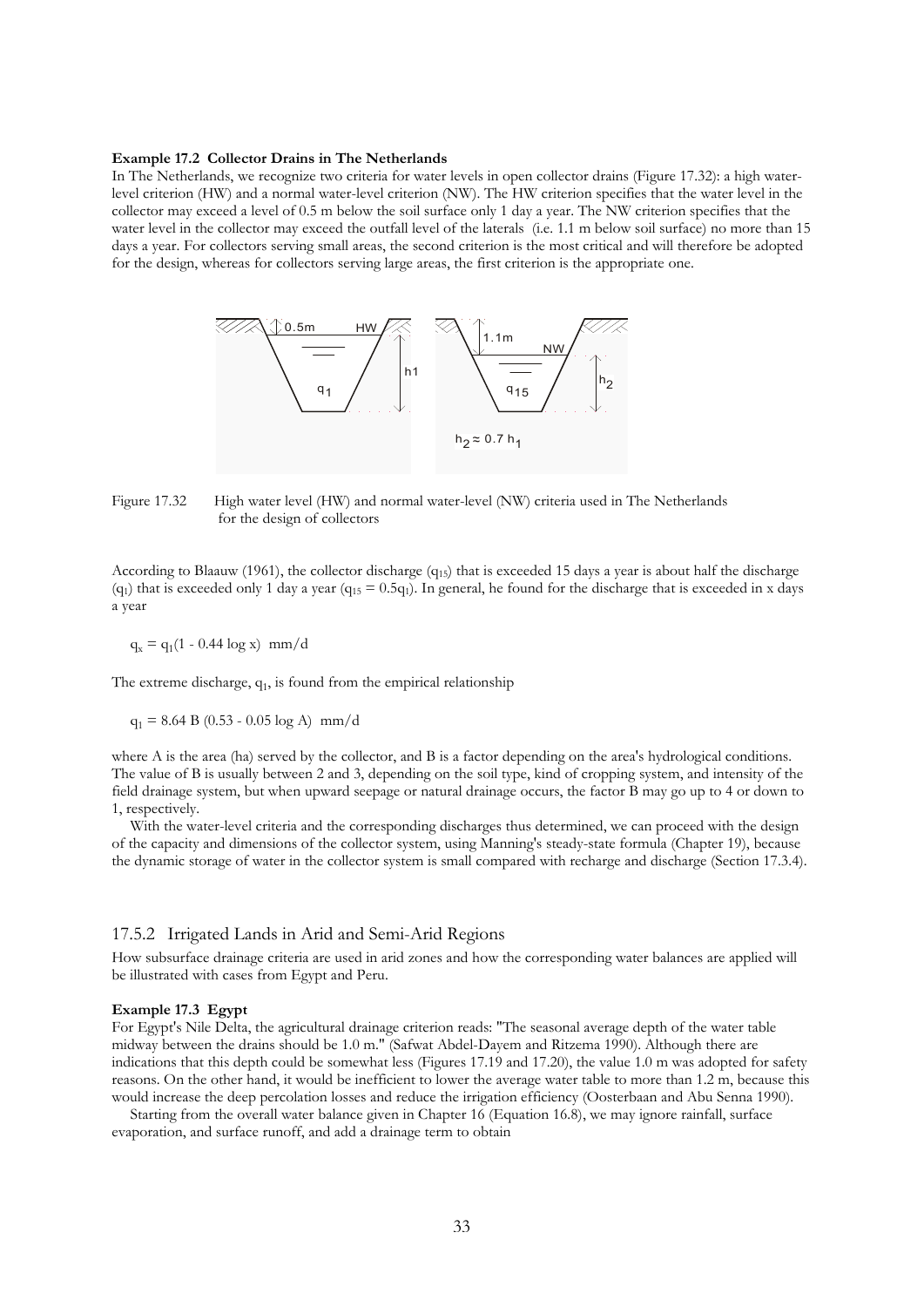$$
q_d = q_{si} - E + q_{gi} - q_{go}
$$
 (17.3)

where

 $q_d$ drainage rate (mm/d)  $\frac{q_{s}i}{E}$  $=$  surface irrigation (mm/d)  $=$  evapotranspiration rate (mm/d)  $q_{gi}$  = groundwater inflow (mm/d)  $q_{\text{go}}$  = groundwater outflow (mm/d)

The continuous irrigation throughout the year and the steady-state long-term agricultural criterion for subsurface drainage in Egypt permits us to neglect also the change in storage.

 In many parts of the Nile Delta, it has been observed that there is natural drainage of groundwater to an underlying deep aquifer (so that  $q_{go} > q_{gi}$ ). Hence, we can expect the value of  $q_d$  to be relatively small.

 Safwat Abdel-Dayem and Ritzema (1990) reported on measurements of drain discharge and found an average rate of  $q_d = 0.6$  mm/d. This discharge includes the discharge from subsurface-drained rice fields, which is in fact not desired (Qorani et al. 1990). When the drain discharge rates were determined per crop, these rates were found distributed as shown in Table 17.6. From that table, we can conclude that, if the drainage from the rice fields could be restricted, a design discharge rate of  $q = 0.4$  mm/d (corresponding to the average discharge rate of the maize fields) would be amply sufficient for the design. The value of  $q_d$  can be so low because it is only supplementary to the natural drainage.

Table 17.6 Average drain discharge in Egypt's Nile Delta per season and per crop (Safwat Abdel-Dayem and Ritzema 1990)

| Season                 | Winter  |                  |        | Summer |      |
|------------------------|---------|------------------|--------|--------|------|
| Crop                   | Berseem | Wheat            | Cotton | Maize  | Rice |
| Drain discharge (mm/d) | 0.2     | $0.\overline{1}$ | 0.1    | 0.4    | 1.3  |

With the steady-state agricultural criterion for a subsurface field drainage system (i.e. the seasonal average depth of the water table midway between the drains equals 1.0 m) and the corresponding design discharge rate (i.e.  $q_d = 0.4$ mm/d), we can proceed with the design, using steady-state equations.

In a pilot area in the Nile Delta, it was found that the rate of natural drainage to the underground  $(q_{go} - q_{gi})$ amounted to 0.5 mm/d (Oosterbaan and Abu Senna 1990). The total water flow through the profile for this area would amount to 0.9 mm/d, the artificial drainage contributing 0.4 mm/d and the natural drainage 0.5 mm/d.

 The irrigation rate causing this drainage flow amply satisfies the leaching requirement, as is shown in Figure 17.33. Before the drainage system was installed, the area had a slight salinity problem, because a small percentage of salinity data were higher than the critical value  $EC_e = 5$  dS/m and the corresponding yields were lower than average. After the drainage system had been installed, all soil salinity data showed an  $EC_e$  below 2 dS/m, a very safe value, and the corresponding crop yields are independent of soil salinity. No additional amount of leaching water therefore need be included in the design discharge. We can also note from Figure 17.33 that the average crop yield (5 t/ha) after drainage is higher than the average yield of the data with  $EC_e < 5$  dS/m before. Apparently, by reducing the soil salinity and lowering the water table, drainage has contributed to the general yield improvement. In addition, improved agricultural practices upon the introduction of drainage have had a further positive effect on crop yields.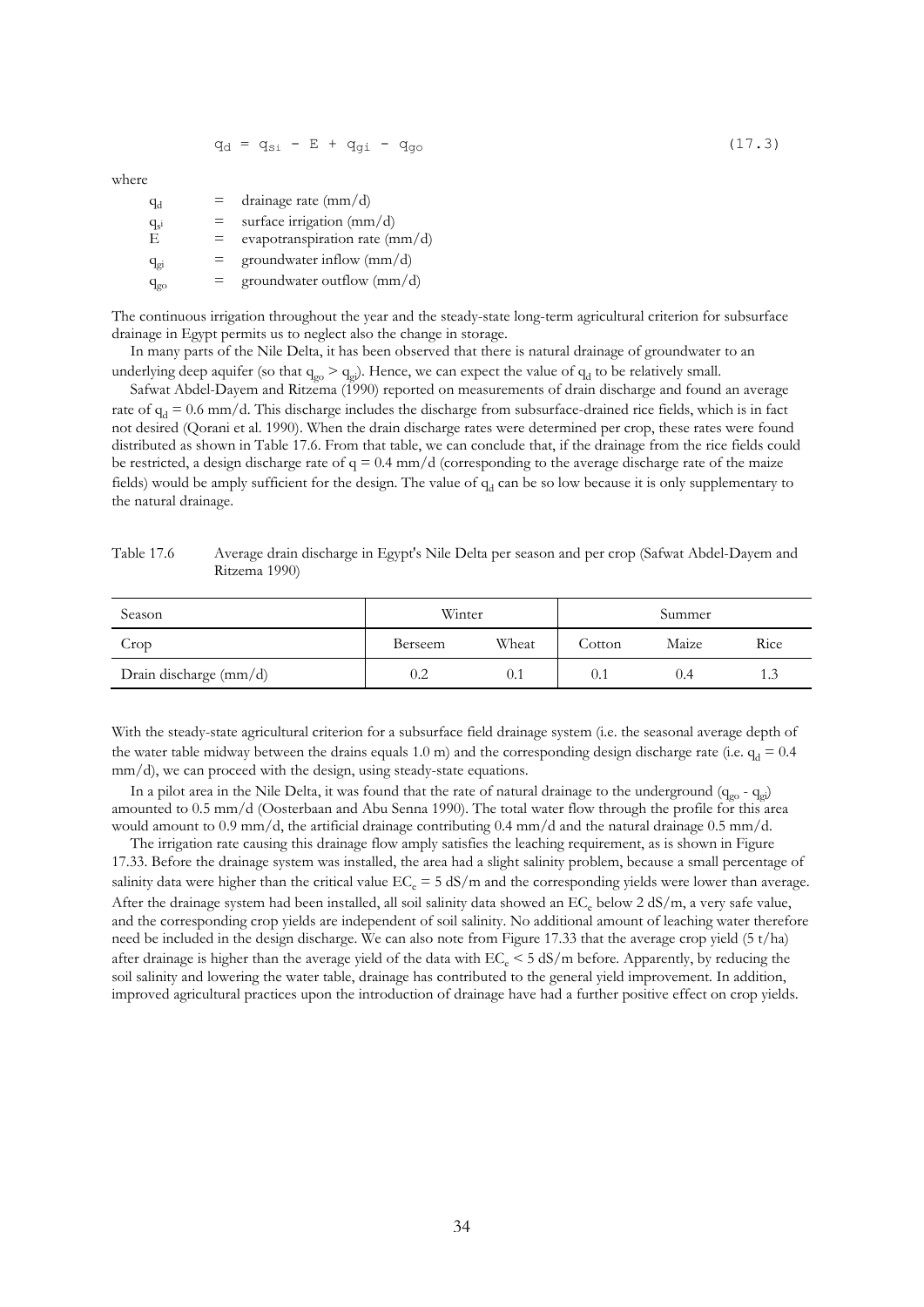

Figure 17.33 Example of the relationship between crop yield and soil salinity (A) before and (B) after the installation of the subsurface drainage system in a pilot area in the Nile Delta, Egypt (Safwat Abdel Dayem and Ritzema 1990)

The subsurface drainage systems of the Nile Delta consist of piped field drains and piped collector drains. The discharge capacity and the required diameter of the collectors should not be based on the average discharge rate, but on a more extreme and less frequent rate. This is because the collector system has a small buffer capacity and it has to function properly during the relatively short periods of peak discharge, otherwise the field drainage system fails. For the design of the collector system, Safwat Abdel-Dayem and Ritzema (1990) proposed to use the discharge rate from maize fields that is exceeded only 10% of the time. This rate was found to be 1.2 mm/d. Such a design discharge would also provide a certain safety margin because it occurs only infrequently.

With the technical criterion: "The collector pipe is just filled to the top at the design discharge", the design procedure can start, based on Manning's steady-state formula, even though the design discharge rate is essentially unsteady.

#### **Example 17.4 Coastal Peru**

The first Peruvian example concerns an area in the coastal delta of a river that originates in the Andean mountain range. The coastal area is arid, and agriculture is totally dependent on irrigation from rivers descending from the Andes, where rainfall does occur. The irrigation in the river valleys is accompanied by considerable percolation losses. In the underlying deep and permeable aquifers, the percolation losses are transported towards the coast. A salt water wedge intruding from the ocean and a decreasing land slope towards the coast forces the aquifer water to flow upwards, and the water table becomes shallow (Figure 17.34). The continuous upward seepage of groundwater feeds capillary rise into the unsaturated zone. The subsequent evaporation causes salts to accumulate in the topsoil. For these two reasons, irrigation and agriculture can only be practised in seepage zones when a subsurface drainage system is installed.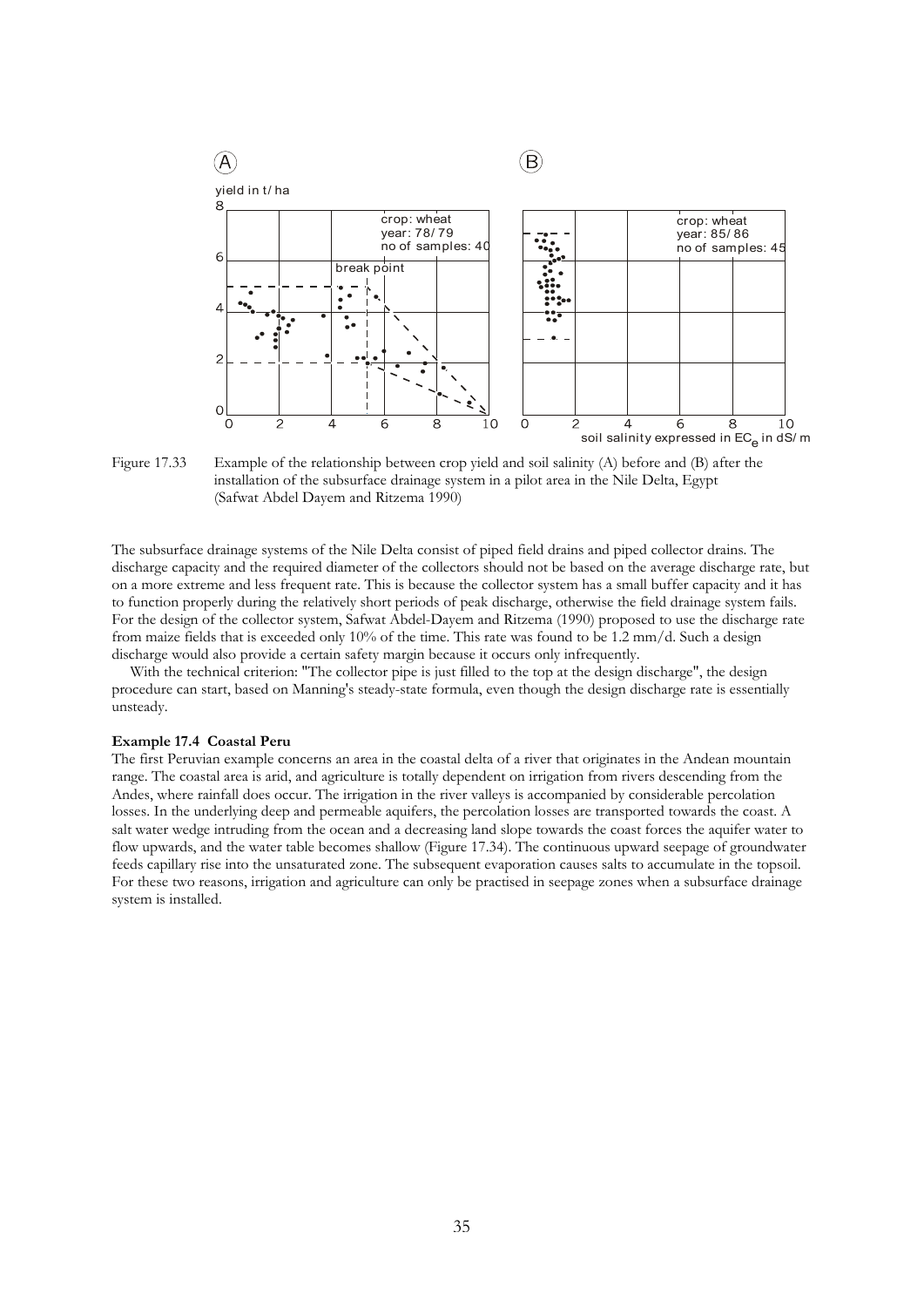

Figure 17.34 Cross-sectional sketch of the geohydrological situation in Coastal Peru (Example 17.4)

The area in the delta has light-textured soils and it had to be prepared for irrigated sugarcane (Suclla Flora 1972). This cane has a growing season of 14 to 16 months, with irrigation for a period of 10 to 12 months (the vegetative period), followed by an un-irrigated period of 4 to 6 months (the ripening or drying period), during which the cane augments its sugar content. The average depth of the water table in the irrigation season is permitted to be 0.8 m (such a value is also found from Figure 17.7, which refers to sugarcane in Australia), but during the ripening period the average depth should be more than 1.3 m; otherwise the crop uses too much of the capillary rise and the ripening does not proceed well. There are therefore two agricultural criteria for the subsurface drainage system, and the system has to satisfy both. The slight resalinization of the soil during the ripening period is not a problem, because, with the first consecutive irrigations, the accumulated salts will be removed again quickly.

The rate of upward seepage from the deep aquifer (called q<sub>giv</sub>) can be estimated from the equilibrium depth of the water table before irrigation and drainage systems were introduced. In that situation, the topsoil was dry ( $pF =$ 4.0) and the seepage rate equalled the rate of capillary rise from the saturated zone (G), which also equalled the rate of evapotranspiration ( $q_{\text{giv}} = G = E$ ). Under such conditions, the rate of capillary rise can be found from the steadystate relationship between depth of water table, hydraulic properties of the soil, and soil-water content (Chapter 11). An example is shown in Figure 17.35. If the average depth of the water table before drainage was 0.8 m, the estimated rate of capillary rise from the saturated zone was 2.0 mm/d, which gives us the value of the average seepage rate  $q_{\text{oiv}}$ .

In the water balance of the soil profile, we may ignore the storage term, and we get

$$
q_d = R - G + q_{\text{giv}} \tag{17.4}
$$

where

 $\frac{q_d}{R}$  $=$  drainage rate (mm/d) R = percolation rate (mm/d)<br>
G = capillary rise (mm/d)  $=$  capillary rise (mm/d)  $q_{\text{ov}}$  = upward seepage (mm/d)

The irrigation system is designed to apply 2400 mm/yr (i.e. during the vegetative period), of which 800 mm/yr is assumed to be lost as deep percolation. The average percolation rate thus equals  $R = 800 / 365 = 2.2$  mm/d, and the capillary rise G is nil. Hence, the average drain discharge during the irrigation season can be estimated from Equation 17.4 as  $q_d = 2.2 + 2.0 = 4.2$  mm/d (see Table 17.7). During the ripening period, there is no percolation  $(R = 0)$ , but some capillary rise will take place as the soil becomes dry; it is estimated at  $G = 0.5$  mm/d (Figure 17.35). The drain discharge is now estimated from Equation 17.4:  $2.0 - 0.5 = 1.5$  mm/d.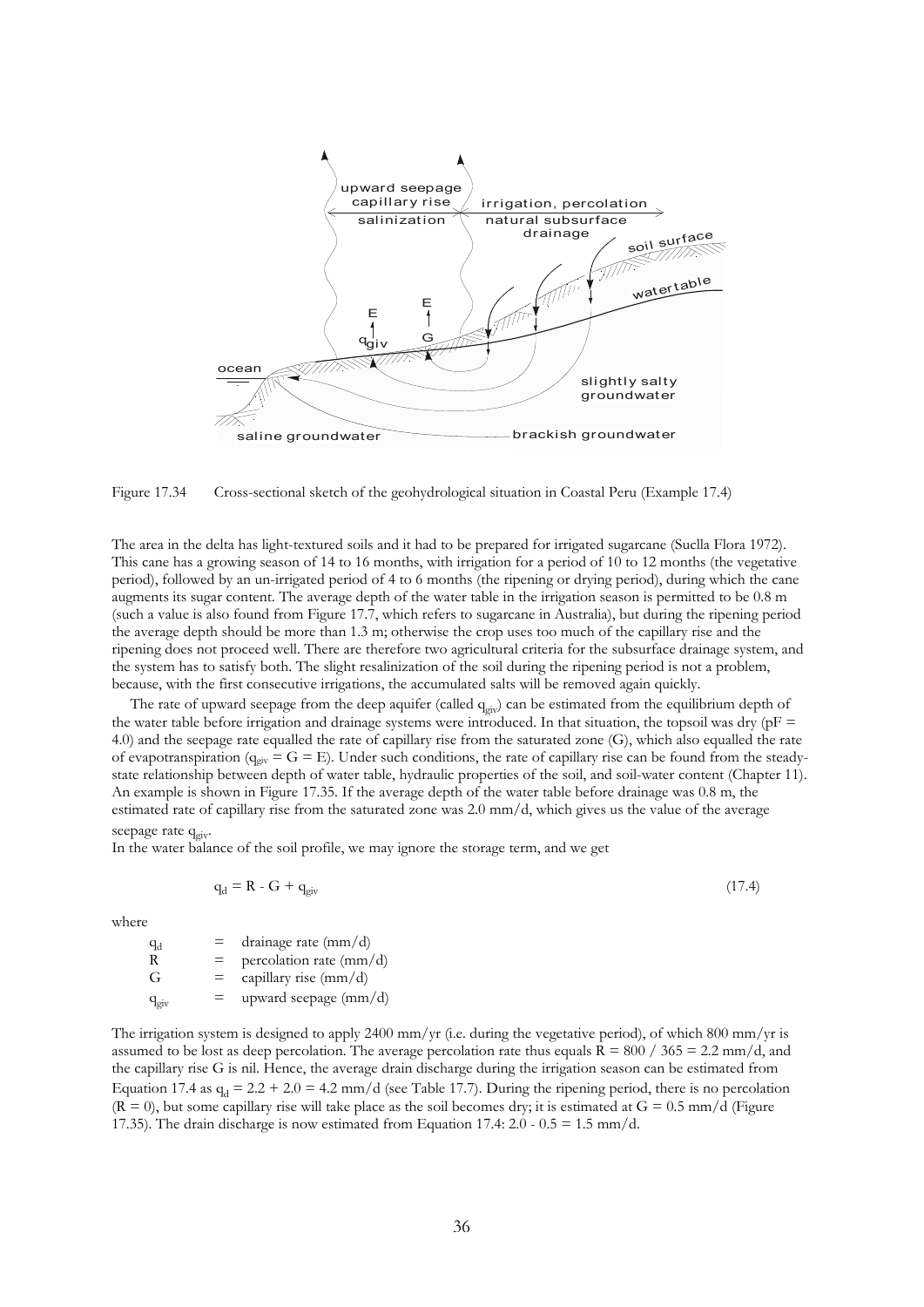

Figure 17.35 The relation between depth of the water table and rate of capillary rise in Example 17.4, under the conditions that the water table depth is steady, the rates of upward seepage and capillary rise are equal, there is no irrigation or rainfall, and the topsoil is dry ( $pF = 4$ )

The capillary rise  $(G = 0.5 \text{ mm/d or } 90 \text{ mm over } 180 \text{ days})$  will cause some salinity build-up in the root zone, but the amount of percolation of 800 mm/yr is amply sufficient to cover the leaching requirement, even when its irregular spatial distribution in the field is taken into account.

 To satisfy the agricultural criterion for the ripening period, the depth of the drains (g) should be greater than the water table depth (j) of 1.3 m; say 1.5 m. The available hydraulic head (h) during the irrigation period is  $h = g - j =$ 1.5 -  $0.8 = 0.7$  m, and, during the ripening period, it is  $1.5 - 1.3 = 0.2$  m.

 The required drain spacing for the irrigation and ripening periods can now be calculated with the equations given in Chapter 8. The drain spacing adopted should be the one that satisfies both drainage criteria. It should also be possible to vary the drain depth (say from 1.5 to 1.7 m) so that an optimum combination of drain depth and drain spacing can be found. Table 17.8 presents an example of the result of calculations for areas with different seepage rates. The table shows that the required drain spacing are wider as the drain depth increases and the seepage diminishes. In Area B, which has the highest seepage rate, the ripening period appears to be critical for drainage design, because this period requires the smaller drain spacing. In Area C, which has the lowest seepage rate, the vegetative period (corresponding to the irrigation season) is critical. In Area A, the seasonal influence on the required drain spacing depends on the drain depth. The possible combinations are therefore:

- Area A: 1.5 m depth with 77 m spacing, and 1.7 m depth with 120 m spacing, determined by, respectively, the ripening period and the vegetative period (irrigation season);
- Area B: 1.5 m depth with 51 m spacing, and 1.7 m depth with 91 m spacing, both determined by the ripening period;
- Area C: 1.5 m depth with 120 m spacing, and 1.7 m depth with 150 m spacing, both determined by the vegetative period.

In view of the difficulty of installing drains below the water table, it is a sound technical criterion to place the drains as shallowly as possible (i.e. at 1.5 m depth).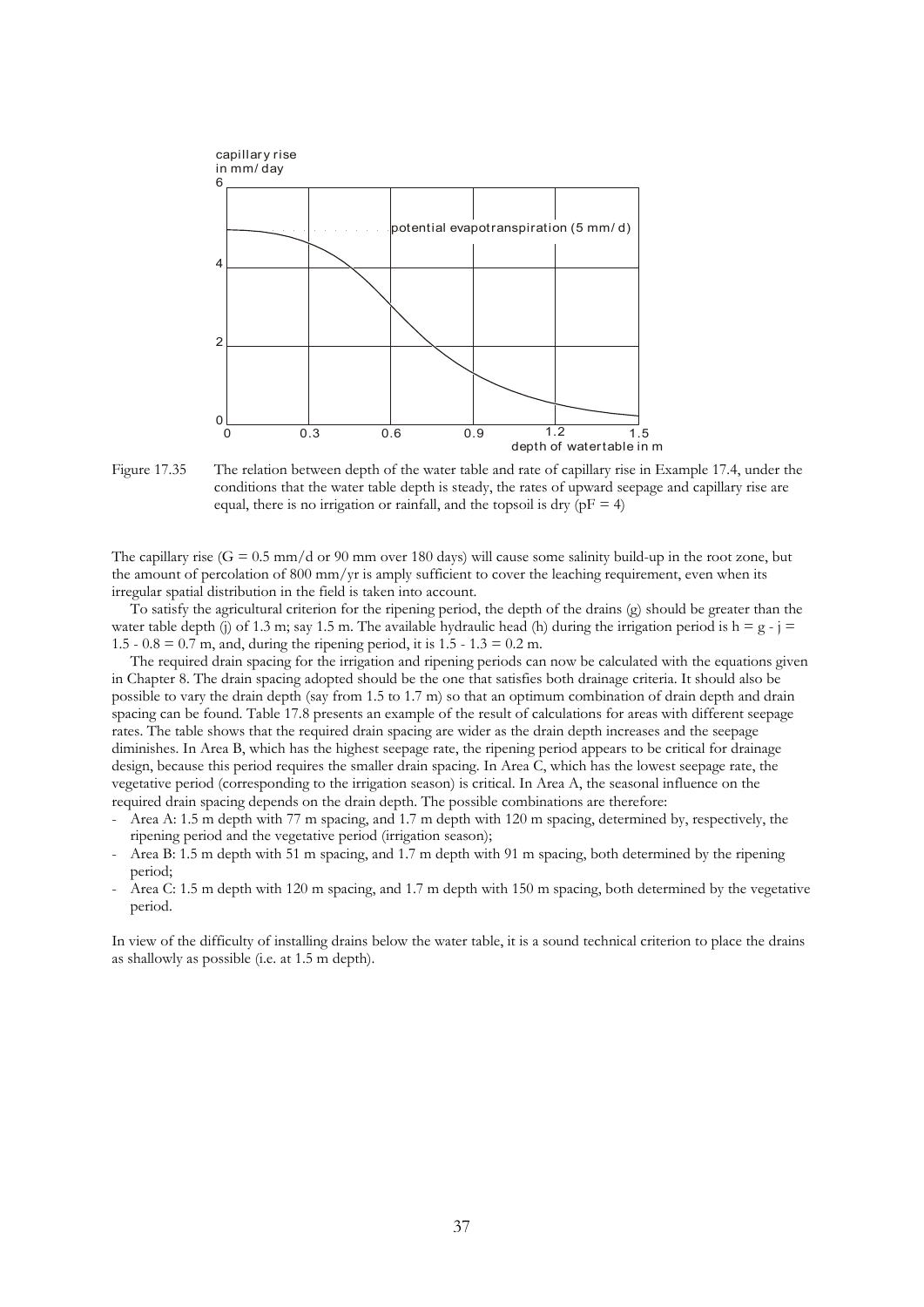| Area | Seepage rate qgiv<br>$\left(\frac{m}{d}\right)$ | Percolation rate R<br>$\text{(mm/d)}$ | Capillary rise G<br>$\left(\frac{m}{d}\right)^{2}$ | Drain discharge<br>$q_d = q_{\text{giv}} + R - G$<br>$\text{(mm/d)}$ |
|------|-------------------------------------------------|---------------------------------------|----------------------------------------------------|----------------------------------------------------------------------|
|      |                                                 | Irrigation season                     |                                                    |                                                                      |
| А    | 2.0                                             | 2.2                                   | $\overline{0}$                                     | 4.2                                                                  |
| B    | 3.0                                             | 2.2                                   | $\theta$                                           | 5.2                                                                  |
|      | 1.0                                             | 2.2                                   | $\theta$                                           | 3.2                                                                  |
|      |                                                 | Ripening season                       |                                                    |                                                                      |
| А    | 2.0                                             | $\theta$                              | 0.5                                                | 1.5                                                                  |
| B    | 3.0                                             | $\theta$                              | 0.5                                                | 2.5                                                                  |
|      | 1.0                                             | $\Omega$                              | 0.5                                                | 0.5                                                                  |

Table 17.7 Estimate of the drain discharge from the components of the water balance for irrigated sugarcane in Coastal Peru (Example 17.4)

Table 17.8 Calculation of drain depth and spacing (Example 17.4 Coastal Peru)

| Area             | Drain depth<br>g<br>(m) | Depth of the water<br>table<br>(m) | Hydraulic head<br>$h = g - j$<br>(m) | Drain discharge*<br>$q_d$<br>(mm/d) | Calculated drain<br>$\rm spacing^{**}$<br>$\mathbf L$<br>(m) |
|------------------|-------------------------|------------------------------------|--------------------------------------|-------------------------------------|--------------------------------------------------------------|
|                  |                         |                                    | Irrigation season                    |                                     |                                                              |
| $\boldsymbol{A}$ | $1.5\,$                 | $0.8\,$                            | $0.7\,$                              | $4.2\,$                             | 96                                                           |
| $\, {\bf B}$     | $1.5\,$                 | $0.8\,$                            | $0.7\,$                              | $5.2\,$                             | $81\,$                                                       |
| $\mathsf C$      | $1.5\,$                 | $0.8\,$                            | $0.7\,$                              | 3.2                                 | 120                                                          |
|                  |                         |                                    | Ripening season                      |                                     |                                                              |
| $\boldsymbol{A}$ | $1.5\,$                 | 1.3                                | $0.2\,$                              | $1.5\,$                             | $77\,$                                                       |
| $\, {\bf B}$     | $1.5\,$                 | 1.3                                | $0.2\,$                              | $2.5\,$                             | 51                                                           |
| $\mathsf C$      | $1.5\,$                 | 1.3                                | $0.2\,$                              | $0.5\,$                             | 196                                                          |
|                  |                         |                                    | Irrigation season                    |                                     |                                                              |
| $\boldsymbol{A}$ | 1.7                     | $0.8\,$                            | 0.9                                  | 4.2                                 | 120                                                          |
| $\, {\bf B}$     | 1.7                     | $0.8\,$                            | 0.9                                  | 5.2                                 | 100                                                          |
| ${\cal C}$       | 1.7                     | $0.8\,$                            | $0.9\,$                              | 3.2                                 | 150                                                          |
|                  |                         |                                    | Ripening season                      |                                     |                                                              |
| A                | 1.7                     | 1.3                                | $0.4\,$                              | $1.5\,$                             | 140                                                          |
| $\, {\bf B}$     | 1.7                     | 1.3                                | $0.4\,$                              | $2.5\,$                             | 91                                                           |
| $\mathsf C$      | 1.7                     | $1.3\,$                            | 0.4                                  | $0.5\,$                             | 355                                                          |

\* From Table 17.7

\*\* Calculation based on the method presented in Figure 8.4 (Chapter 8) using a hydraulic conductivity  $K = 1.0$  m/d,

a drain radius  $r = 0.1$  m, and a depth of the impermeable layer  $D = \infty$  m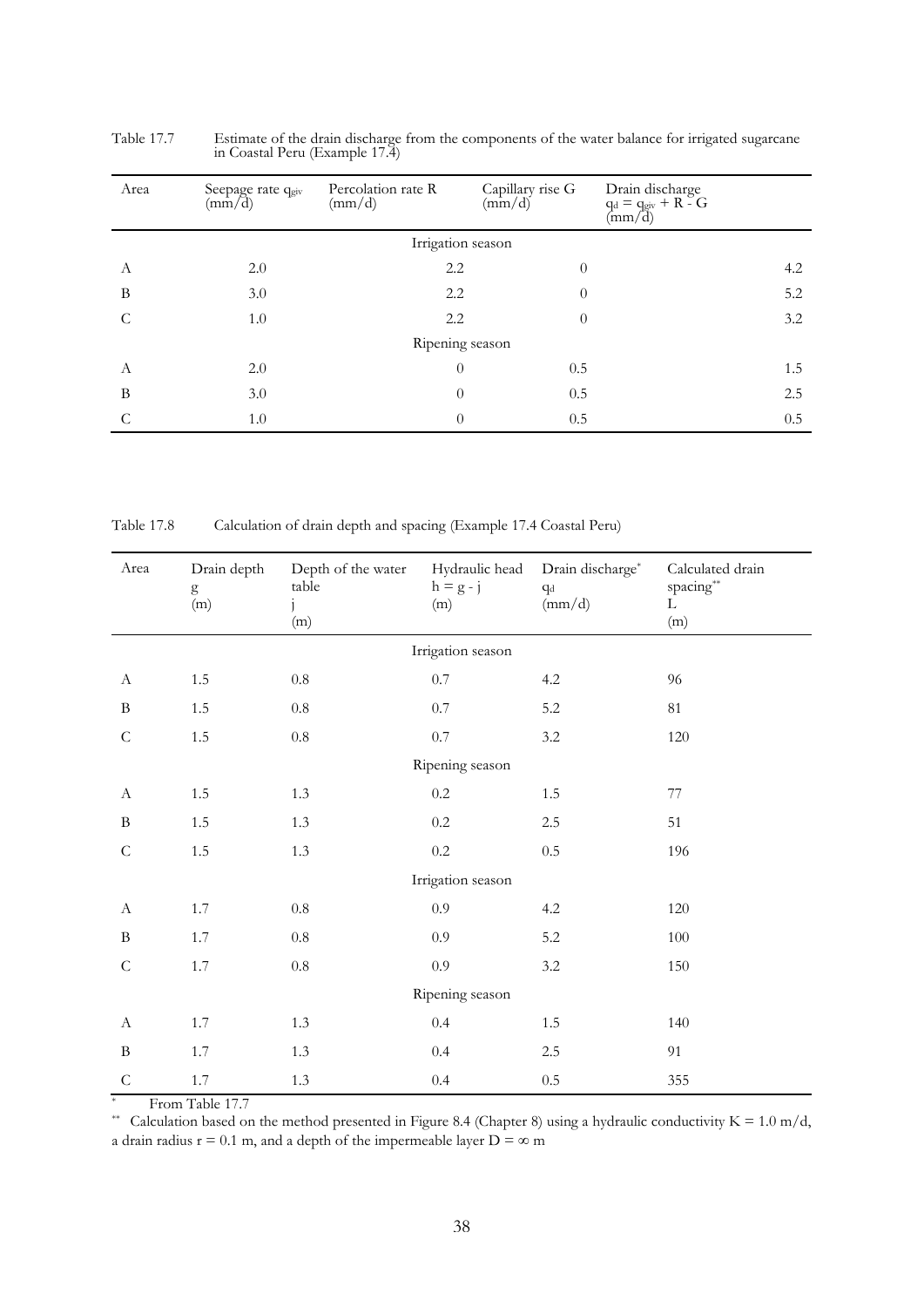#### Note

The requirement of a fairly deep drain depth in this example is dictated more by the specific crop requirements during the ripening period than by the need for salinity control, which is automatically fulfilled by the percolation losses. Under most agricultural conditions, drain depths can be shallower than 1.5 m, which often enhances ease of installation and reduces installation cost per m length of drain. This offsets the disadvantage of needing more drains per ha than with deeper drains.

#### **Example 17.5 Northern Peru**

Figure 17.36 shows a cross-section through sloping agricultural land in Northern Peru. The land is arid and is equipped with an irrigation system. The land had to be abandoned, however, owing to problems of water logging and salinity. The soil is sandy, but at some depth the presence of a compact clay layer was noted. At the downslope end of the land, this clay layer rises to the soil surface, but farther upslope it is deeper. Here, massive irrigation occurred and the resultant percolation losses continued down slope as groundwater flow.



Figure 17.36 Cross-sectional sketch of the hydrological situation in Northern Peru (Example 17.5)

Since the slope (s) of the water table at the right-hand side of the figure equals the slope of the interface of the clay layer, which is about 1% (s = 0.01), and the hydraulic conductivity of the sandy soil could be estimated at  $K = 2$ m/d, the amount of horizontal groundwater flow per metre width through the sandy layer could be calculated, with Darcy, as K.D.s =  $2 \times 2 \times 0.01 = 0.04$  m<sup>2</sup>/d, where D is the level of the water table above the interface. Over a length of 1000 m (Figure 17.36), this means a horizontal groundwater inflow rate,  $q_{\text{eiv}}$ , of 0.04 mm/d.

 Since the land considered is no longer irrigated, the climate is dry, and the water table remains shallow, we can conclude that the continuous capillary rise from the water table and the subsequent evapo-transpiration of the weeds and shrubs is fed by an inflow of groundwater. According to the physical principles of steady-state capillary rise, its rate can be estimated from the depth of the water table (Chapter 11). Thus the rate of capillary rise could be estimated at G = 3 mm/d. Hence, the upward seepage of groundwater,  $q_{\text{eiv}}$ , also equals 3 mm/d.

The value of  $q_{\text{giv}}$  is almost 100 times greater than the value of  $q_{\text{gih}}$ . This leads to the conclusion that the clay layer has sufficient permeability to permit the passage of the seepage flow. Hence, the greater part of the groundwater seeping up into the land originates from a great depth, and there must be a deep and permeable aquifer below the clay layer. We can therefore conclude that, somewhere down slope of the land, there must be an underground barrier to the flow of ground water which forces this flow upwards.

 The technical solution to the problem of water logging would be to install a regular subsurface field drainage system or to introduce pumped wells, employing the usual agricultural criteria for subsurface field drainage systems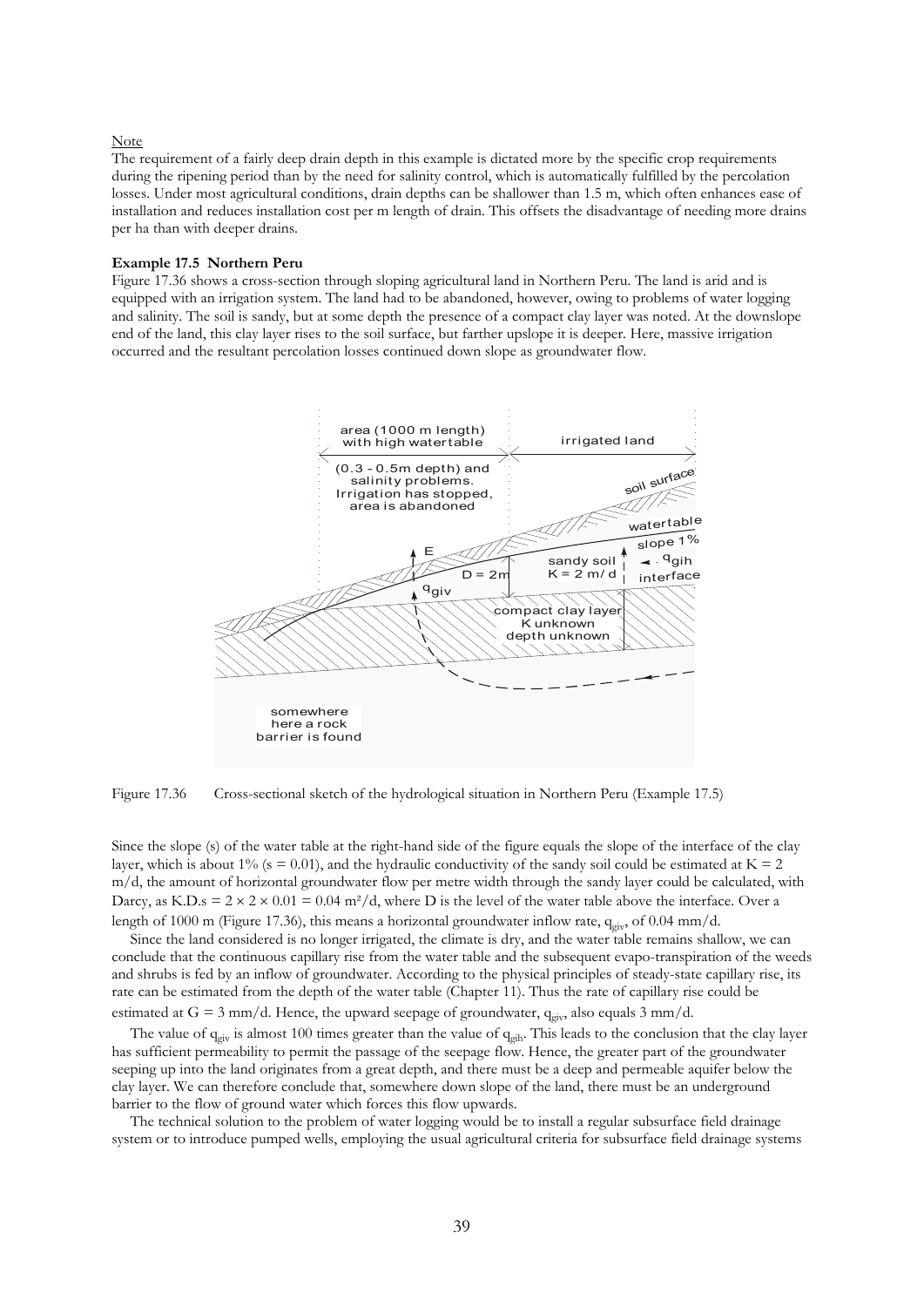(Section 17.3.7), while ensuring that irrigation can be effectively resumed. For example, we could use the agricultural criterion that the average depth of the water table during the irrigation season should be 0.8 m, which satisfies the requirements of most crops. We can find the corresponding design discharge from a water balance, taking into account the percolation stemming from the irrigation and the upward seepage of the groundwater, both taken as an average rate during the season considered.

 The example of Northern Peru shows that the mere horizontal flow of groundwater contributes little to the subsurface drainage problem, but that the main causes must be sought in vertical recharges from percolation and/or upward seepage. Intercepting the almost horizontal flow, q<sub>eih</sub>, would therefore not alleviate the problem. The reasons are two-fold:

- If the impermeable layer is shallow, an interceptor drain would catch 100% of the groundwater flow, but the amount of flow is so small that it cannot create an extensive problem of water logging, so the interceptor drain is hardly needed;
- If the impermeable layer is deep, there is an aquifer with a high transmissivity which can cause water logging over an extensive area, but an interceptor drain would catch only a very small fraction of the groundwater flow and would not significantly solve the extensive water logging problem.

### 17.5.3 Irrigated Lands in Sub-Humid Zones

Sub-humid zones are often characterized by a rainy season with high rainfalls (say more than 100 mm per month, and with extreme rainfalls up to 100 mm per day), followed by a dry season. The rainy season may coincide with a cool winter period (e.g. as in North-West Africa), or with a hot summer period (e.g. the monsoon in South-East Asia and West Africa, south of the Sahara). However, also in tropical areas without distinct winter or summer seasons, there may be pronounced rainy and dry seasons (e.g. East Africa).

 In the sub-humid zones, irrigation is often practised during the dry season, but also during the rainy season if the rainfall is erratic. When drainage problems occur, salinity problems are often also apparent. The drainage systems to solve these problems should be clearly distinguished in surface drainage systems for the rainy season, subsurface drainage systems for the dry (irrigated) season, and perhaps combined surface and subsurface drainage systems for the rainy season. The drainage criteria have to reflect this differentiation. In addition, a thorough study is required to check whether the drainage problem is entirely the result of local rainfall or of incoming groundwater, or whether inundations from side slopes, rivers, lakes, or seas are the main cause. Where such inundations occur, a drainage system should not be implemented without a flood control system, and perhaps this alone will be sufficient to relieve the water logging.

 In the following, an example will be given of the development of criteria for subsurface field drainage systems by pipes in North-West India, which has a monsoon climate. Unfortunately, the practice of combined surface and subsurface drainage systems in sub-humid zones is not well developed, so that we have little experience on drainage criteria for combined systems to draw from. In irrigated lands of the sub-humid zones, drainage systems are often lacking or, if present, are either solely surface or solely subsurface systems. When there is only surface drainage, salinity problems are not counteracted, and when there is only subsurface drainage, the surface drainage problems either persist or are tackled with an excessively expensive subsurface system geared to cope with very high discharges.

#### **Example 17.6 North-West India**

Rao et al. (1990) describe the results obtained with subsurface drainage by pipes in an experimental area in North-West India. The area was waterlogged during the monsoon period and was very saline. Pipe drainage systems were installed at a depth of 1.75 m and with spacings of 25, 50, and 75 m. The average drain discharge was, respectively, 2.7, 1.1, and 0.9 mm/d during the irrigation season from October to February. This reveals that the discharge of the drainage system with 25 m spacing was high, that more irrigation water was applied there, and that the irrigation was less efficient.

 After drain installation, the area's annual rainfall of about 700 mm, occurring mainly in the months of July to September (the monsoon season), desalinized the soil. The rain water was conserved in the field by strong bunds, so surface drainage was impeded and infiltration was enhanced. Table 17.9 shows the measured soil salinities. The initial soil salinity corresponded to an electric conductivity of a saturated paste (EC<sub>e</sub>) of about 50 dS/m in the surface layer of 0.20 m, and about 20 dS/m in the deeper layers down to 1.2 m. Within 4 months, the soil salinities had come down to levels that were generally below 10 dS/m. The reduction in soil salinity as well as the yield increase of the crops was faster with the 25 m spacing than with the larger spacing. After a period of three years, however, significant differences were no longer observed.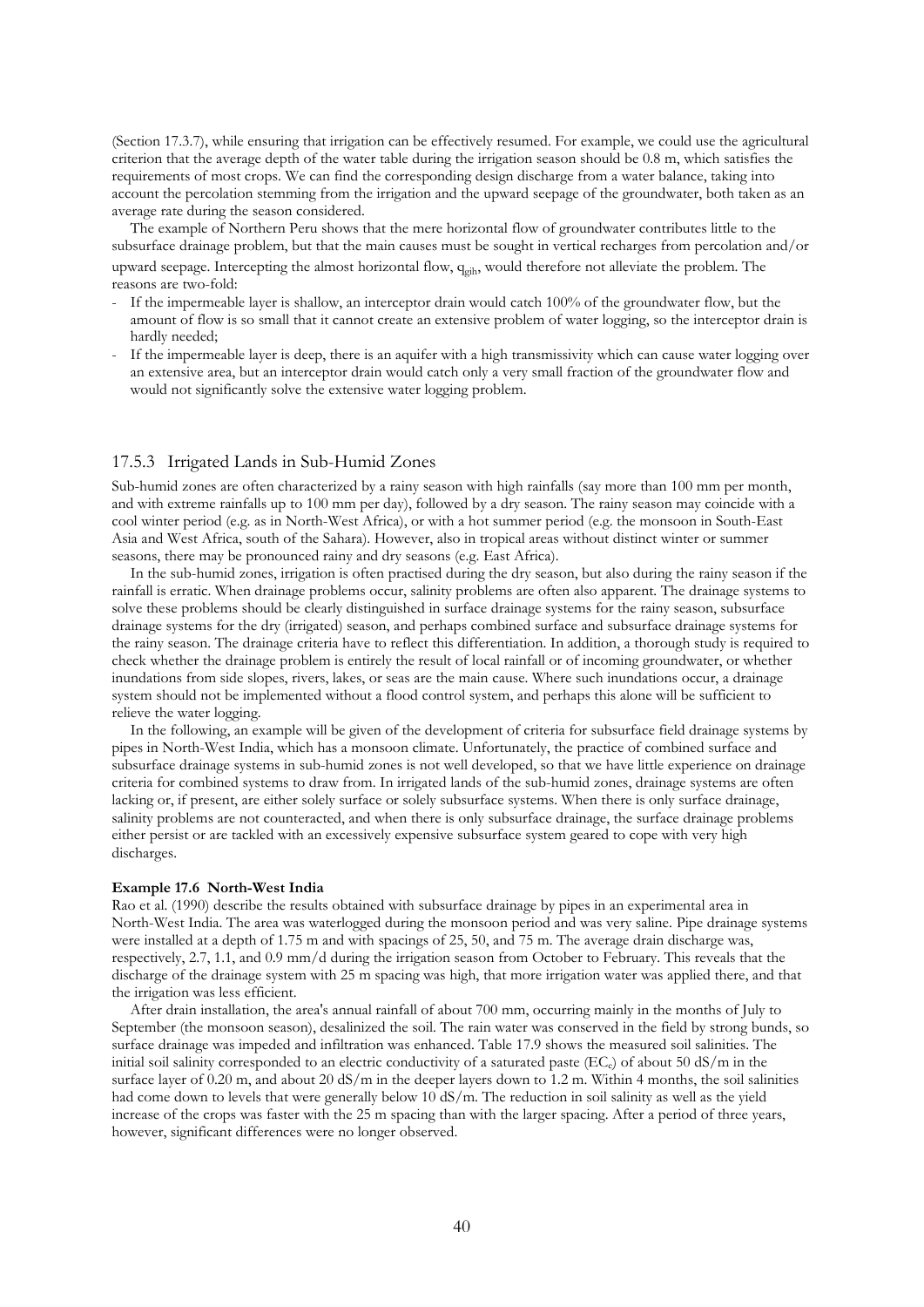| Depth of soil layer<br>(m) |      |      | Drain spacing (m) |      |      |      |
|----------------------------|------|------|-------------------|------|------|------|
|                            |      | 25   | 50                |      | 75   |      |
|                            | lune | Oct. | June              | Oct. | June | Oct. |
| $0 - 0.2$                  | 50.7 | 5.3  | 50.7              | 8.1  | 46.1 | 8.3  |
| $0.2 - 0.4$                | 23.6 | 4.0  | 19.4              | 4.7  | 26.4 | 9.1  |
| $0.4 - 0.6$                | 19.4 | 3.7  | 15.8              | 7.9  | 13.4 | 9.0  |
| $0.6 - 0.9$                | 17.0 | 4.8  | 16.8              | 11.1 | 11.1 | 9.4  |
| $0.9 - 1.2$                | 12.2 | 7.6  | 15.5              | 14.3 | 12.6 | 10.2 |

Table 17.9 Soil salinity  $(EC_e \text{ in dS/m})$  in the Sampla pilot area before (June 1984) and at the end of the first monsoon season after drain installation (October 1984) (Rao et al. 1990)

The faster reclamation with the 25 m spacing was achieved at the cost of a much more expensive drainage system and of less efficient irrigation in the post-monsoon season.

With the 25, 50, and 75 m spacing, the water table rose above 1.0 m for about 85, 90, and 108 days, respectively, during the 5-year period from 1984 to 1988. During the monsoon season, the time-averaged depth of the water table remained well below 0.8 m with all spacing. This suggests that the spacing can be fairly wide  $(275 \text{ m})$  and/or that the drain depths can be considerably reduced.

 The discharge rates during the monsoon season (i.e. from July to September) for the 25, 50, and 75 m spacing were, respectively, 8.1, 2.2, and 1.1 mm/d. The rate for the 25 m spacing is very high, and is difficult to explain. It is much higher than the leaching requirement. In such a situation, one ought to consider a combination of surface and subsurface drainage systems to relax the subsurface drainage requirements, or one ought to examine whether water conservation could be improved. The last objective could be achieved by restricting the drain outflow (Qorani et al. 1990), but also by reducing drain depth and increasing the spacing (Oosterbaan and Abu Senna 1990).

 The evacuation of the salty drainage water in the dry season is not desirable because it would contaminate the river water below the outlet. It was found that the drainage water can be re-used for irrigation in the dry season when the salt concentration of the drainage water is reduced from the usual  $12 \text{ kg/m}^3$  to 6 kg/m<sup>3</sup> by mixing it with fresh irrigation water (Sharma et al. 1990). With such a mix, the crop production is hardly affected, provided that the resulting accumulation of salts in the soil is removed by drainage during the rainy season. Evacuating the salty drainage water in the rainy season is not harmful owing to the high river discharges so that the contamination of the river water is negligible. Instead of pumping the drainage water for irrigation, one can also refrain from pumping, letting the crops use groundwater directly (Rao et al. 1992), thereby saving irrigation water.

Suitable drainage criteria appear to be the following:

- During the monsoon season, the average depth of the water table should be 0.8 m to ensure sufficient dryness of the soil;
- During the dry season, the average depth of the water table should be 0.5 m to ensure an efficient irrigation and to provide an opportunity for the plants to use groundwater by capillary rise.

With these criteria, an adequate salt balance of the soil is guaranteed and environmental requirements are met.

 The design discharge during the monsoon season follows from the average excess rainfall in that period. During the dry season, the water balance will show that the design discharge is nil, so that no drainage is required. The required depth of the water table is brought about naturally.

# 17.5.4 Rain-Fed Lands in Tropical Humid Zones

The humid tropics are characterized by long-lasting rainy seasons (more than 8 months) with an annual rainfall exceeding 2000 mm. Water logging occurs frequently in the flat areas. As in the sub-humid zones, one has to assess the extent to which inundations from rivers, lakes, or seas contribute to the water logging. When the inundations have a strong influence, no attempt should be made to implement a drainage system without a flood-control scheme. Further, investigations ought to be made to check whether an adjustment of the cropping system would be sufficient to eliminate the drainage problem. If a drainage system is still found to be necessary, a surface drainage system is usually the appropriate choice, because subsurface drainage systems in the humid tropics are often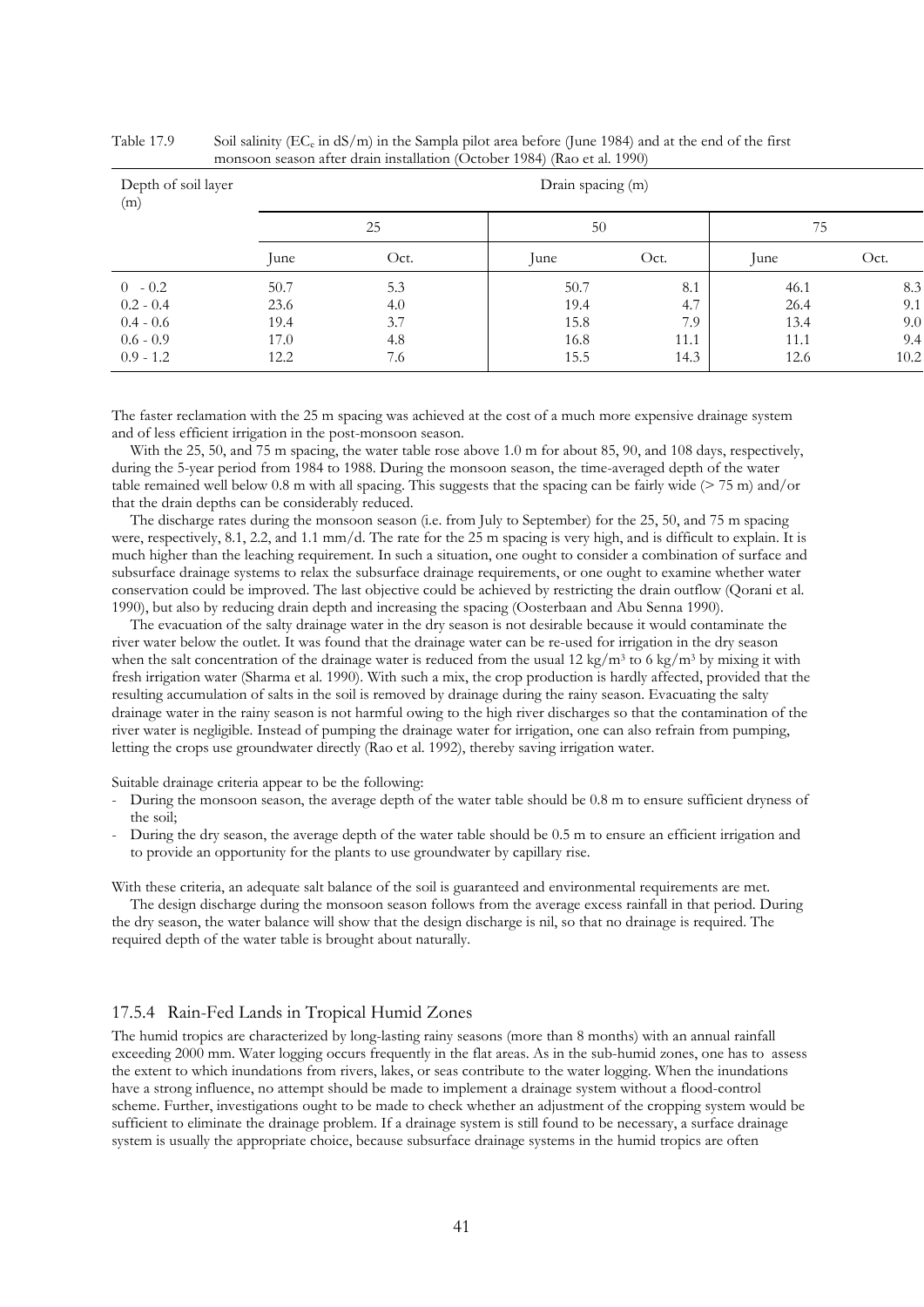prohibitively expensive as they would have to be designed for very high discharge capacities and would need very narrow spacing. Only when the soil's hydraulic conductivity is very high could the spacing be wide enough to be practically feasible.

 In the following paragraphs, an example will show how the discharge capacity was determined for the collectors serving a surface drainage system in a coastal plain in Guyana. Another example will demonstrate the effects of subsurface drainage systems on agriculture in a coastal plain of Kalimantan, Indonesia.

#### **Example 17.7 Guyana**

This example concerns the collectors for surface drainage systems in sugarcane plantations in the coastal region of Guyana (Naraine 1990).

According to Equation 16.4 (Chapter 16), the surface water balance, for a period of one day, reads

$$
D_{so} = P - I - E_0 + D_{si} - \Delta W_s \tag{17.5}
$$

where

| $D_{so}$     |     | $=$ runoff depth (mm)                   |
|--------------|-----|-----------------------------------------|
| Р            | $=$ | precipitation (mm)                      |
|              |     | $=$ infiltration (mm)                   |
| $E^0$        | $=$ | evaporation from the surface (mm)       |
| $D_{\rm ei}$ | $=$ | surface inflow depth (mm)               |
| $\Delta W$   | Ξ.  | change in storage of surface water (mm) |

In this example, the term  $D_{si}$  can be set equal to zero. Because we consider a short period with intensive rainfall, the term  $\mathrm{E}_0$  can also be neglected. Thus Equation 17.5 can be reduced to

$$
\mathbf{D}_{\rm so} = \mathbf{P} \cdot \mathbf{I} \cdot \Delta \mathbf{W}_{\rm s}
$$

The Curve Number Method (Chapter 4) uses this balance (Equation 4.2) to calculate the runoff. This will also be done here.

 Table 17.10 shows data on the cumulative 5-day rainfall with a 10-year return period and the resulting cumulative surface runoff D<sub>c</sub> calculated with the Curve Number method, using a Curve Number value of 40. This empirical method takes into account the storage  $\Delta W_s$  and infiltration I in the sugarcane fields, but not the dynamic storage in the fields that is needed to induce the discharge, as will be explained below. Table 17.10 also shows the daily surface runoff  $D_i$  and the surface runoff rate  $q_{so}$  as a time average of the cumulative surface runoff:  $q_{so} = D_c/t$ , where t is the time (days). Note that  $D_c = \Sigma D_i$  and  $q_{so} = \Sigma D_i / t$ .

Table 17.10 Example of a rainfall-runoff relationship with a return period of 10 years in the case study of Guyana, using the Curve Number method with a Curve Number value  $CN = 40$ 

|                                          |                                          | Surface runoff      |                |                                                    |
|------------------------------------------|------------------------------------------|---------------------|----------------|----------------------------------------------------|
| Duration t<br>$\left( \mathrm{d}\right)$ | Cumulative<br>rainfall<br>$(\mathbf{P})$ | Cumulative<br>$D_c$ | Daily<br>$D_i$ | Average surface<br>runoff rate<br>$q_{so} = D_c/t$ |
|                                          | (mm)<br>2                                | (mm)<br>3           | (mm)<br>4      | $\text{(mm/d)}$<br>C                               |
|                                          | 150                                      | 14                  | 14             | 14                                                 |
|                                          | 250                                      | 59                  | 45             | 29                                                 |
| 3                                        | 325                                      | 104                 | 45             | 35                                                 |
|                                          | 360                                      | 128                 | 24             | 32                                                 |
|                                          | 375                                      | 138                 | 10             | 28                                                 |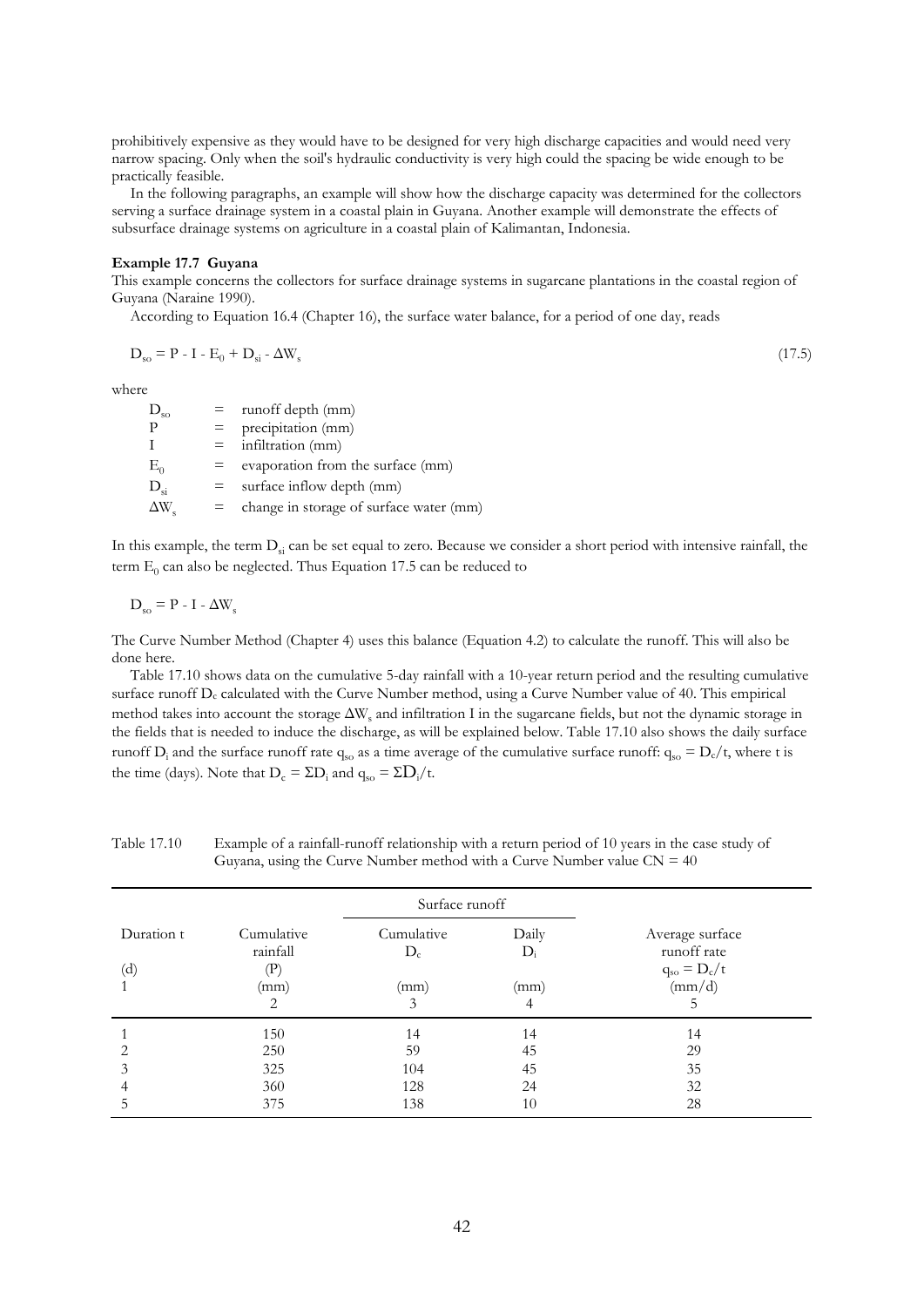The design discharge of the main drainage system can be chosen as the maximum value of the average surface runoff rate:  $q_{\text{design}} = q_{\text{so(max)}} = 35$  mm/d. It occurs after 3 days, which is the critical period because, with shorter or longer durations, the  $q_{so}$  values are less than 35 mm/d.

The cumulative surface runoff ( $D_c$ , Column 3 in Table 17.10) is plotted in Figure 17.37 against the time. It shows a curve with an S-shape. The slope of the tangent line from the origin to this curve indicates the required discharge capacity of the collectors, with a return period of 10 years ( $q_{\text{desion}} = 35 \text{ mm/d}$ ).



Figure 17.37 Runoff and discharge versus time in the example of Guyana

The S-shape of the runoff curve, which is initially quite flat, shows that the drainage system cannot immediately function at its maximum capacity: there is a delay in the functioning and a necessary dynamic storage. The daily dynamic storage can be found from

$$
\Delta W_{i} = D_{i} - q_{so} \tag{17.6}
$$

Table 17.11 shows the development of daily  $\Delta W_i = D_i - q_{so}$  and cumulative dynamic storage  $\Delta W_c = \Sigma \Delta W_i$  with time. Further, it shows the cumulative discharge  $D = D_c - \Delta W_c$  and the daily discharge  $D = D_i - \Delta D_i$ . Note that  $D = D_c$ ΣD.

It can be seen from Table 17.11 that the daily storage  $\Delta D_i$  is positive up to the critical time t = 3 days, after which it becomes negative. The cumulative storage  $\Delta W_c = \Sigma \Delta W_i$  therefore increases up to t = 3 days, and afterwards decreases. The table also shows that the maximum daily discharge ( $D = 35$  mm/d) occurs during the 3rd day and it equals the design discharge qdesign determined from the tangent line in Figure 17.37 and from qso(max) in Table 17.10.

 Naraine (1990) plotted the yield versus the number of high-water days (NHW), defined as the number of days per season during which the water level in the main collectors exceeded a level corresponding to a depth of 0.9 m below the soil surface (Figure 17.38). The figure shows that there is a tendency towards decreasing crop yields when the NHW value is greater than about 7. Therefore NHW  $= 7$  can be taken as a design criterion for the main drainage system.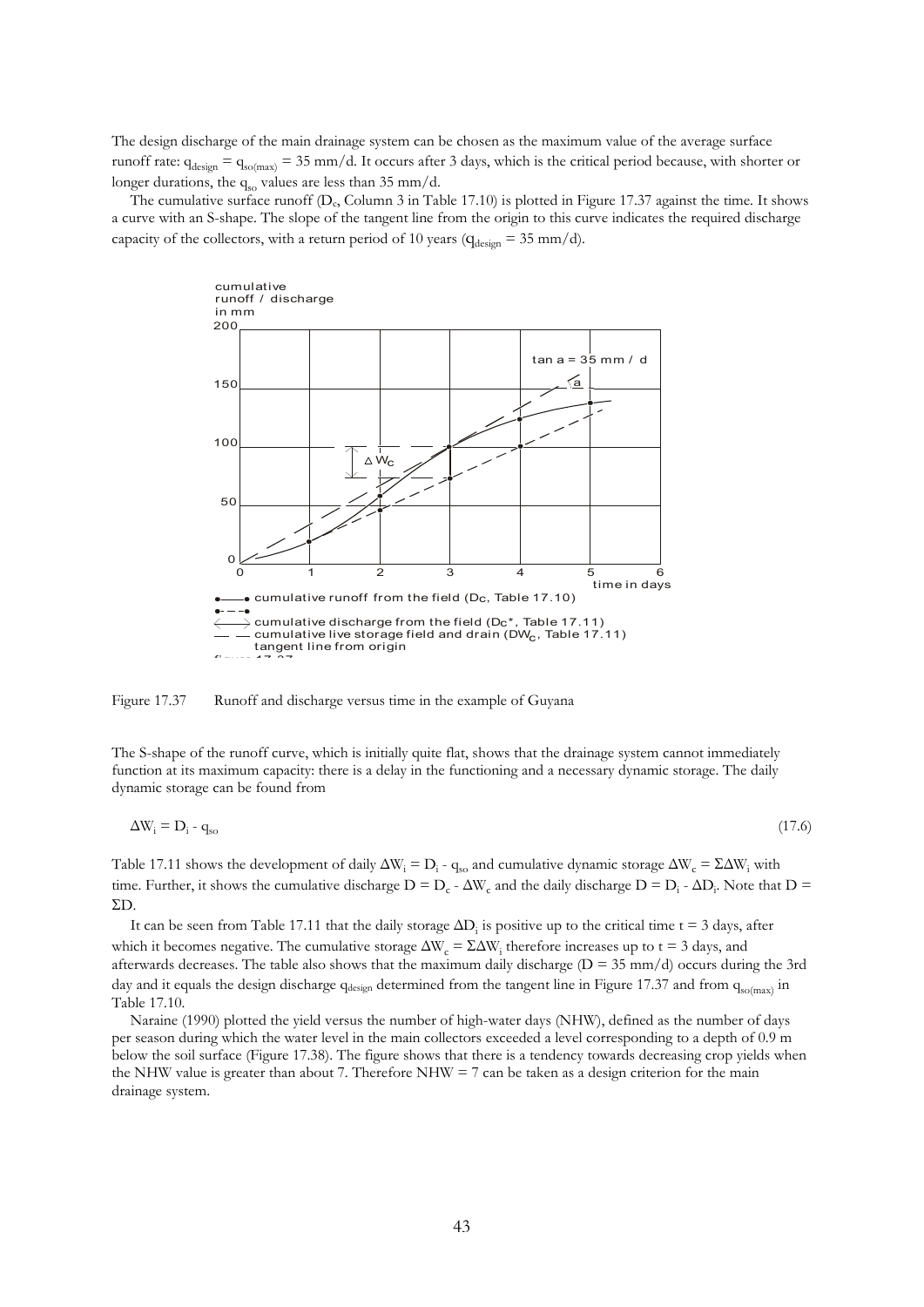| Time           | Storage                       |                                    | Discharge               |                    |
|----------------|-------------------------------|------------------------------------|-------------------------|--------------------|
| (d)            | Daily<br>$\Delta W_i$<br>(mm) | Cumulative<br>$\Delta W_c$<br>(mm) | Cumulative<br>D<br>(mm) | Daily<br>D<br>(mm) |
| 1              | $\theta$                      | $\theta$                           | 14                      | 14                 |
| 2              | 16                            | 16                                 | 43                      | 29                 |
| 3              | 10                            | 26                                 | 78                      | 35                 |
| $\overline{4}$ | $-6$                          | 20                                 | 108                     | $30\,$             |
| 5              | $-18$                         | 2                                  | 136                     | 28                 |

Table 17.11 Daily and cumulative dynamic storage and discharge derived from Table 17.10



Figure 17.38 Crop yield versus number of days (NHW) with a high water level (above 90 cm below soil surface) in the collector system in the example of Guyana (Naraine 1990)

The above analysis shows that the design of the main drainage system can be based on criteria that use the same principles as described for collector drainage systems in The Netherlands (Section 17.5.1); only the quantitative values need to be adjusted: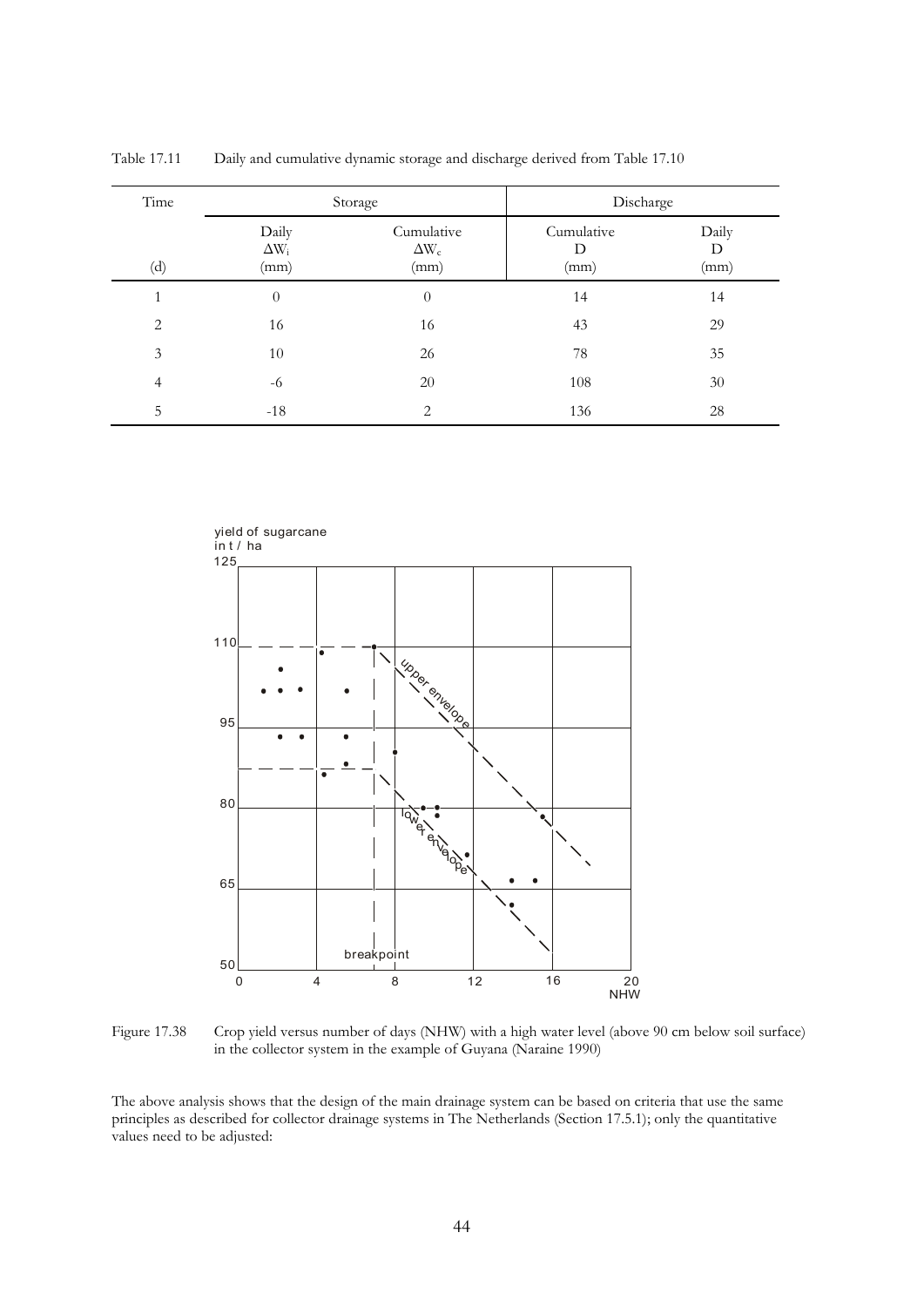- There should be a high water-level criterion (HW) specifying the water level in the drain that may be exceeded only once in 10 years. (In the example of Guyana, however, this level has not yet been determined.) The corresponding discharge is 35 mm/d;
- There should be a normal water-level criterion (NW) specifying that the water level in the drain may be shallower than 90 cm below soil surface only for 7 days per season. (The corresponding discharge in the example of Guyana has yet to be defined).

Despite the relative shortcomings in the example of Guyana, the analysis permitted Naraine to distinguish the well drained and the poorly drained estates and to recommend criteria for improved drainage systems and to calculate a benefit/cost ratio.

#### **Example 17.8 Indonesia**

The coastal area of Southern Kalimantan, Indonesia, is characterized by the presence of large, deep rivers, between which flat marine and alluvial soils have formed. The soils often contain large amounts of organic matter and/or large amounts of acidifying sulphuric material.

 There is an annual rainfall of about 2800 mm, of which roughly 2000 mm evaporates. The excess rainfall, therefore, is about  $P - E = 800$  mm/yr. Despite the high excess rainfall, few inundations from the rivers occur owing to their enormous hydraulic transport capacity. Inundations are only apparent near the seashore and stem from oceanic tides.

 Long ago, the inhabitants dug canals from the riversides into the interior of the land. These hand-dug canals are 5 to 10 km long and are spaced at 300 to 500 m. They have an important drainage function as they evacuate the main part of the excess rainfall; they are also used for transport by boat.

 A research project in the region has established that the hydraulic conductivity of the soils is extremely high (AARD and LAWOO 1992). Over a depth of  $D = 2$  m or more, the highly cracked soils have a hydraulic conductivity of  $K = 100$  to 300 m/d. The soils' hydraulic transmissivity values therefore range between  $KD = 300$ and 800 m²/d. During the months with the highest rainfalls (November to May), the excess rainfall P - E (equalling the net recharge  $R_d$ ) can be estimated at 700 mm to 800 mm, giving an average of about  $R_d = 3$  mm/d. From Equation 17.1 (Section 17.3.4), setting  $\Delta h = 0$ , we find that the average drain discharge q<sub>d</sub> also equals 3 mm/d. Using a canal spacing of  $L = 500$  m and a transmissivity value  $KD = 500$  m<sup>2</sup>/d, we can calculate the hydraulic head h, using Hooghoudt's drainage formula (Chapter 8) and taking  $q = q_d/1000$ , as

$$
h = \frac{qL^2}{8KD} - \frac{0.003 (500)^2}{8 x 500} = 0.2 m
$$

Since the water level in the canals has an average depth, g, of about 0.5 m below the soil surface, the average depth of the water table, j, is found at  $j = g - h = 0.5 - 0.2 = 0.3$  m below the soil surface. Hence, for short periods with high intensity rainfalls, the water table may rise close to the soil surface, so that the hydraulic head equals  $h = 0.5$  m. The discharge rate of the canals then becomes

$$
q = \frac{8KDh}{L^2} \qquad \frac{8 \times 50 \times 0.5}{500^2} = 0.008 \text{ m/day}
$$

This is a high value, and many farmers in the region have observed that it is difficult to maintain a permanent water layer on their rice fields, and that high water levels in their fields after intensive rainfall drop in a matter of 2 or 3 days.

 It is not yet possible to decide whether the region is excessively drained by the traditional hand-dug canals or not. To evaluate the agricultural drainage criteria, it would be necessary to take into account the drainage requirements of crops other than rice, the extent to which rice fields and fields with other crops are contingent, and the possibility that occasionally deeper water tables may have a favourable effect on the soil structure or the quality of the soil's organic matter. There are indications that maintaining the water table at a modest depth below the soil surface during a period with non-rice crops, has a positive effect on the soil's fertility and acidity (AARD & LAWOO 1992).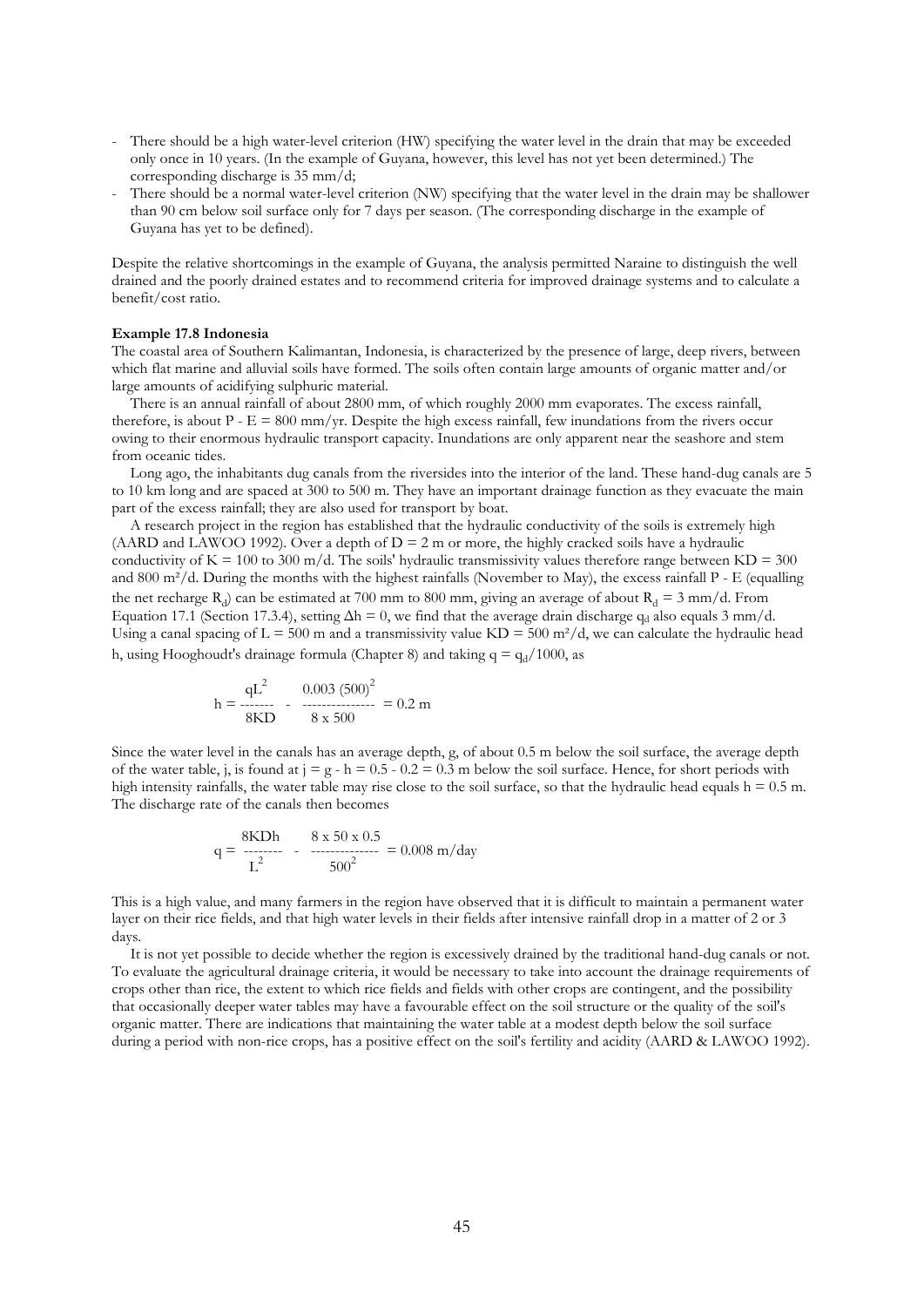# References

- AARD & LAWOO 1992. Acid sulphate soils in the humid tropics : water management and soil fertility. AARD, Jakarta, 283 p.
- Advisory Panel on Land Drainage in Egypt 1982. The influence of the water table depth, soil salinity, and groundwater salinity on the crop production of cotton. Drainage Research Institute, Cairo.
- Baily, A.D. 1979. Benefits from drainage on clay soils. Paper No. 79-2549, ASAE winter meeting, American Society Agricultural Engineers, St. Joseph.
- Berryman C. 1975. Improved production from drained grassland. Techn. Bulletin 75/7, Field Drainage Experimental Unit, Cambridge.
- Blaauw, H. 1961. De berekeningen van waterlopen en kunstwerken. Cultuurtechn. Tijdschr., 1, 3, pp. 79-100.
- Bolton, E.F., J.W. Aylersworth and F.R. Hore 1970. Nutrient loss through tile drains under three cropping systems and two fertility levels on a Brookston clay soil. Canadian Journal Soil Science, 50, 3, pp. 275-279.
- De Jong, M.H. 1979. Drainage of structured clay soils. In: J. Wesseling (ed.), Proceedings of the International Drainage Workshop. ILRI Publication 25, Wageningen, pp. 268-280.
- Doty, C.W., S.T. Currin and R.E. McLin 1975. Controlled subsurface drainage for southern coastal plains. Journal Soil and Water Conservation, 30, 2, pp. 82-84.
- Eriksson J. 1979. Soil functions and drainage. In: J. Wesseling (ed.), Proceedings of the International Drainage Workshop. ILRI Publication 25, Wageningen, pp. 180-212.
- Euroconsult 1976. Technical and economic evaluation of different drainage techniques. Euroconsult, Arnhem.
- FDEU 1972. Annual Report. Field Drainage Experimental Unit, Ministry of Agriculture, Cambridge.
- Feddes, R.A. 1971. Water, heat and crop growth. Thesis, Agricultural University, Wageningen, 184 p.
- Feddes, R.A. and A.L.M. van Wijk 1977. An integrated model approach to the effect of water management on crop yields. Agricultural Water Management, 1, 1, pp. 3-20.
- Found, W.C., A.R. Hill and E.C. Spence 1976. Economic and environmental impacts of agricultural land drainage in Ontario. Journal Soil and Water Conservation, 31, pp. 20-23.
- Harris, C.R., H.T. Erickson, N.K. Ellis and J.E. Larson 1962. Water level control in organic soil, as related to subsidence rate, crop yield and response to nitrogen. Soil Science, 94, pp. 158-161.
- Irwin, R.W. 1981. On farm drainage benefit. Omaf Res. Progr. 39, Proj. A-39-742, School of Engineering, University of Guelph, Canada.
- Jaynes, D.B., R.C. Rice and R.S. Bowman 1988. Independent calibration of a mechanistic-stochastic model for field-scale solute transport under flood irrigation. Soil Science Society of American Journal, 52, pp. 1541-1456.
- Lenselink, K.J. 1972. Drainage requirements for banana in the young coastal plain (in Dutch, title translated by author). De Surinaamse Landbouw, Vol. 20, pp. 22-36.
- Minessy, F.A., M.A. Barakat and E.M. El Azab 1971. Effect of some soil properties on root and top growth and mineral content of Washington Navel orange and Balady mandarin. Plant and Soil, 34, pp. 1-15.
- Naraine, D.S. 1990. The development of drainage criteria and their application to sugar cane cultivation in Guyana. MSc. thesis, International Institute of Hydraulic Engineering, Delft.
- Nijland, H.J. and S. El Guindy 1984. Crop yields, soil salinity and water table depth in the Nile Delta. In: ILRI Annual Report 1983, Wageningen, pp. 19-29.
- Nijland, H.J. and S. El Guindy 1986. Crop production and topsoil/surface water salinity in farmers' irrigated rice fields, the Nile Delta. In: K.V.H. Smith and D.W. Rycroft (eds.), Hydraulic Design in Water Resources Engineering : Land Drainage. Proceedings of the 2nd International Conference, Springer, Berlin, pp. 383-392.
- Nolte, B.H., N.R. Fausey and R.W. Skaggs 1982. Time available for field work in Ohio. Summer Meeting, Paper No. 82-2076, American Society Agricultural Engineers, St. Joseph.
- Oosterbaan, R.J. 1982. Crop yields, soil salinity and water table depth in Pakistan. In: ILRI Annual Report 1981, Wageningen, pp. 50-54.
- Oosterbaan, R.J. 1986. Tubewell-spacing formulas for subsurface drainage. In: K.V.H. Smith and D.W. Rycroft (eds.), Hydraulic Design in Water Resources Engineering : Land Drainage. Proceedings of the 2nd International Conference, Springer, Berlin, pp. 75-84.
- Oosterbaan, R.J., H.A. Gunneweg and A. Huizing 1987. Water control for rice cultivation in small valleys of West Africa. In: ILRI Annual Report 1986, Wageningen, pp. 30-49.
- Oosterbaan, R.J. 1988. Agricultural criteria for subsurface drainage: a systems analysis. Agricultural Water Management, 14, pp. 79-88.